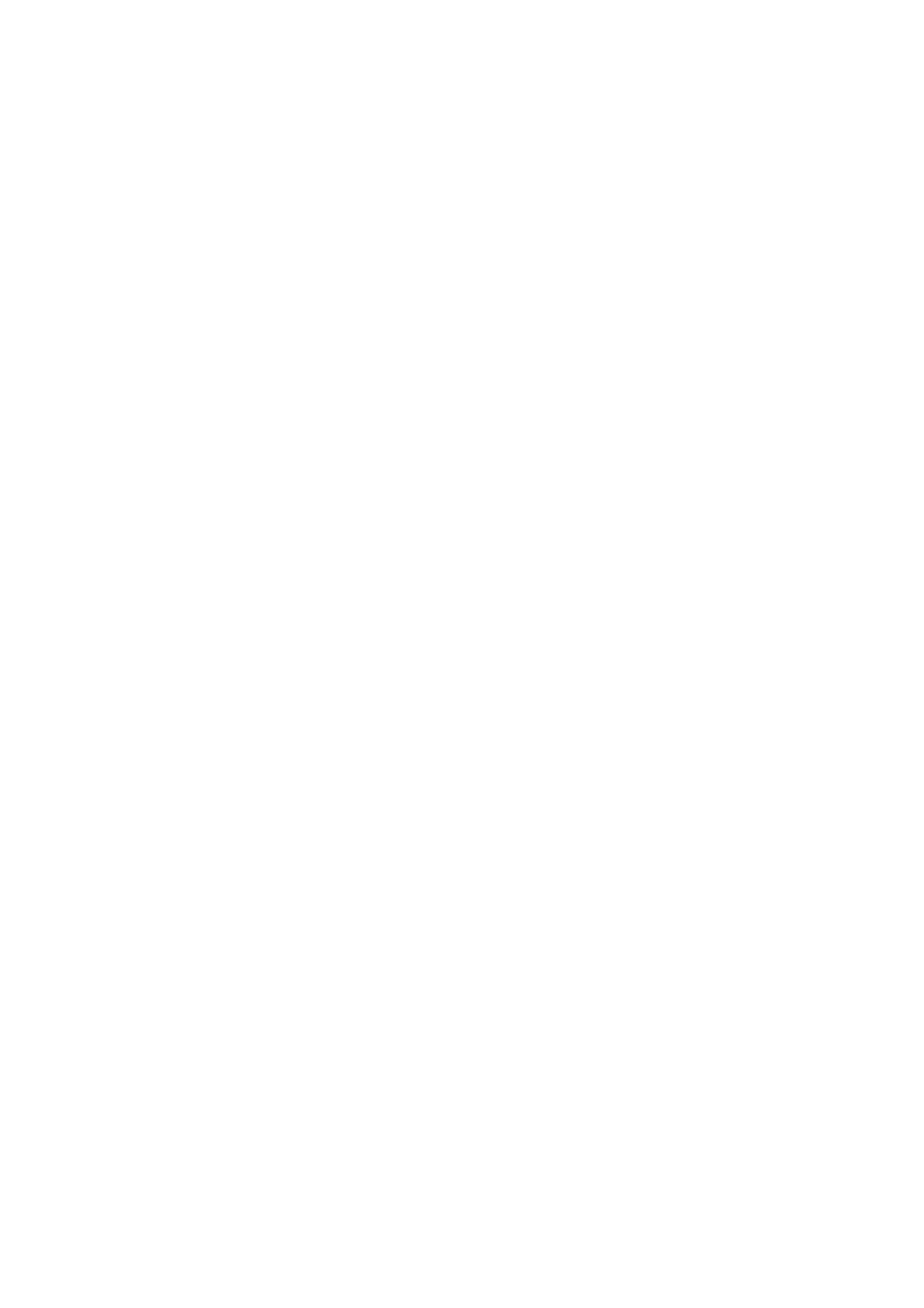# Contents

| <b>Part I</b> —Preliminary       |                                                                   | 1  |
|----------------------------------|-------------------------------------------------------------------|----|
| 1                                |                                                                   |    |
| $\overline{c}$                   |                                                                   |    |
| 3                                |                                                                   |    |
| 4                                |                                                                   |    |
| 5                                |                                                                   |    |
| 6                                |                                                                   |    |
| 7                                |                                                                   |    |
| 8                                |                                                                   |    |
| 9                                | Ships on demise charter to Australian-based operators 7           |    |
| 10                               |                                                                   |    |
| 11                               |                                                                   |    |
| 11A                              |                                                                   |    |
|                                  | <b>Part II—Registration of Ships</b>                              | 10 |
| <b>Division 1-Registration</b>   |                                                                   | 10 |
| 12                               |                                                                   |    |
| 13                               |                                                                   |    |
| 14                               |                                                                   |    |
| 15                               |                                                                   |    |
| 16                               |                                                                   |    |
| 17                               |                                                                   |    |
| 18                               |                                                                   |    |
|                                  | <b>Division 2-Registration certificates</b>                       | 13 |
| 19                               |                                                                   |    |
| 20                               |                                                                   |    |
| 21                               |                                                                   |    |
| 22                               | Provisional certificates for ships becoming entitled to be        |    |
| 22A                              | Provisional certificates granted by the Registrar 16              |    |
| 22B                              | Provisional registration certificates not to be issued in certain |    |
| 23                               |                                                                   |    |
| 25                               |                                                                   |    |
| <b>Division 3-Identification</b> |                                                                   | 20 |
| 26                               |                                                                   |    |
| 27                               |                                                                   |    |
| 28                               |                                                                   |    |
|                                  |                                                                   |    |

*Shipping Registration Act 1981 iii*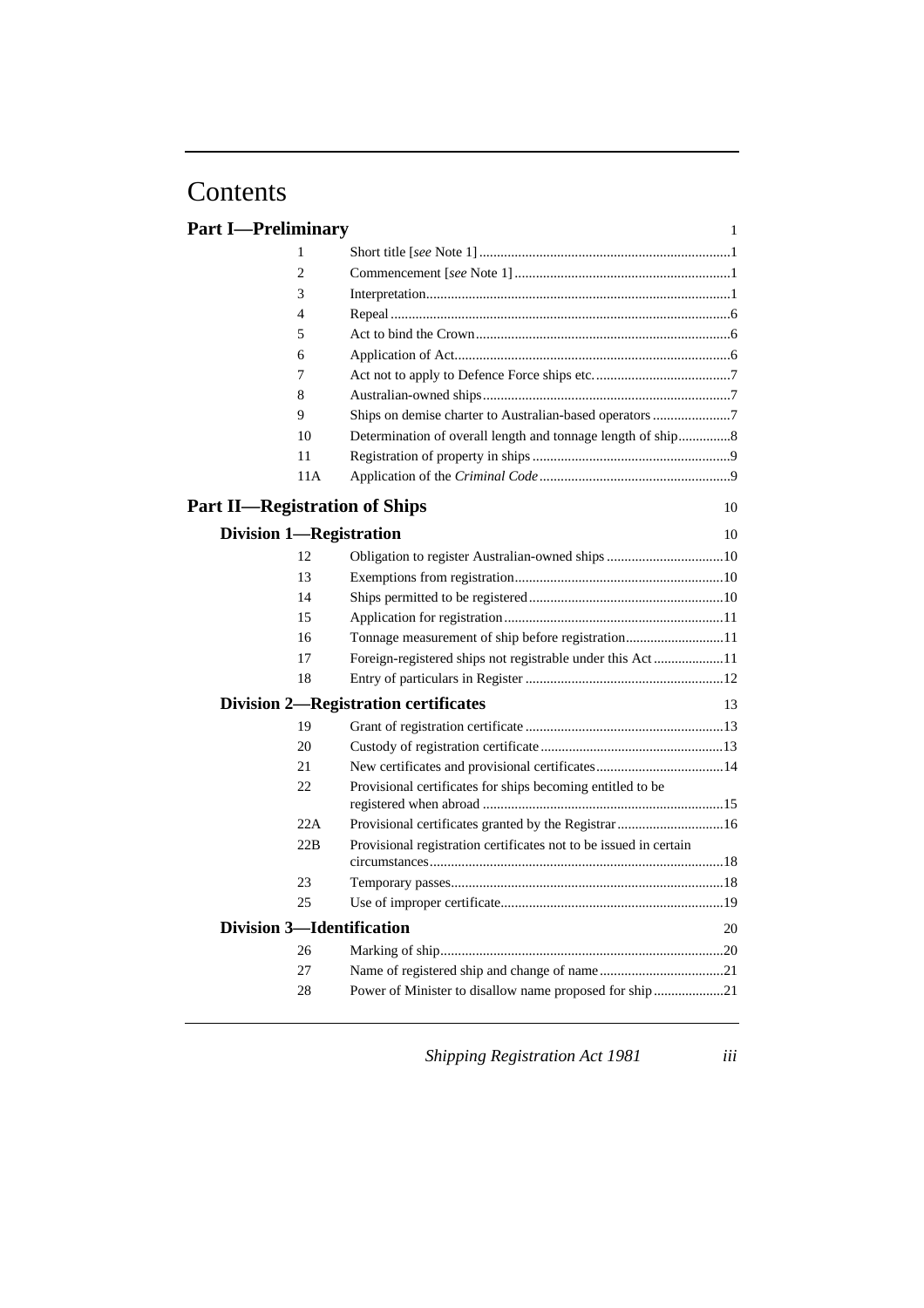|                                     |          | <b>Division 4—Nationality and national Colours</b>          | 22 |
|-------------------------------------|----------|-------------------------------------------------------------|----|
|                                     | 29       |                                                             |    |
|                                     | 30       |                                                             |    |
|                                     | 31       | Declaration of ship's nationality before clearance 25       |    |
|                                     | 32       |                                                             |    |
|                                     | 33       |                                                             |    |
|                                     |          | Part III—Transfers, transmissions and mortgages             | 27 |
|                                     | 34       |                                                             |    |
|                                     | 36       |                                                             |    |
|                                     | 37       |                                                             |    |
|                                     | 37A      | Delivery of registration certificate on transfer etc30      |    |
|                                     | 38       |                                                             |    |
|                                     | 39       |                                                             |    |
|                                     | 40       |                                                             |    |
|                                     | 41       |                                                             |    |
|                                     | 42       |                                                             |    |
|                                     | 43       | Transmission of mortgage by operation of law 32             |    |
|                                     | 44       |                                                             |    |
|                                     | 45       |                                                             |    |
|                                     | 46       |                                                             |    |
|                                     | 47       |                                                             |    |
|                                     | 47A      | Caveat may be lodged forbidding registration of certain     |    |
|                                     | 47B      |                                                             |    |
|                                     | 47C      |                                                             |    |
|                                     | 47D      | No dealing to be registered while caveat in force36         |    |
|                                     | 47E      | Compensation for lodging caveat without reasonable cause 37 |    |
| <b>Part IV-Administration</b>       |          |                                                             | 38 |
|                                     | 48       |                                                             |    |
|                                     | 49       |                                                             |    |
|                                     | 50       | Appointment of Registrar and Deputy Registrars38            |    |
|                                     | 51       |                                                             |    |
|                                     | 52       |                                                             |    |
|                                     |          |                                                             |    |
|                                     | 53<br>54 |                                                             |    |
|                                     | 55       |                                                             |    |
|                                     |          | Seal of Registration Office and signature of Registrar 41   |    |
| <b>Part V—The Register of Ships</b> |          |                                                             | 42 |
|                                     | 56       |                                                             |    |
|                                     | 57       |                                                             |    |

*iv Shipping Registration Act 1981*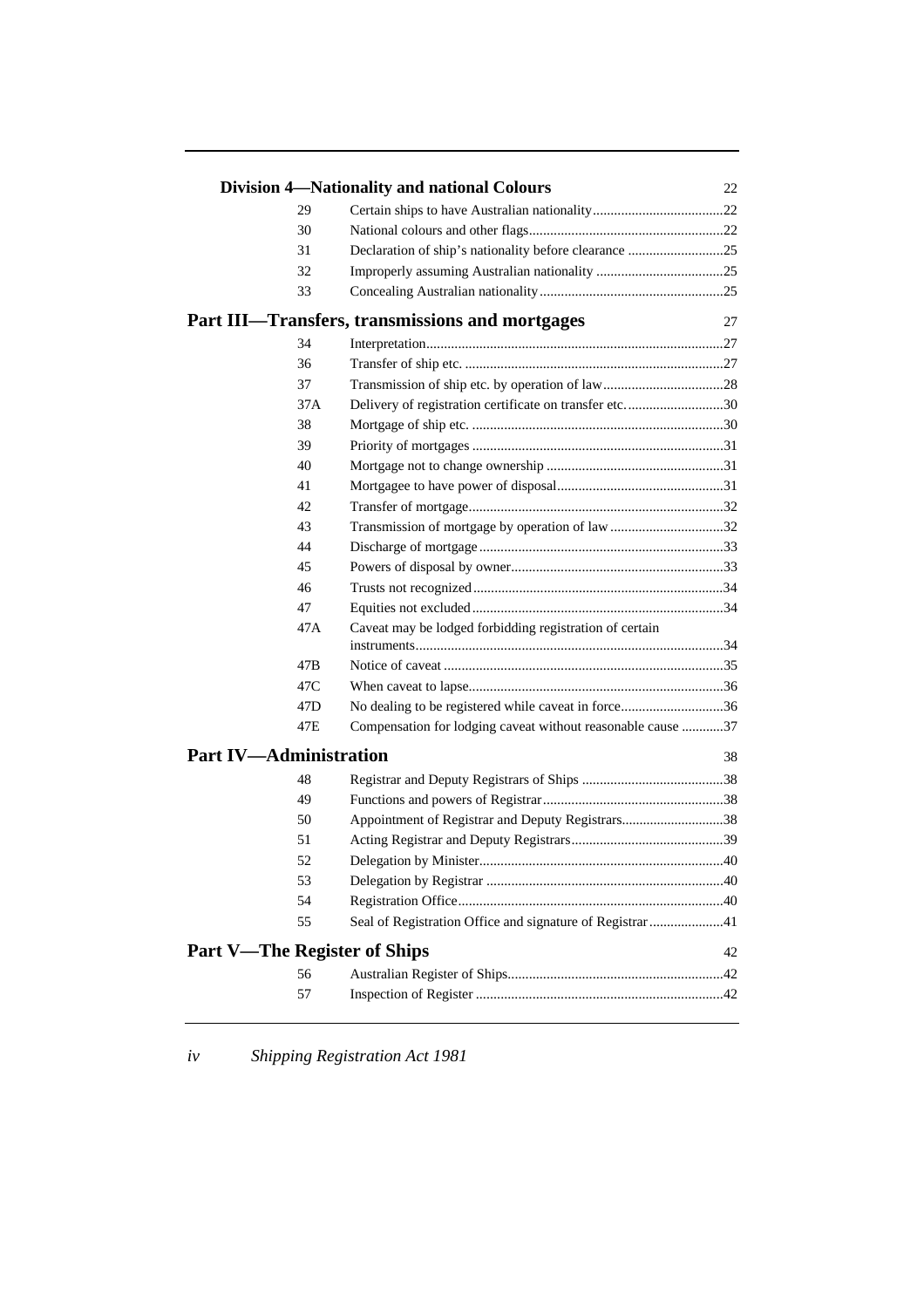|                              | 58 |                                                                  |    |
|------------------------------|----|------------------------------------------------------------------|----|
|                              | 59 |                                                                  |    |
|                              | 60 |                                                                  |    |
|                              | 61 |                                                                  |    |
| <b>Part VI-Miscellaneous</b> |    |                                                                  | 46 |
|                              | 62 |                                                                  |    |
|                              | 63 |                                                                  |    |
|                              | 64 |                                                                  |    |
|                              | 65 |                                                                  |    |
|                              | 66 | Ships lost etc. or ceasing to be entitled to be registered 50    |    |
|                              | 67 | Power to inquire into ownership of registered ship51             |    |
|                              | 68 |                                                                  |    |
|                              | 69 |                                                                  |    |
|                              | 70 |                                                                  |    |
|                              | 71 |                                                                  |    |
|                              | 72 |                                                                  |    |
|                              | 73 |                                                                  |    |
|                              | 74 |                                                                  |    |
|                              | 75 |                                                                  |    |
|                              | 76 | Joinder of charges and penalties for certain offences 57         |    |
|                              | 77 |                                                                  |    |
|                              | 78 |                                                                  |    |
|                              | 79 |                                                                  |    |
|                              | 80 |                                                                  |    |
|                              | 81 |                                                                  |    |
|                              | 82 |                                                                  |    |
|                              | 83 |                                                                  |    |
|                              |    | <b>Part VII—Transitional provisions</b>                          | 63 |
|                              | 84 |                                                                  |    |
|                              | 85 |                                                                  |    |
|                              | 86 | Ships registered in Australia under previous law deemed          |    |
|                              | 87 | Transfer of registration from foreign ports of ships entitled to |    |
|                              | 88 | Instruments etc. made under previous law or corresponding        |    |
|                              | 89 |                                                                  |    |
|                              | 90 |                                                                  |    |
|                              | 91 | Registers kept under previous law in Australia incorporated      |    |
|                              |    |                                                                  |    |

*Shipping Registration Act 1981 v*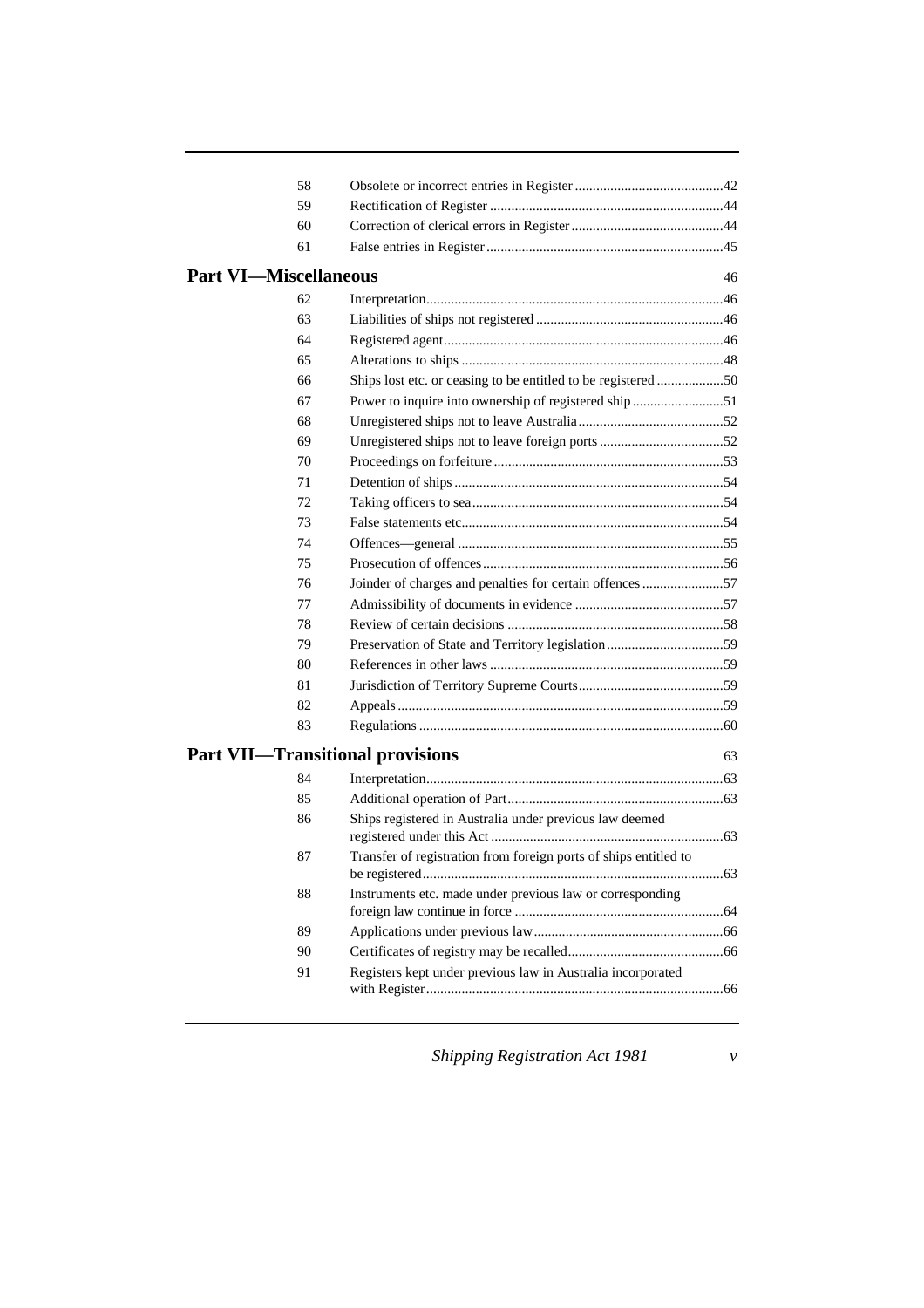|              | 92 | Verification of particulars—Registers kept under previous      |  |
|--------------|----|----------------------------------------------------------------|--|
|              | 93 | Ships deemed to be registered to cease to be registered if not |  |
|              | 94 |                                                                |  |
|              | 95 |                                                                |  |
| <b>Notes</b> |    |                                                                |  |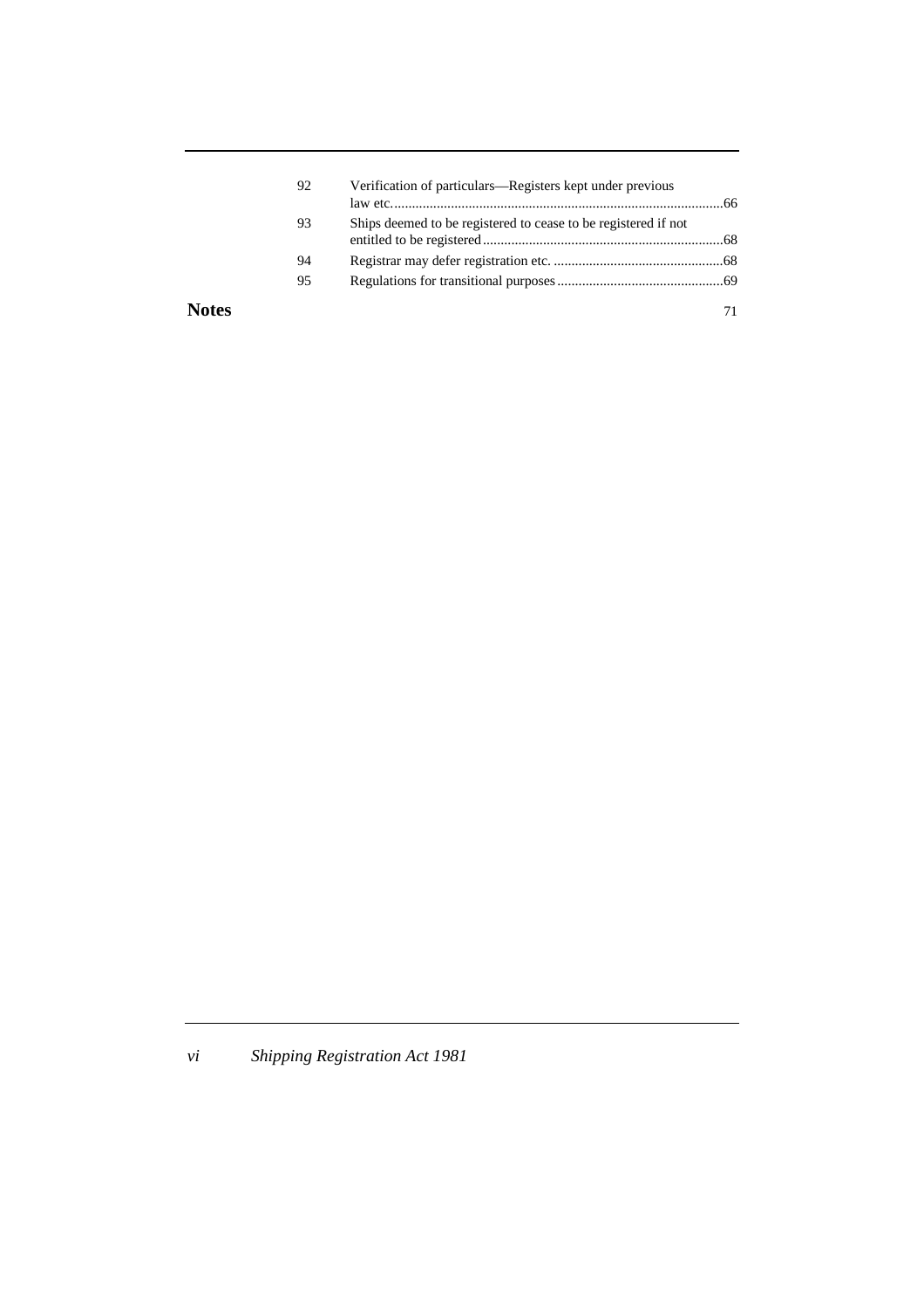# **An Act providing for the registration of ships in Australia, and for related matters**

# **Part I—Preliminary**

**1 Short title** [*see* Note 1]

This Act may be cited as the *Shipping Registration Act 1981*.

#### **2 Commencement** [*see* Note 1]

This Act shall come into operation on a date to be fixed by Proclamation.

#### **3 Interpretation**

(1) In this Act, unless the contrary intention appears:

*Australia* includes the external Territories.

#### *Australian national* means:

- (a) an Australian citizen;
- (b) a body corporate established by or under a law of the Commonwealth or of a State or Territory; or
- (c) the Commonwealth or a State or Territory.

*Australian-owned ship* has the meaning given by section 8.

*Australian ship* means a ship having Australian nationality by virtue of section 29.

*Authority* means the Australian Maritime Safety Authority established by the *Australian Maritime Safety Authority Act 1990*.

*beneficial interests* includes interests arising under contract and other equitable interests.

*bill of sale* means a bill of sale referred to in section 36.

*branch office* means a branch office of the Registration Office.

*Shipping Registration Act 1981 1*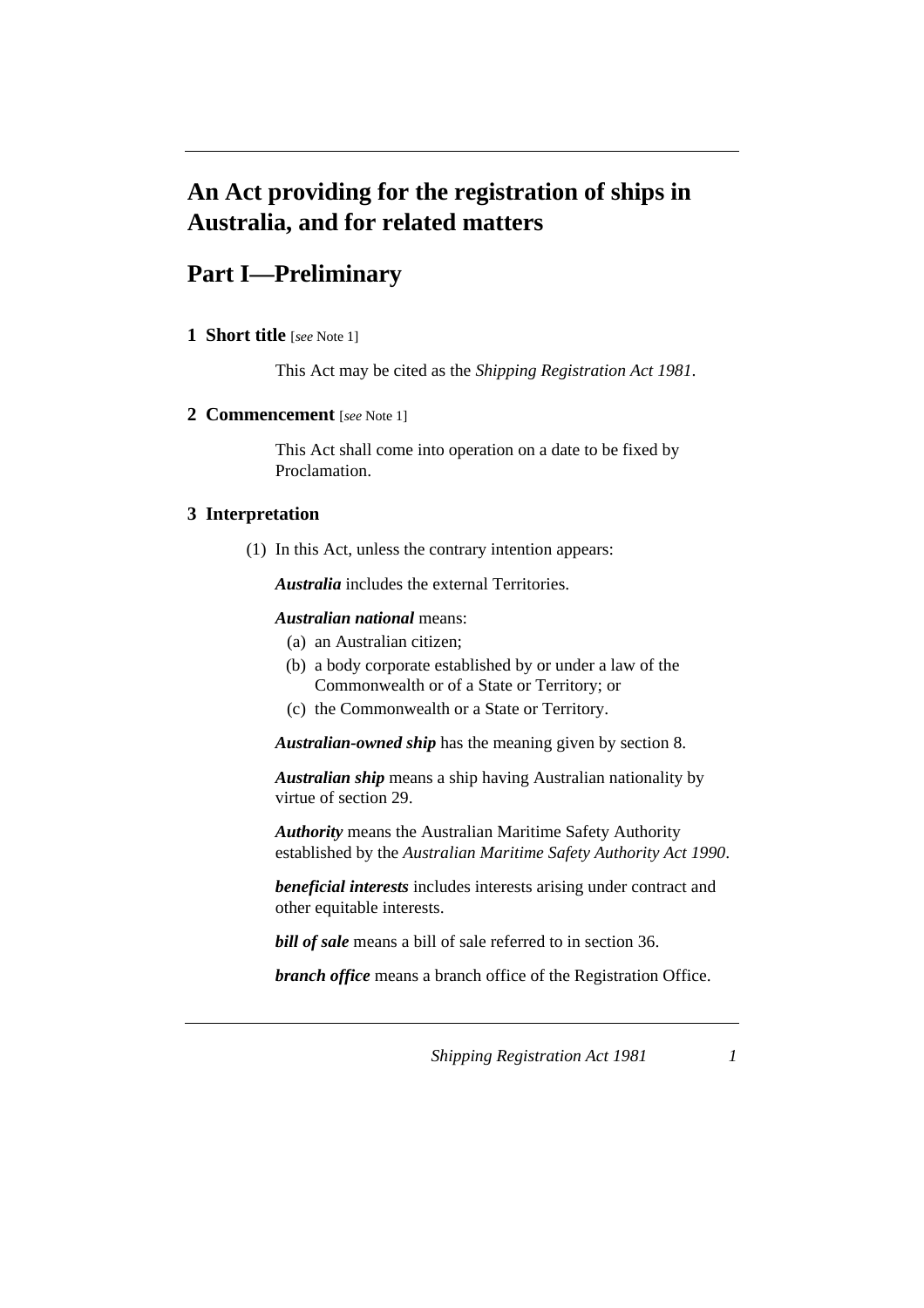*Certificate of Clearance* has the same meaning as in the *Customs Act 1901*.

*Collector of Customs* means a person who is a Collector for the purposes of the *Customs Act 1901*.

*Customs officer* means a person who is an officer for the purposes of the *Customs Act 1901*.

*demise charter*, in relation to a ship, means the demise, letting, hire or delivery of the ship to the charterer under a charterparty, by virtue of which the charterer has whole possession and control of the ship (including the right to appoint the master and crew of the ship).

*Deputy Registrar* means a Deputy Registrar of Ships referred to in subsection 48(2).

*fish* includes turtles, dugong, crustacea, molluscs and any other living resources of the sea or of the seabed.

*fishing vessel* means a ship that is used, or is intended to be used, wholly or principally for the taking, catching or capturing of fish for trading or manufacturing purposes.

*foreign country* means a country other than Australia.

*foreign port* means a port in a foreign country.

*foreign resident* means a person other than an Australian national or a resident of Australia.

*Government authority* means:

- (a) the Commonwealth or a State or Territory; or
- (b) a body corporate established for a public purpose by or under a law of the Commonwealth or of a State or Territory, other than:
	- (ii) the Western Australian Coastal Shipping Commission; or
	- (iii) a body corporate that is declared by the regulations not to be a Government authority for the purposes of this definition.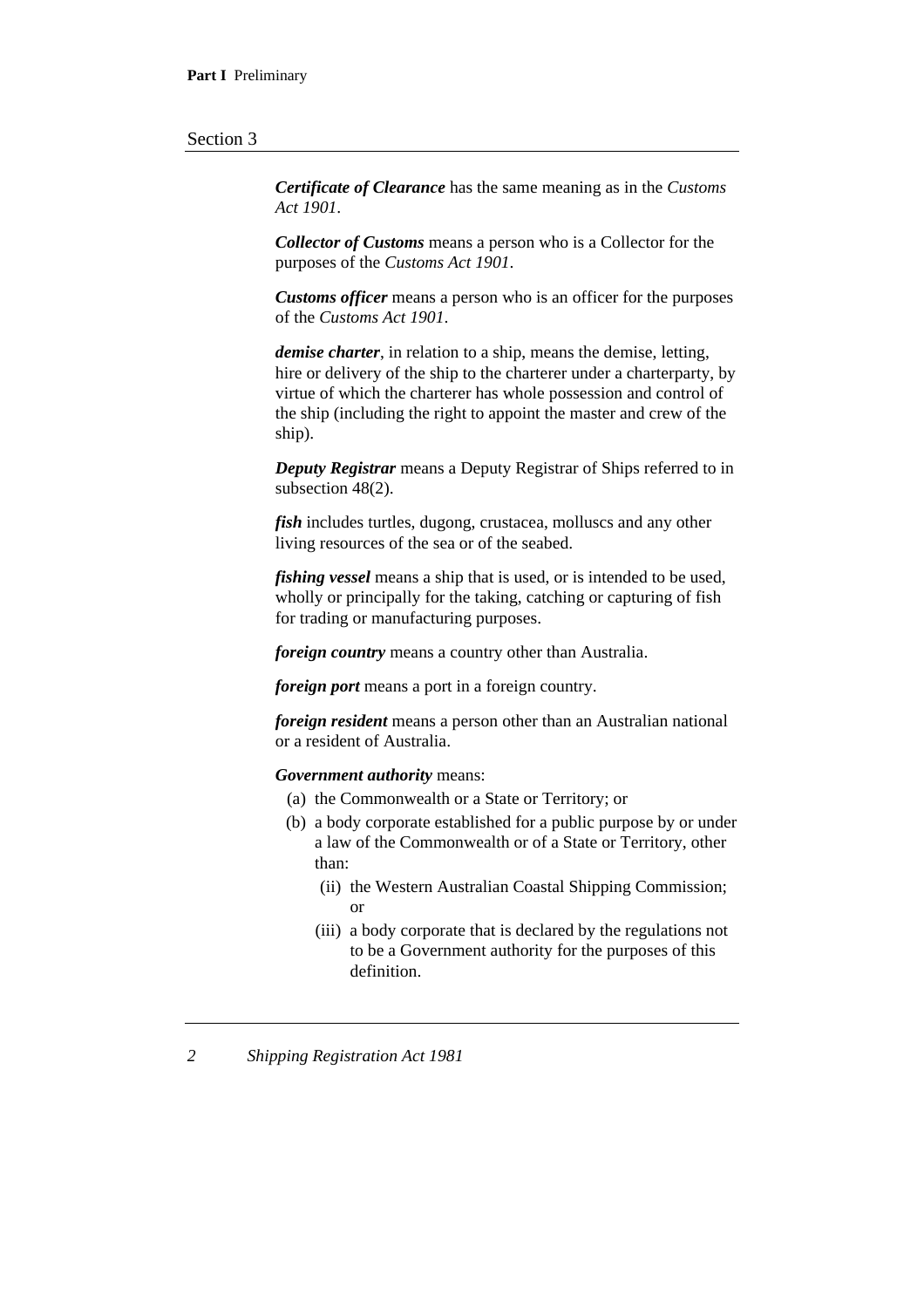*Government ship* means a ship 12 metres or more in length:

- (a) that belongs to a Government authority or Government authorities, and to no other person;
- (b) the beneficial interest in which is vested in a Government authority or Government authorities, and in no other person; or
- (c) that is for the time being on demise charter to a Government authority or Government authorities, and to no other person.

*lodged* means lodged with the Registrar in accordance with this Act.

*master* includes a person having command or charge of a ship, but does not include a pilot.

*mortgage* means a mortgage registered under section 38.

*national flag* means the Australian National Flag within the meaning of the *Flags Act 1953*.

*offence based on* a particular provision of this Act, being a provision in respect of which section 74 creates an offence, means an offence against section 74 that relates to that provision (unless the contrary intention appears).

*officer* means a person (who may include the Minister) exercising powers, or performing duties or functions, under this Act.

*owner*, except in sections 8, 12, 30 and 58 and in Part VI, means a person registered as owner in accordance with the regulations.

*pilot* means a person who has the lawful conduct of a ship, but does not belong to the ship.

*pleasure craft* means a ship that is used, or is intended to be used, wholly for recreational or sporting activities, whether or not let, or intended to be let, for hire or reward or consideration of any kind.

*previous law* means Part I of the Imperial Act known as the Merchant Shipping Act, 1894, as amended, or otherwise affected in its operation, by the provisions of any other Imperial Act or of any Act, in so far as that Part as so amended, or otherwise affected in its operation, is part of the law of the Commonwealth.

*Shipping Registration Act 1981 3*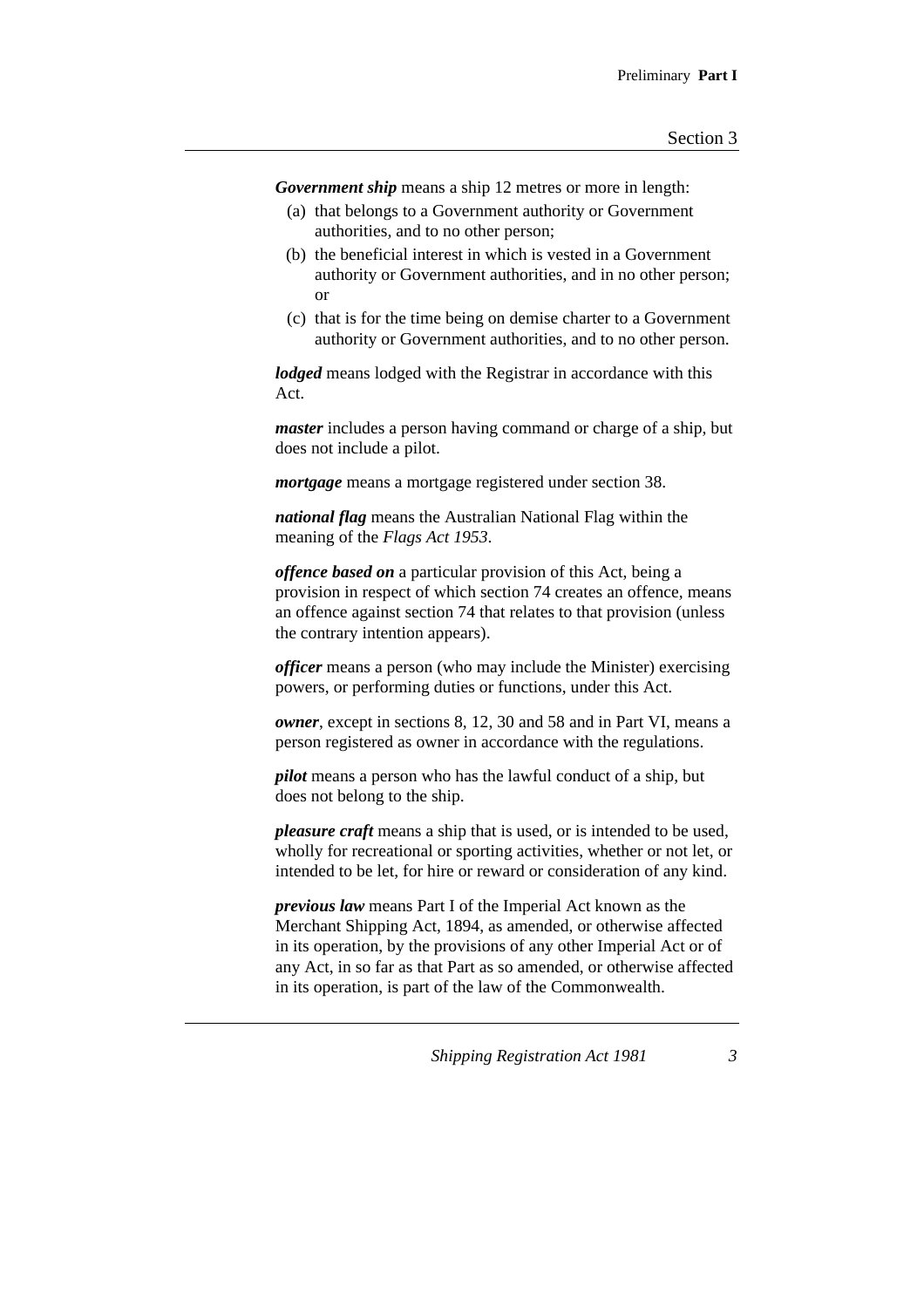*proper officer* means a person holding, or performing the duties of, any of the following offices (being an office of the Commonwealth) in a country or place outside Australia, namely:

- (a) Ambassador;
- (b) Minister;
- (c) Head of a Mission;
- (d) Chargé d'Affaires;
- (e) Counsellor, Secretary or Attaché of an Embassy, Legation or other post;
- (f) Consul-General;
- (g) Consul; or
- (h) Vice-Consul.

*provisional registration certificate* means a provisional registration certificate granted under section 21, 22 or 65.

*red ensign* means the Australian Red Ensign within the meaning of the *Flags Act 1953*.

*Register* means the Australian Register of Ships referred to in section 56.

*registered* means registered under this Act.

*registered agent*, in relation to a ship, means the person whose name and address are entered in the Register in respect of that ship in pursuance of section 64.

*Registrar* means the Registrar of Ships referred to in subsection 48(1).

*registration certificate* means a registration certificate, other than a provisional registration certificate, granted under this Act.

*Registration Office* means the Australian Shipping Registration Office referred to in section 54.

*share*, in relation to a ship, means one of the shares into which the property in a ship is divided as provided by section 11.

*ship* means any kind of vessel capable of navigating the high seas and includes: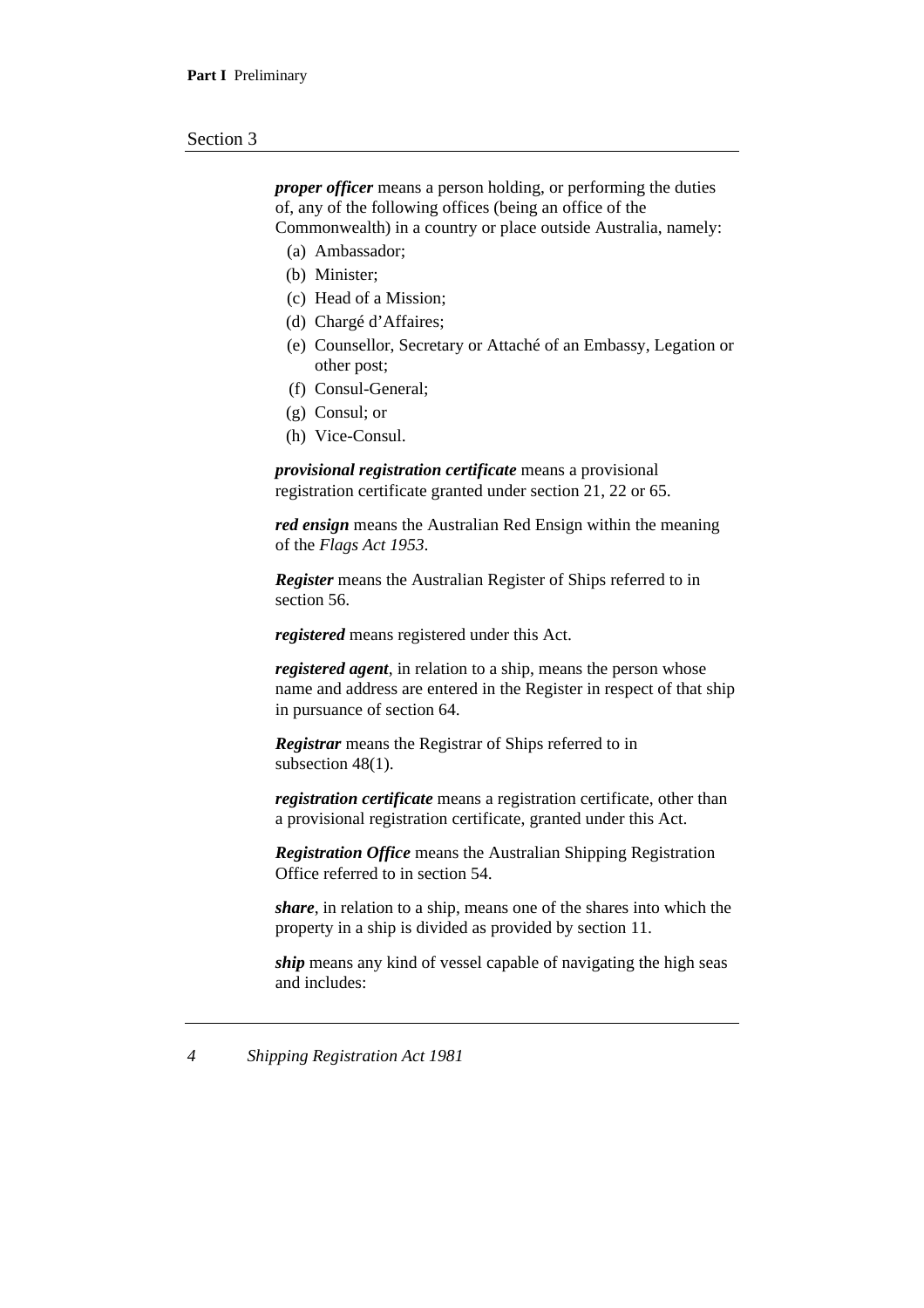- (a) a barge, lighter or other floating vessel;
- (b) a structure that is able to float or be floated and is able to move or be moved as an entity from one place to another; and
- (c) an air-cushion vehicle, or other similar craft, used wholly or primarily in navigation by water;

but does not include a vessel, structure, vehicle or craft declared by the regulations not to be a ship for the purposes of this definition.

*ship on demise charter to an Australian-based operator* has the meaning given by section 9.

*ship permitted to be registered* means a ship permitted to be registered by virtue of section 14.

*ship required to be registered* means a ship required to be registered by virtue of section 12.

*small craft* means a ship less than 12 metres in overall length.

*temporary pass* means a temporary pass granted under section 23.

*this Act* includes the regulations.

*unregistered ship* means a ship entitled to be registered that is not registered.

- (2) In this Act, unless the contrary intention appears, a reference to the owner of a ship shall, if there is more than one owner of the ship, be read as a reference to each of the owners.
- (3) A reference in this Act to a resident of Australia shall be read as a reference to:
	- (a) a person, other than a body corporate, whose permanent place of abode is in Australia, whether or not he or she is from time to time temporarily absent from Australia;
	- (b) a person, other than a body corporate, whose domicile is in Australia, unless his or her permanent place of abode is outside Australia; or
	- (c) a body corporate, wherever incorporated, that has its principal place of business in Australia.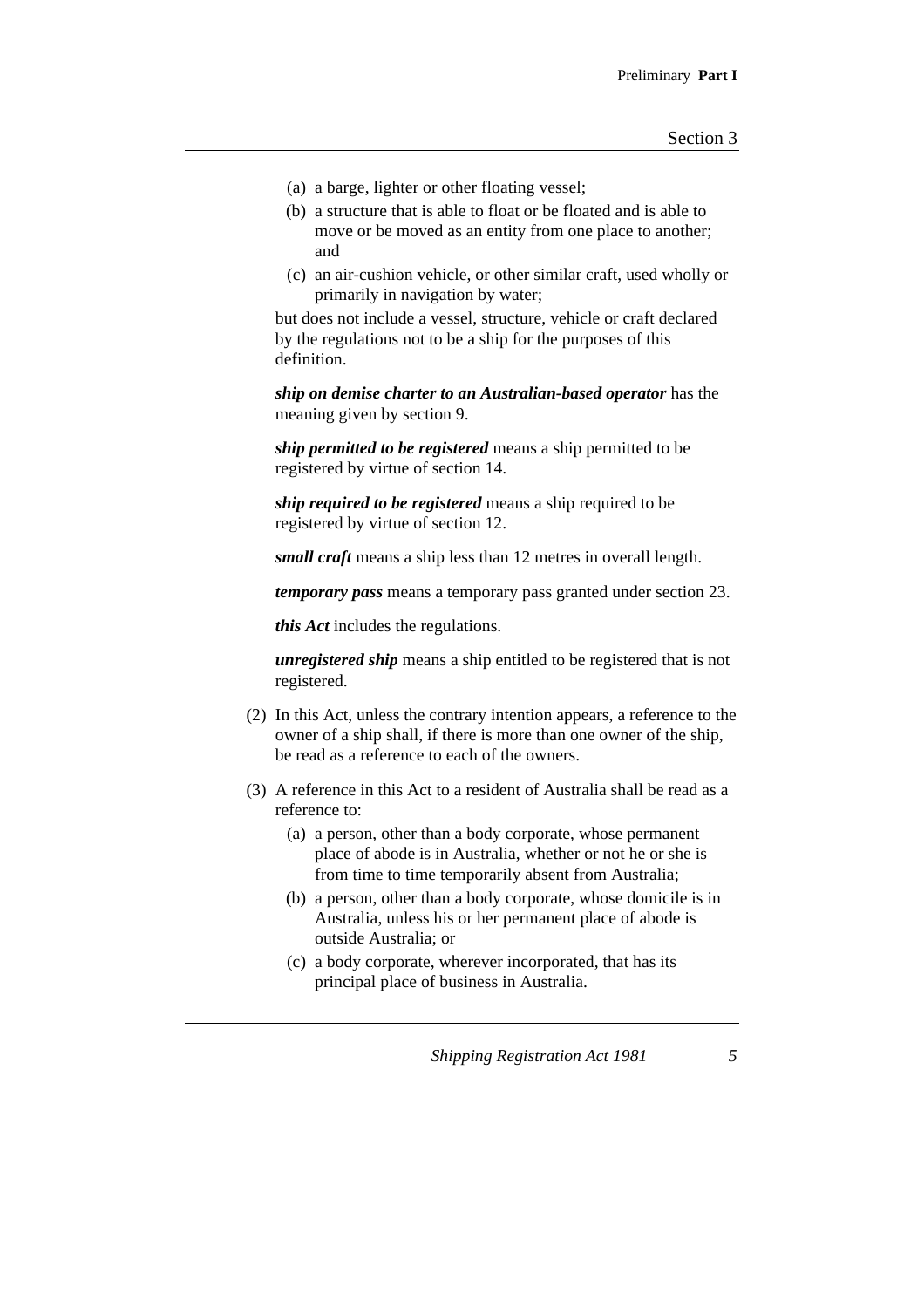- (4) In this Act, unless the contrary intention appears, a reference to a ship entitled to be registered shall be read as a reference to a ship that is required to be registered by virtue of section 12 or permitted to be registered by virtue of section 14.
- (5) A reference in this Act to failing to do an act or thing shall be read as including a reference to refusing to do that act or thing.
- (6) For the purposes of this Act, strict compliance with a prescribed form is not required and substantial compliance is sufficient.
- (7) A reference in this Act to an offence against this Act, to an offence against a provision of this Act or to a contravention of, or failure to comply with, a provision of this Act shall be read as including a reference to an offence created by section 6, 7 or 7A of the *Crimes Act 1914* in relation to this Act.
- (8) In this Act, a reference to a ship includes a reference to every thing or article belonging to or to be used in connection with, or necessary for the operation and safety of, the ship.

#### **4 Repeal**

The previous law is repealed.

#### **5 Act to bind the Crown**

This Act binds the Crown in right of the Commonwealth, of each of the States, of the Northern Territory and of Norfolk Island, but nothing in this Act renders the Crown liable to be prosecuted for an offence.

#### **6 Application of Act**

This Act extends to every external Territory and to acts, omissions, matters and things outside Australia, whether or not in a foreign country.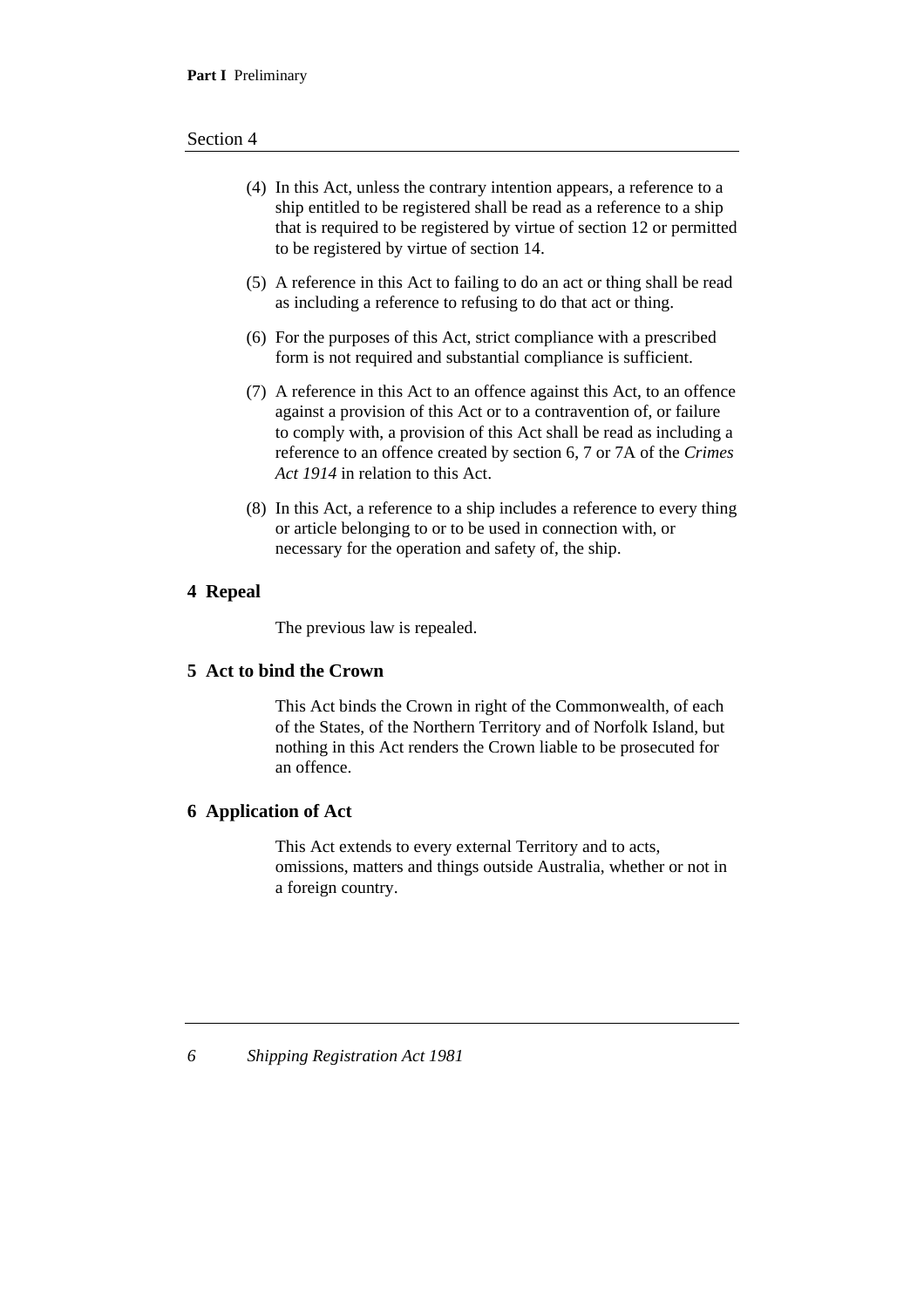#### **7 Act not to apply to Defence Force ships etc.**

This Act does not apply in relation to a ship belonging to an arm of the Defence Force of Australia or to the naval, military or air forces of a foreign country.

#### **8 Australian-owned ships**

- (1) A reference in this Act to an Australian-owned ship shall be read as a reference to a ship that:
	- (a) is owned by an Australian national or Australian nationals, and by no other person;
	- (b) is owned (otherwise than as described in paragraph (c)) by 3 or more persons as joint owners, where the majority of those persons are Australian nationals; or
	- (c) is owned by 2 or more persons as owners in common, where more than half of the shares in the ship are owned by an Australian national or Australian nationals.
- (2) For the purposes of paragraph  $(1)(c)$ , where 2 or more persons are joint owners of a share or shares in a ship:
	- (a) in the case of 2 or more particular shares that are owned by the same persons—the interest of each owner in the shares shall be ascertained by dividing the number of the shares by the number of the owners of the shares; and
	- (b) in the case of a share to which paragraph (a) does not apply—the interest of each owner in the share shall be ascertained by dividing the number one by the number of the owners of the share;

and, if the sum of the interests so ascertained in respect of all jointly-owned shares in the ship as being interests of an Australian national or Australian nationals is a whole number or a whole number and a fraction, such number of those shares as is equal to that whole number shall be deemed to be owned by an Australian national or Australian nationals.

#### **9 Ships on demise charter to Australian-based operators**

(1) A reference in this Act to a ship on demise charter to an Australian-based operator shall be read as a reference to a ship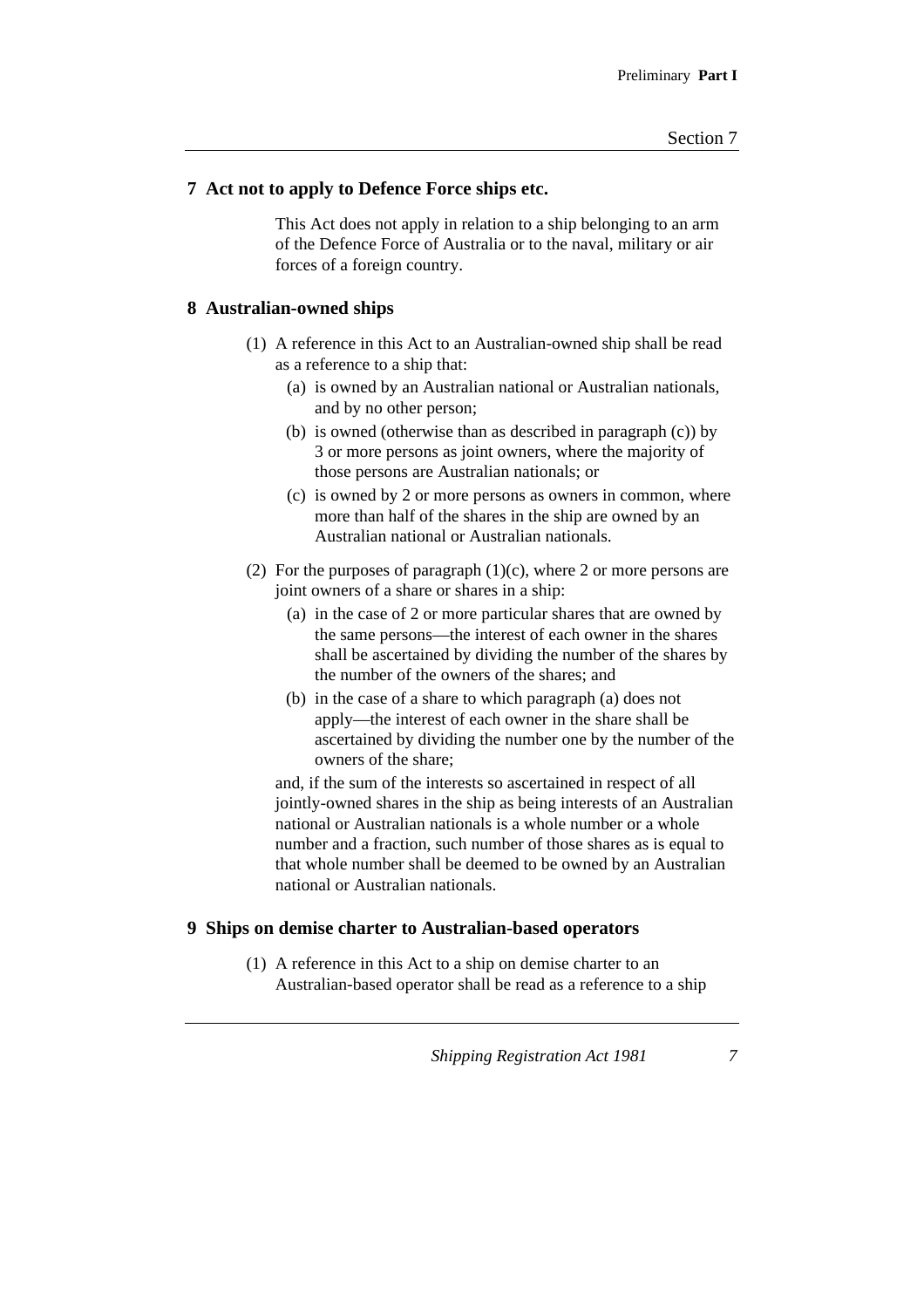(not being a ship required to be registered or a ship that may be registered by virtue of paragraph 14(a), (b) or (c)) on demise charter to:

- (a) an Australian national or Australian nationals, and to no other person; or
- (b) 2 or more persons who include an Australian national or Australian nationals, where the Australian national is, or the Australian nationals are, as the case may be, in a position to control the exercise of the rights and powers of the charterers under the charterparty.
- (2) In subsection (1), a reference to an Australian national does not include:
	- (a) if the Australian national is an Australian citizen—a reference to an Australian citizen who is not ordinarily resident in Australia; or
	- (b) if the Australian national is a body corporate established by or under a law of the Commonwealth or of a State or Territory—a reference to such a body corporate that does not have its principal place of business in Australia.

#### **10 Determination of overall length and tonnage length of ship**

- (1) For the purposes of this Act, the overall length of a ship shall, subject to subsection (2), be ascertained by measuring the distance between:
	- (a) a vertical line passing through a point, being the foremost part of the stem; and
	- (b) a vertical line passing through a point, being the aftermost part of the stern.
- (2) Where, by reason of the nature of the constructional features of a ship, it is, in the opinion of the Registrar, impracticable to ascertain the overall length of the ship under subsection (1), the overall length of the ship shall be ascertained in such manner as the Registrar determines.
- (3) For the purposes of this Act, the tonnage length of a ship shall be ascertained in a manner specified in the regulations.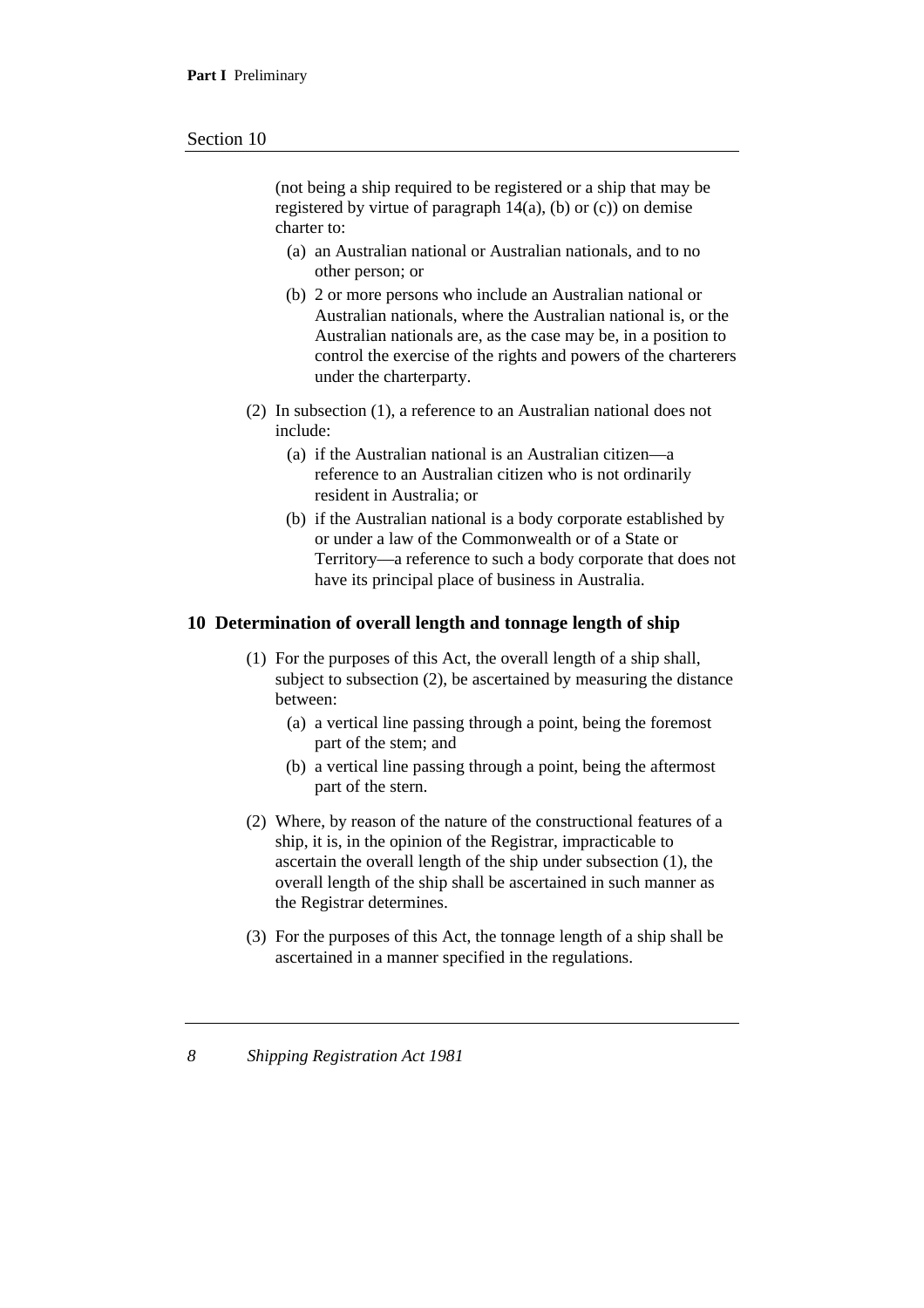#### **11 Registration of property in ships**

- (1) For the purposes of the registration of a ship:
	- (a) the property in the ship shall be divided into 64 shares;
	- (b) subject to paragraph (c), subsection (2) and section 37, the number of persons registered as owners of the ship shall not at any time exceed 64, but nothing in this paragraph affects the beneficial interests of any number of persons or of a body corporate represented by or claiming under or through a registered owner (including a registered joint owner);
	- (c) any number of persons not exceeding 5 may be registered as joint owners of the ship or of a share or shares in the ship;
	- (d) a joint owner of the ship or of a share or shares in the ship is not entitled to dispose of his or her interest in severalty;
	- (e) a person shall not be registered as the owner of a fractional part of a share in the ship; and
	- (f) a body corporate shall be registered as owner by its corporate name.
- (2) For the purposes of paragraph  $(1)(b)$ , where a share in a ship is jointly owned, or 2 or more shares in a ship are jointly owned by the same persons, the joint owners of that share, or of those shares, as the case may be, shall be treated as constituting one person.

#### **11A Application of the** *Criminal Code*

Chapter 2 of the *Criminal Code* applies to all offences created by this Act.

Note: Chapter 2 of the *Criminal Code* sets out the general principles of criminal responsibility.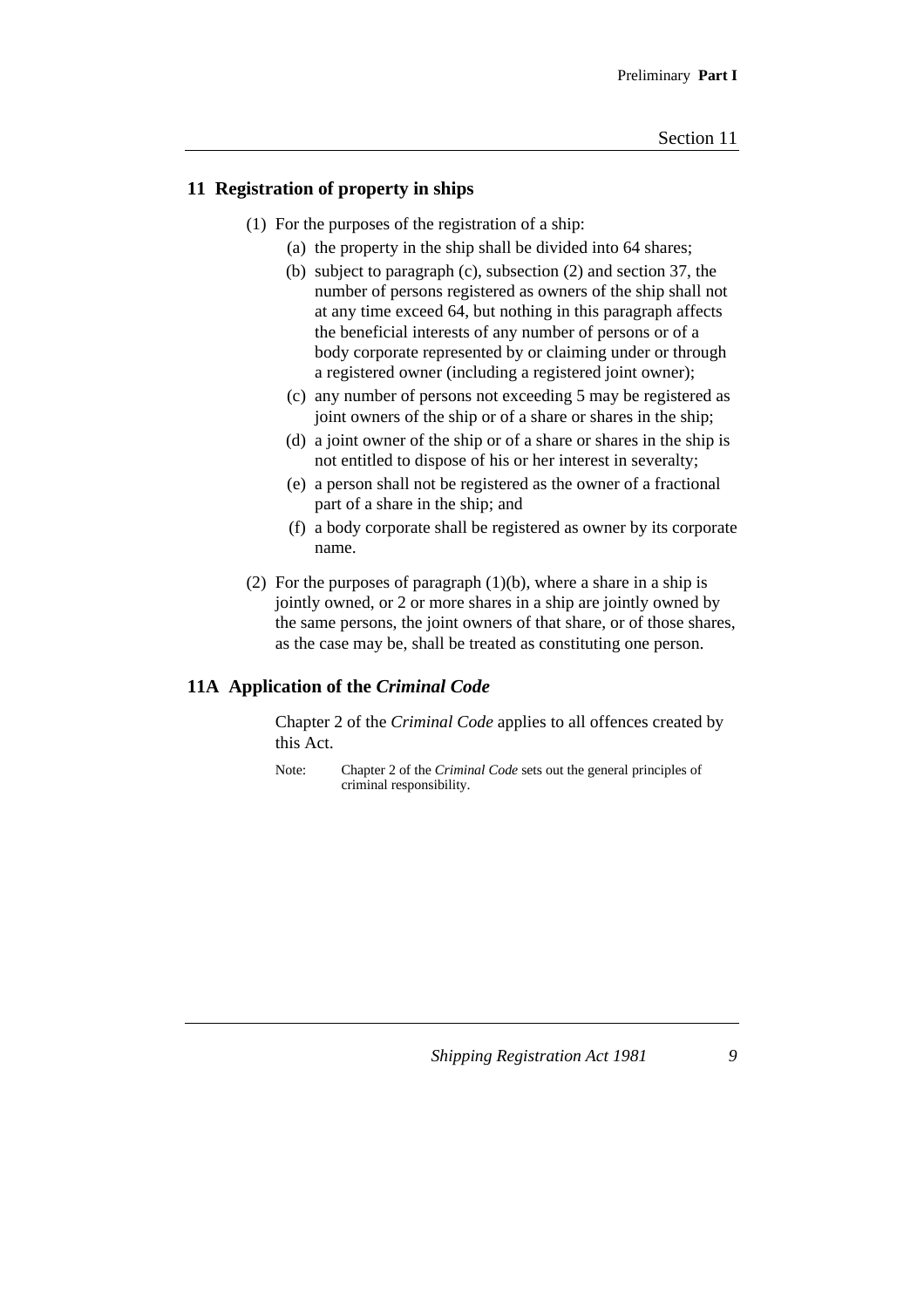# **Part II—Registration of Ships**

# **Division 1—Registration**

#### **12 Obligation to register Australian-owned ships**

- (1) Subject to this Part, every Australian-owned ship shall be registered under this Act.
- (2) Where an Australian-owned ship is operated by a foreign resident under a demise charter, the Authority may, by instrument in writing, exempt the ship during the term of the charter from the requirement to be registered.
- (3) Where a ship required to be registered is not registered, the owner of the ship is, in respect of each day on which the ship remains unregistered (including the day of a conviction for an offence against this subsection or any subsequent day), guilty of an offence, and, whether or not proceedings are instituted for such an offence, the ship may be detained until registration is effected.
- (3A) An offence under subsection (3) is an offence of strict liability.

Note: For *strict liability*, see section 6.1 of the *Criminal Code*.

(4) It is not a defence to a prosecution under subsection (3) that the ship required to be registered is registered under the law of a foreign country.

### **13 Exemptions from registration**

Ships less than 24 metres in tonnage length, Government ships, fishing vessels and pleasure craft are exempt from the requirement to be registered under section 12.

#### **14 Ships permitted to be registered**

Where application is made as provided by this Act, the following ships shall be registered:

(a) Australian-owned ships referred to in section 13;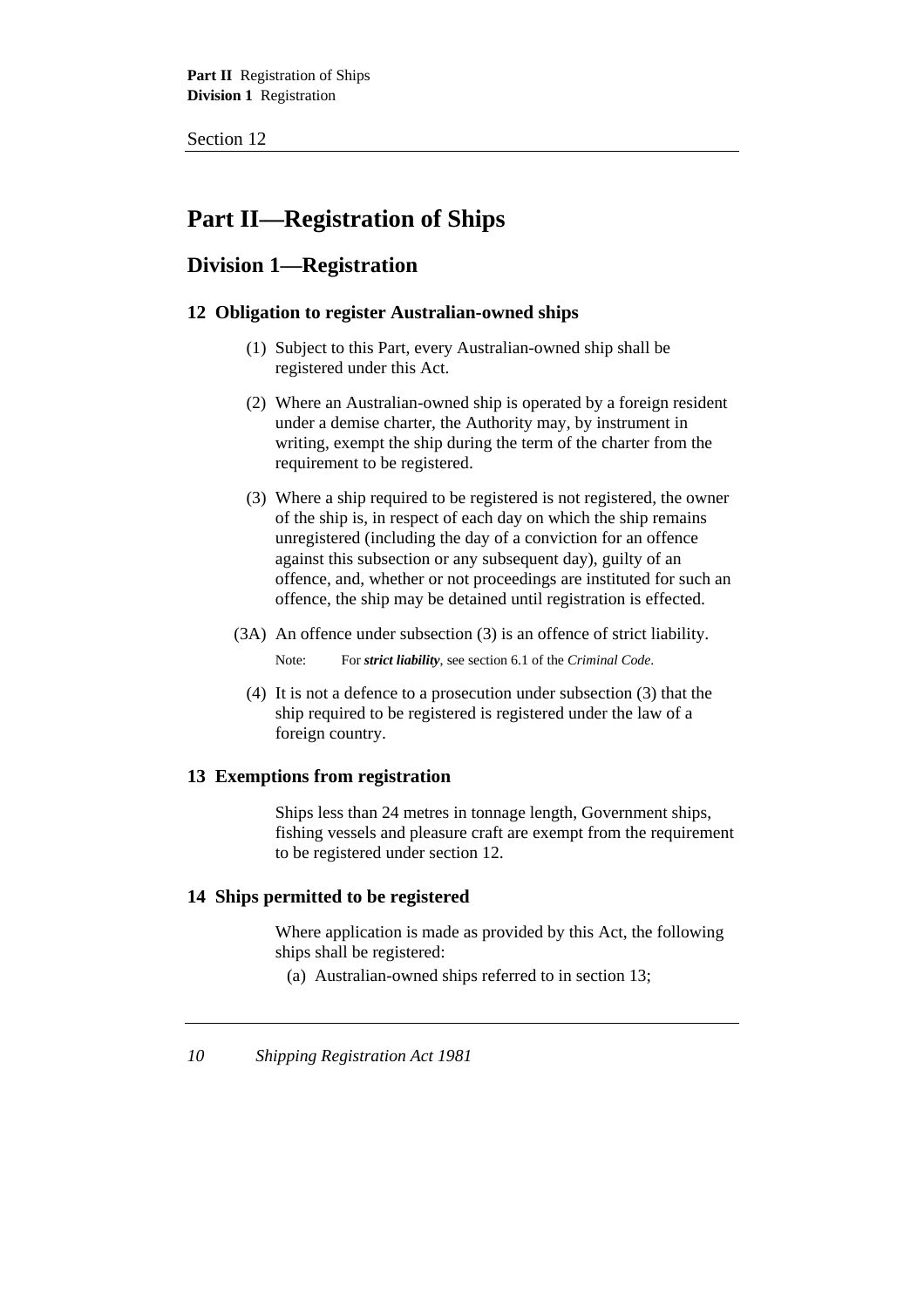- (b) small craft wholly owned by residents of Australia or by residents of Australia and Australian nationals;
- (c) small craft operated solely by residents of Australia or Australian nationals or both;
- (d) ships on demise charter to Australian-based operators.

#### **15 Application for registration**

Subject to this Part, an application for the registration of a ship shall be made in accordance with the regulations.

#### **16 Tonnage measurement of ship before registration**

- (1) A ship shall not be registered unless and until a certificate relating to the tonnage measurement of the ship issued under, or otherwise having effect by virtue of, the *Navigation Act 1912* has been lodged with the Registrar.
- (2) Subsection (1) does not apply to a prescribed ship, or ships included in a prescribed class of ships.

#### **17 Foreign-registered ships not registrable under this Act**

- (1) The Registrar shall not register a ship under this Act if it is registered under the law of a foreign country.
- (2) Where, in relation to a ship that has, at any time, been registered under the law of a foreign country, application is made for the registration of the ship under this Act, the application shall be accompanied by such evidence as the Registrar requires to establish:
	- (a) that the ship is no longer registered under the law of that country; or
	- (b) that steps have been taken, or are proposed to be taken, to close the registration of the ship under the law of that country on or before the registration of the ship under this Act.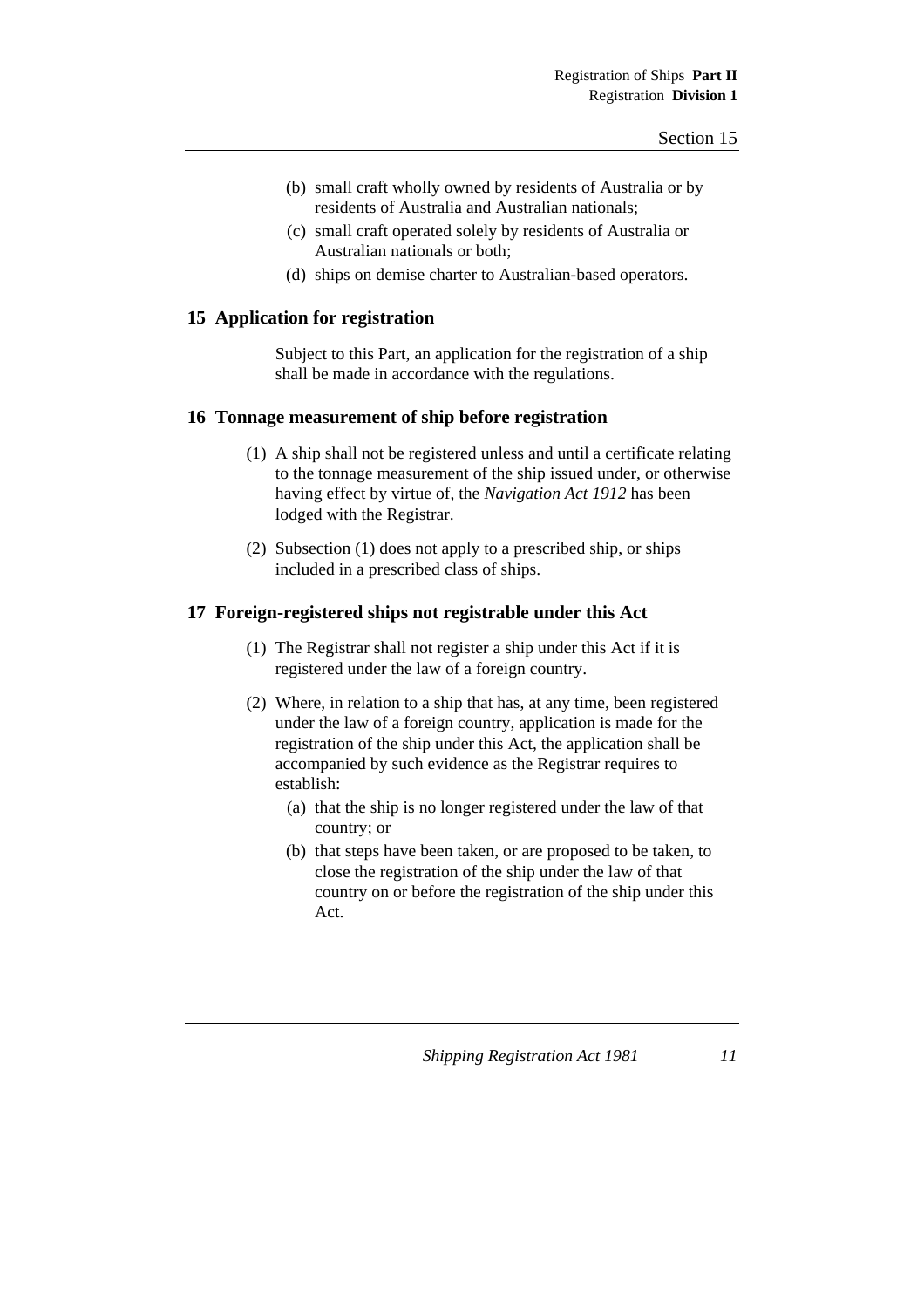# **18 Entry of particulars in Register**

The Registrar shall register a ship by entering in the Register such particulars relating to the ship as are prescribed.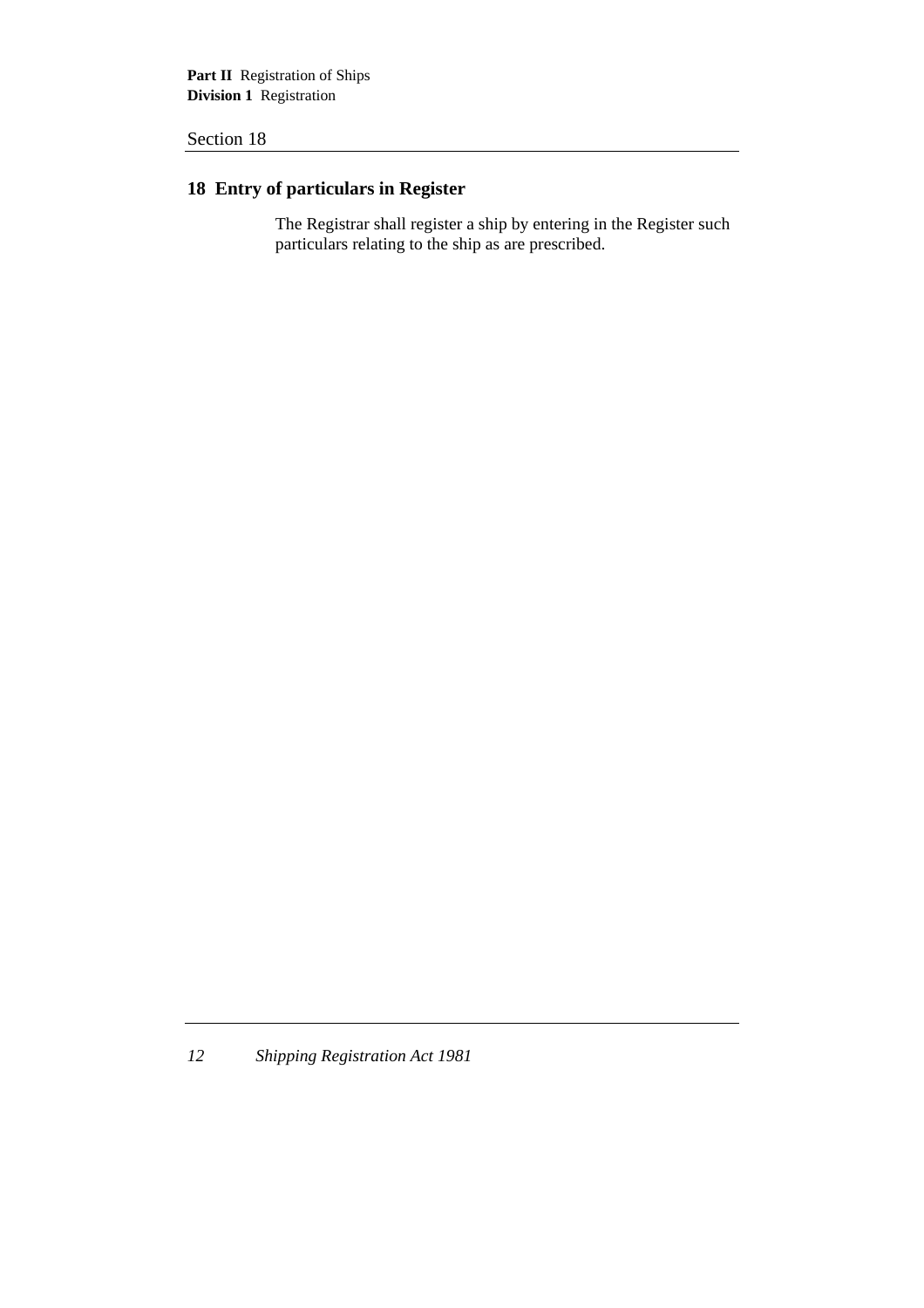# **Division 2—Registration certificates**

#### **19 Grant of registration certificate**

Upon the registration of a ship under section 18, the Registrar shall grant a registration certificate in respect of the ship, in the prescribed form, containing the particulars entered in the Register relating to the ship and such other matters as are prescribed.

#### **20 Custody of registration certificate**

- (1) The registration certificate of a ship shall not be used except for the purpose of the lawful navigation of the ship, and shall not be subject to detention by reason of a claim by an owner, mortgagee, charterer, operator or any other person to any title to, lien or charge on, or interest in, the ship.
- (2) A person having possession or control of a registration certificate shall not fail to deliver the certificate on demand to the person entitled to the custody of it for the purposes of the lawful navigation of the ship, or to the Registrar, a Deputy Registrar, a proper officer or any other person entitled by law to require its delivery.
- (2A) Subsection (2) does not apply if the person has a reasonable excuse.

(2B) An offence based on subsection (2) is an offence of strict liability.

- (3) If, in any proceedings in respect of an offence against this section in relation to a registration certificate, the court is of the opinion that the certificate is lost, the court shall make an order to that effect and cause an office copy of the order to be served on the Registrar.
- (4) In this section, *registration certificate* includes a provisional registration certificate.

Note: A defendant bears an evidential burden in relation to the matter in subsection (2A) (see subsection 13.3(3) of the *Criminal Code*).

Note: For *strict liability*, see section 6.1 of the *Criminal Code*.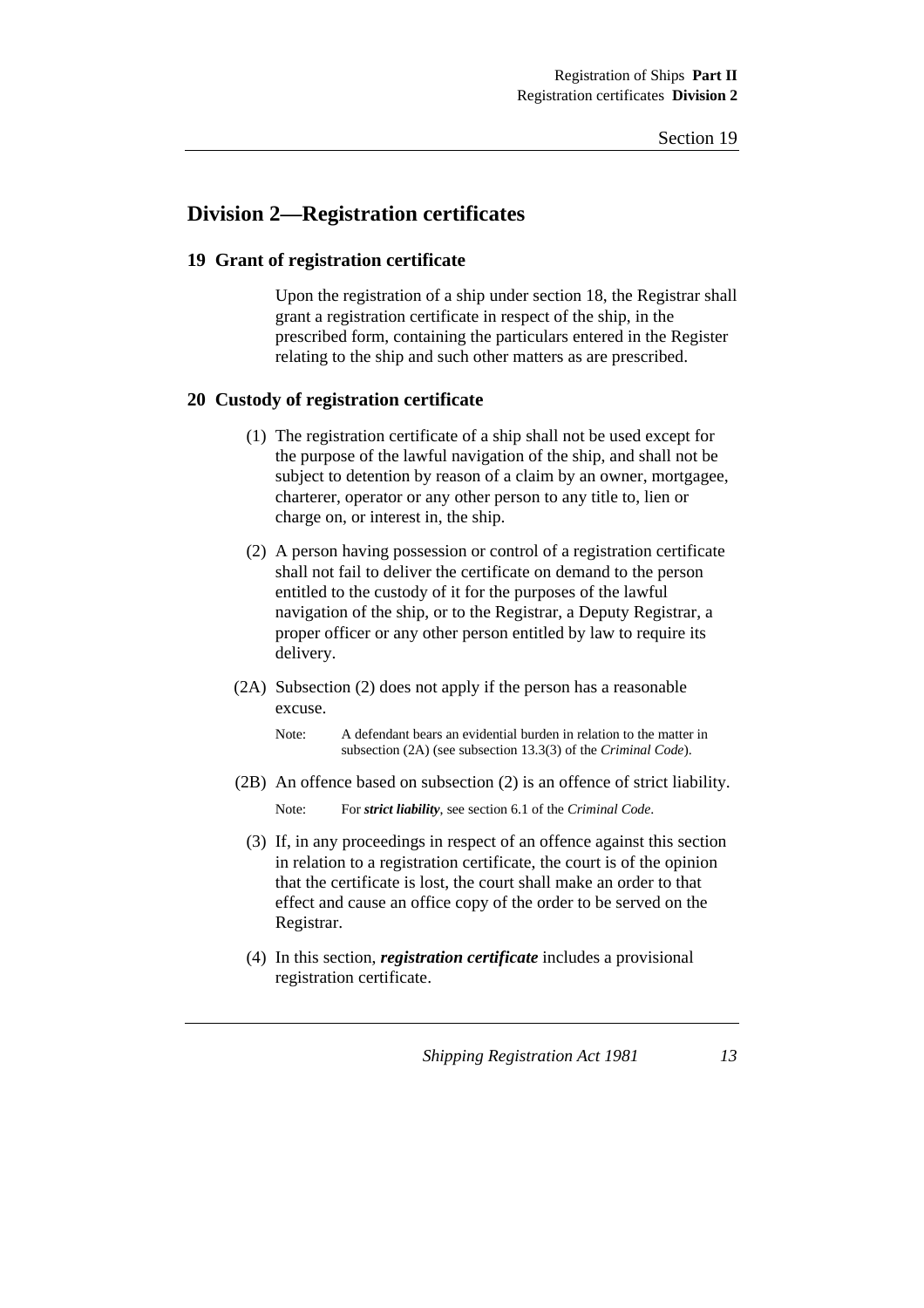#### **21 New certificates and provisional certificates**

- (1) Where:
	- (a) a registration certificate is mislaid, lost or destroyed; or

(b) a registration certificate is lodged with the Registrar; the Registrar shall, upon application made in the manner prescribed, grant a new certificate in substitution for that certificate.

- (2) If:
	- (a) an event referred to in paragraph  $(1)(a)$  occurs while the ship concerned is at a foreign port at which there is a proper officer; or
	- (b) such an event occurs while the ship concerned is at sea or at a foreign port at which there is no proper officer and, subsequently, but before arriving at an Australian port, the ship arrives at a foreign port at which there is a proper officer;

the Registrar or the proper officer at that port shall, upon application made to him or her, subject to the regulations, grant a provisional registration certificate in respect of the ship in accordance with the prescribed form.

- (3) Subject to subsection (5), a provisional registration certificate granted in respect of a ship under subsection (2) has the same effect as a registration certificate until:
	- (a) the ship arrives at an Australian port; or
	- (b) the expiration of a period of 6 months commencing on the date on which the certificate was granted;

whichever first happens.

- (4) Where a proper officer grants a provisional registration certificate under this section, he or she shall forward a copy of the certificate to the Registrar.
- (5) If, while a provisional registration certificate granted in respect of a ship under subsection (2) is in effect, application is made in the manner prescribed, the Registrar may, by notice in writing served on the applicant, extend, in relation to the certificate, the period referred to in paragraph (3)(b) and, in that event, the reference in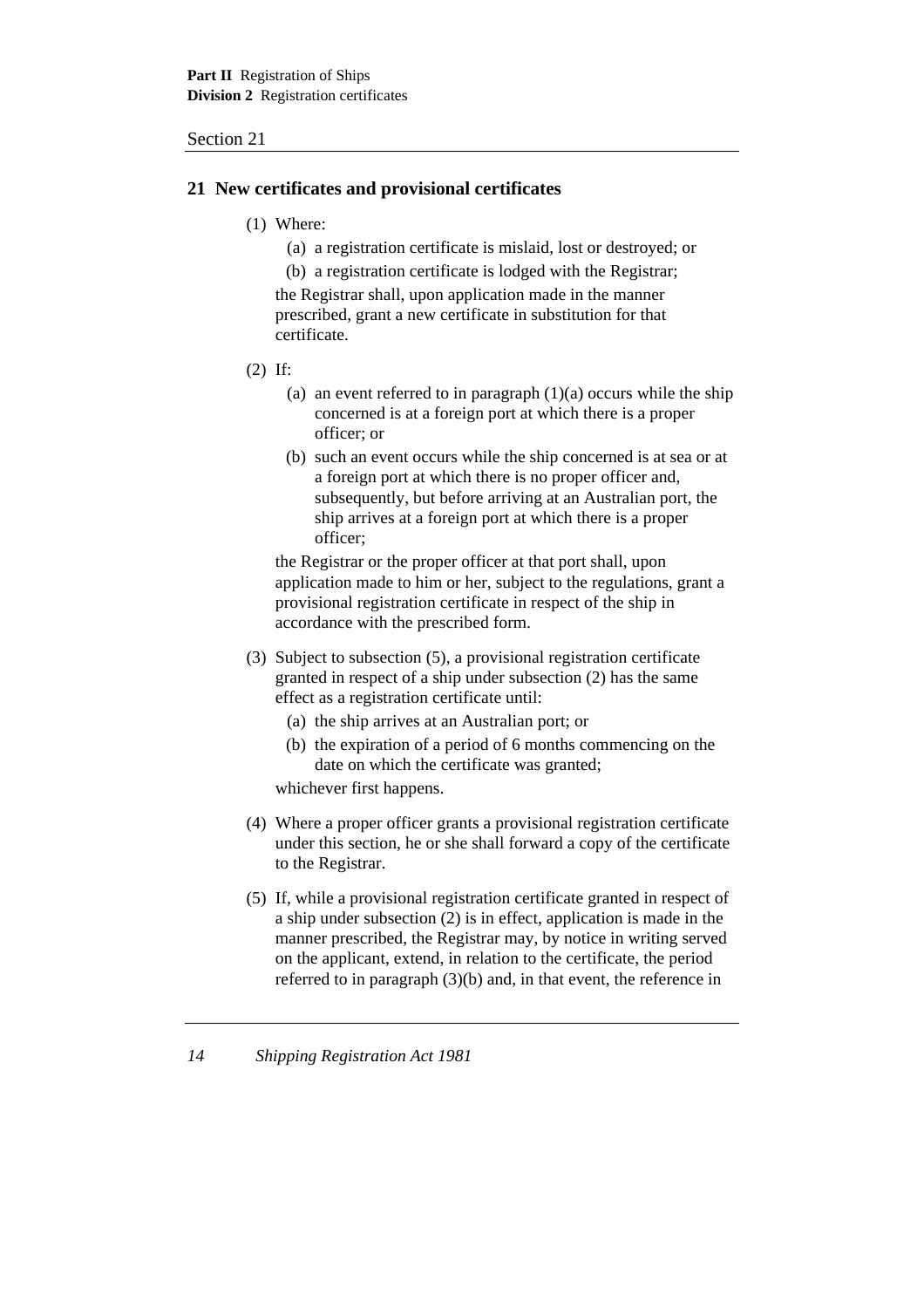that paragraph to a period of 6 months shall be read as a reference to that period as so extended.

- (6) The person who has possession of a provisional registration certificate granted under subsection (2) shall, within 10 days after the ship first arrives at an Australian port after the grant, lodge the certificate with the Registrar.
- (7) Upon lodgment of a provisional registration certificate under subsection (6), the Registrar shall, in his or her discretion:
	- (a) grant a further provisional registration certificate in respect of the ship; or
	- (b) grant a new registration certificate in respect of the ship.
- (8) A provisional registration certificate granted under paragraph  $(7)(a)$  has the same effect as a registration certificate for such period after the date on which the certificate was granted as the Registrar specifies in the certificate.

### **22 Provisional certificates for ships becoming entitled to be registered when abroad**

- (1) If:
	- (a) while a ship is at a foreign port at which there is a proper officer, it becomes a ship entitled to be registered; or
	- (b) while a ship is at sea or at a foreign port at which there is no proper officer, it becomes a ship entitled to be registered and, subsequently, but before arriving at an Australian port, it arrives at a foreign port at which there is a proper officer;

the proper officer at that port may, subject to the regulations, grant a provisional registration certificate in respect of the ship in accordance with the prescribed form.

- (2) Subject to subsection (4), a provisional registration certificate granted in respect of a ship under this section has the same effect as a registration certificate, and, for the purposes of this Act and of the lawful navigation of the ship, the ship shall be deemed to be registered, until:
	- (a) the ship arrives at an Australian port; or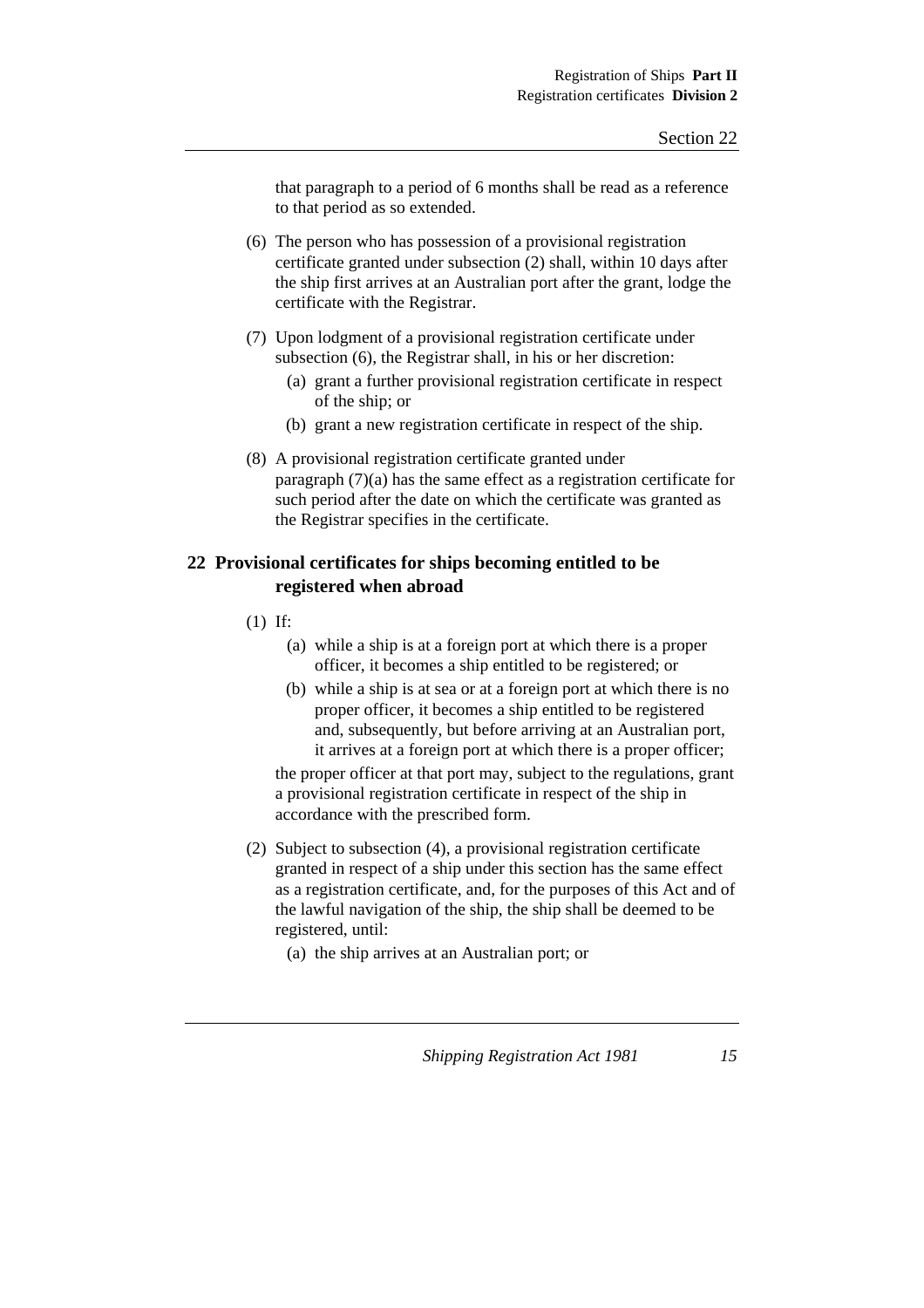#### Section 22A

- (b) the expiration of a period of 6 months commencing on the date on which the certificate was granted; whichever first happens.
- (3) Where a proper officer grants a provisional registration certificate under this section, he or she shall forward a copy of the certificate to the Registrar.
- (4) If, while a provisional registration certificate granted in respect of a ship under subsection (1) is in effect, application is made in the manner prescribed, the Registrar may, by notice in writing served on the applicant, extend, in relation to the certificate, the period referred to in paragraph (2)(b) and, in that event, the reference in that paragraph to a period of 6 months shall be read as a reference to that period as so extended.
- (5) The person who has possession of a provisional registration certificate granted in respect of a ship under subsection (1) shall, within 10 days after the ship first arrives at an Australian port after the grant, lodge the certificate with the Registrar.
- (6) Upon lodgment of a provisional registration certificate under subsection (5), the Registrar may grant a further provisional registration certificate in respect of the ship.
- (7) A provisional registration certificate granted in respect of a ship under subsection (6) has the same effect as a registration certificate for such period after the date on which the certificate was granted as the Registrar specifies in the certificate and, for the purposes of this Act and of the lawful navigation of the ship, the ship shall be deemed to be registered during that period.

#### **22A Provisional certificates granted by the Registrar**

- (1) If, while a ship is at sea or at a foreign port, it becomes a ship entitled to be registered, the Registrar may, subject to the regulations, grant a provisional registration certificate in respect of the ship in accordance with the prescribed form.
- (2) If, while a ship is at an Australian port, it is or becomes entitled to be registered, the Registrar may, subject to the regulations, after he or she is satisfied that it is the intention of the owner of the ship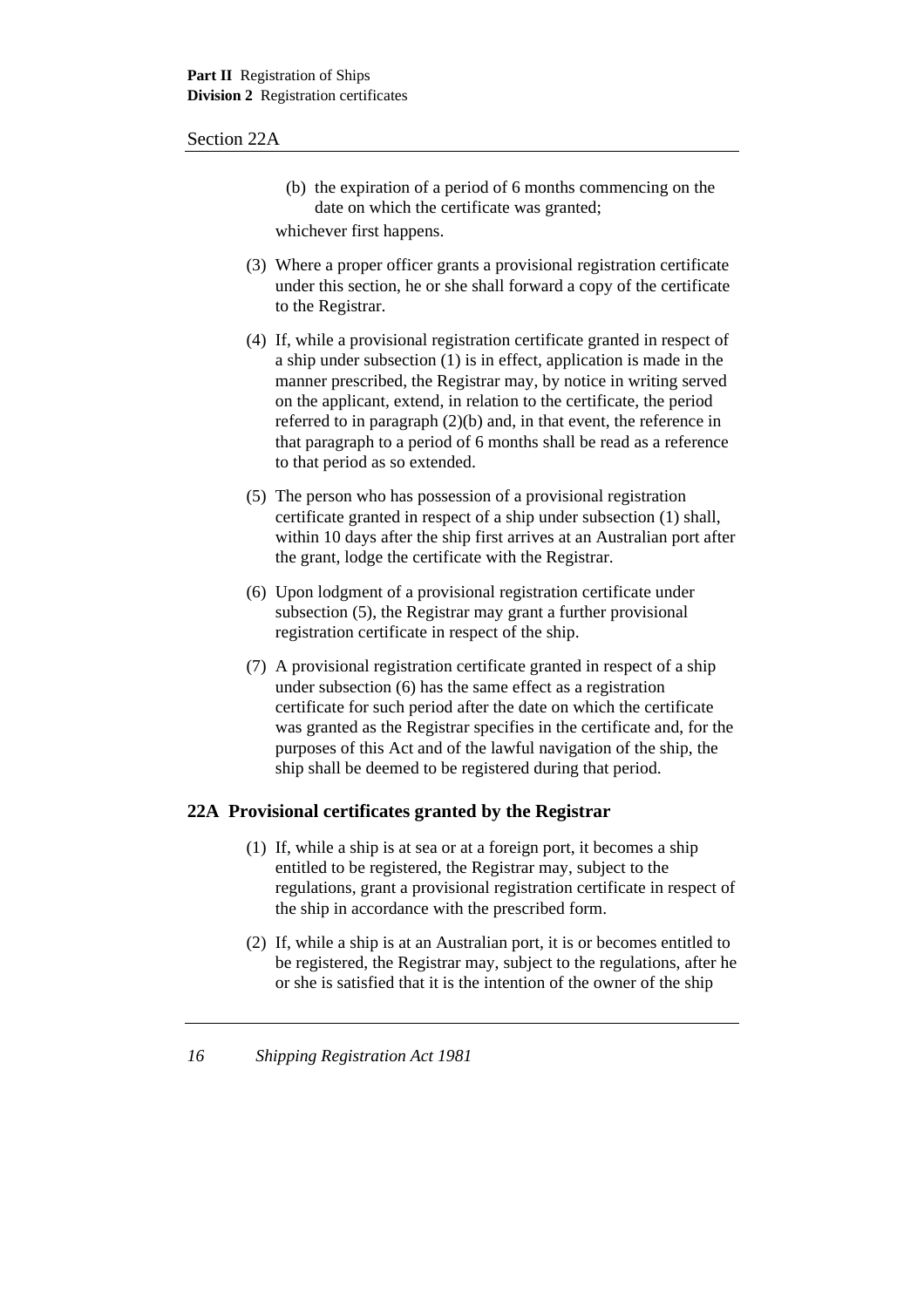that the ship will depart from that port to a place outside Australia, grant a provisional registration certificate in respect of the ship in accordance with the prescribed form.

(3) Subject to subsection (4), a provisional registration certificate granted in respect of a ship under this section has the same effect as a registration certificate and, for the purposes of this Act and of the lawful navigation of the ship, the ship shall be deemed to be registered until:

- (a) in the case of a ship in respect of which the certificate was granted under subsection (1):
	- (i) the ship arrives at an Australian port; or
	- (ii) the expiration of a period of 6 months commencing on the date on which the certificate was granted;

whichever first happens; or

- (b) in the case of a ship in respect of which a certificate was granted under subsection (2):
	- (i) the ship first returns from a place outside Australia to an Australian port after the grant; or
	- (ii) the expiration of a period of 6 months commencing on the date on which the certificate was granted;

whichever first happens.

- (4) If, while a provisional registration certificate granted in respect of a ship under subsection (1) or (2) is in effect, application is made in the manner prescribed, the Registrar may, by notice in writing served on the applicant, extend, in relation to the certificate, the period referred to in subparagraph  $(3)(a)(ii)$  or  $(3)(b)(ii)$ , as the case requires, and, in that event, the reference in that subparagraph to the period of 6 months shall be read as a reference to that period as so extended.
- (5) The person who has possession of a provisional registration certificate granted in respect of a ship under subsection (1) or (2) shall:
	- (a) in a case where the certificate was granted under subsection (1)—within 10 days after the ship first arrives at an Australian port after the grant; or
	- (b) in a case where the certificate was granted under subsection (2)—within 10 days after the ship first returns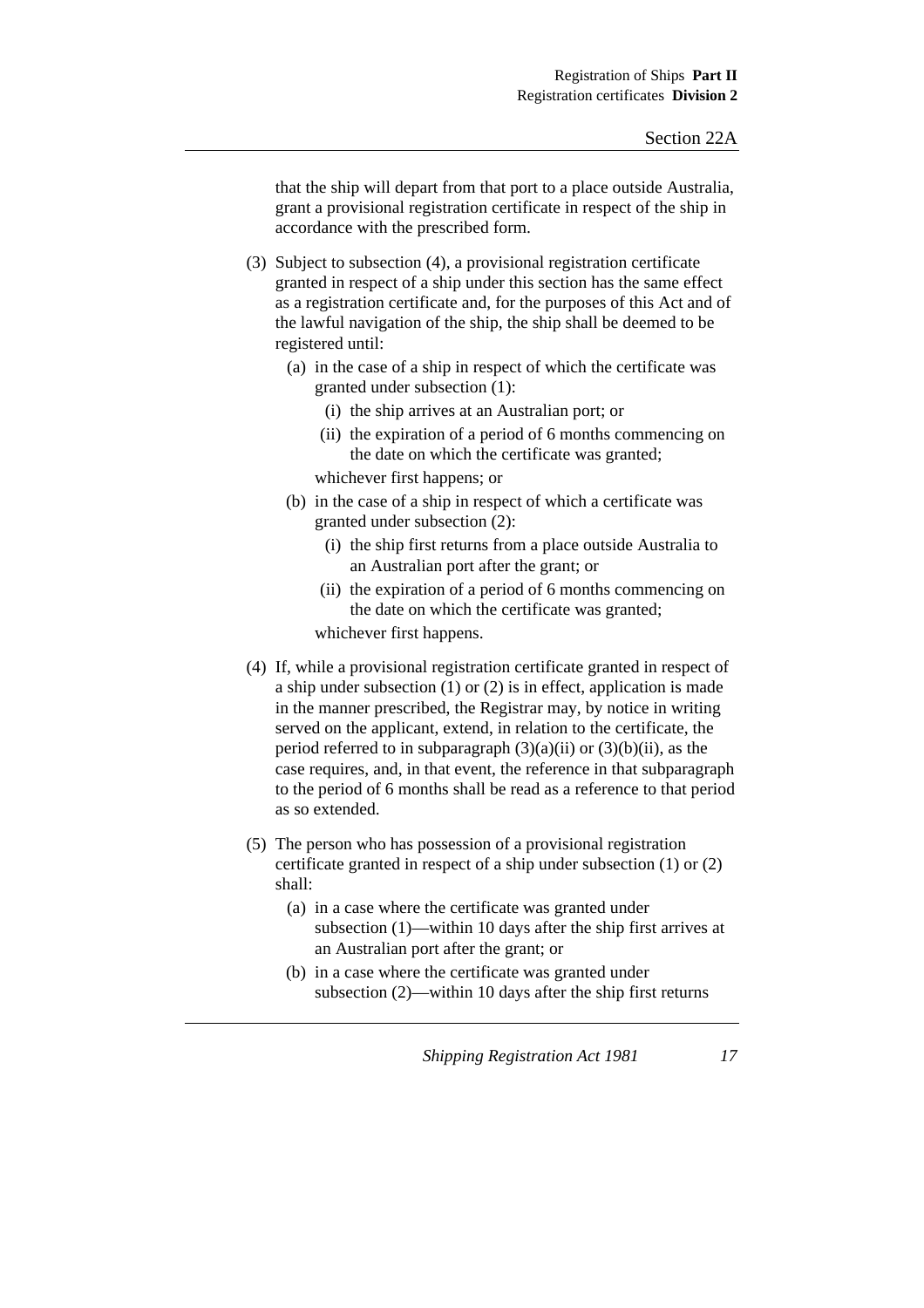#### Section 22B

from a place outside Australia to an Australian port after the grant;

lodge the certificate with the Registrar.

- (6) Upon lodgment of a provisional registration certificate under subsection (5), the Registrar may grant a further provisional registration certificate in respect of a ship.
- (7) A provisional registration certificate granted in respect of a ship under subsection (6) has the same effect as a registration certificate for such period after the date on which the certificate was granted as the Registrar specifies in the certificate and, for the purposes of this Act and of the lawful navigation of the ship, the ship shall be deemed to be registered during that period.

#### **22B Provisional registration certificates not to be issued in certain circumstances**

A provisional registration certificate shall not be granted by a proper officer under subsection 22(1), or by the Registrar under subsection 22A(1) or (2), in respect of a ship unless the person granting the certificate is satisfied that, at the time of his or her so granting the certificate, an application for registration of the ship under section 15 has been lodged with the Registrar and that that application has yet to be determined.

#### **23 Temporary passes**

- (1) Where the Authority is satisfied that, by reason of special circumstances, permission should be granted for an unregistered ship to travel:
	- (a) from an Australian port to a foreign port; or
	- (b) from a foreign port to another foreign port or to an Australian port;

it may direct the Registrar to grant a temporary pass in respect of that ship, specifying the voyage which the ship is authorized to make and the time during which the pass remains valid, and the Registrar shall grant the pass accordingly.

(2) A temporary pass shall be in the prescribed form.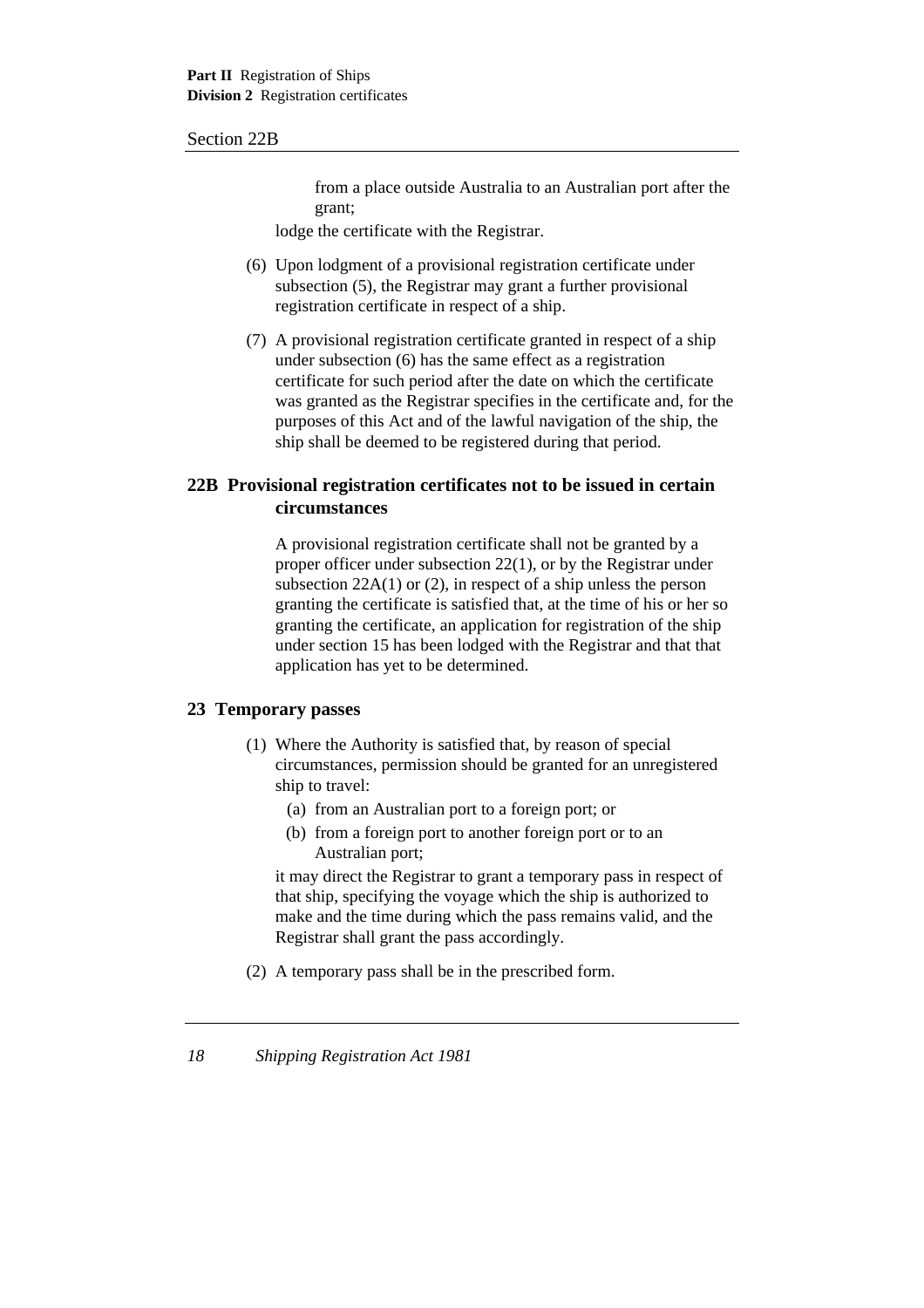(3) A temporary pass granted in respect of a ship has, subject to the matters specified in the pass, the same effect as a registration certificate and, for the purposes of this Act and of the lawful navigation of the ship on the voyage specified in the pass, the ship shall be deemed to be registered.

#### **25 Use of improper certificate**

A person who, in relation to a ship, whether or not it is a registered ship, uses, or permits the use of, a registration certificate, provisional registration certificate or temporary pass not legally granted and in force under this Act in respect of the ship is guilty of an offence.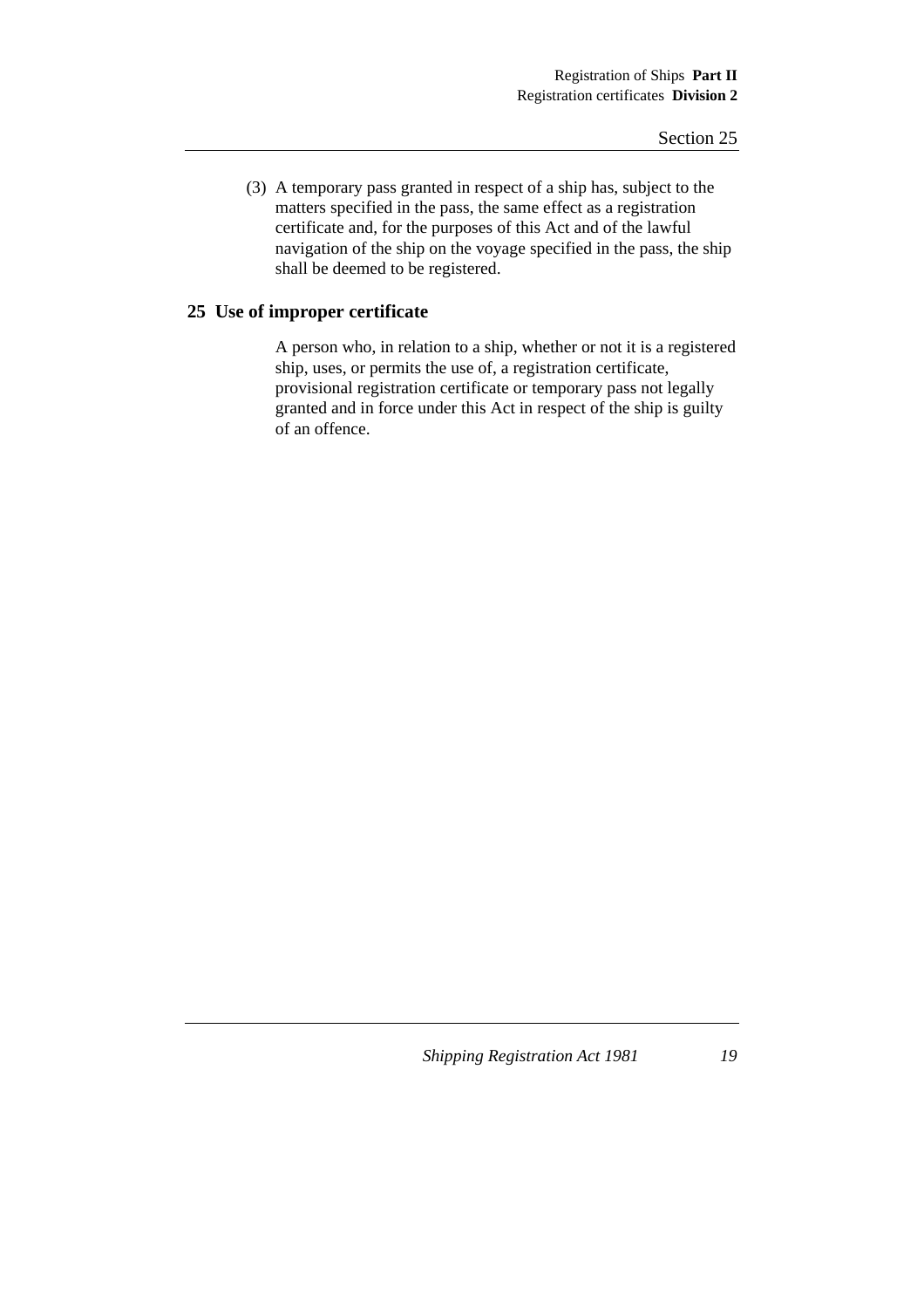# **Division 3—Identification**

#### **26 Marking of ship**

- (1) A ship shall not be registered until it has been marked in accordance with the regulations with marks directed by the Registrar by notice in writing served on the owner or one of the owners and evidence of a kind specified in the regulations of the ship's having been so marked has been lodged with the Registrar.
- (2) Subject to subsection (4), if the markings placed on a registered ship in accordance with the requirements of subsection (1) are not maintained, the owner and master of the ship are each, in respect of each day during which the markings are not maintained (including the day of a conviction under this subsection or any subsequent day), guilty of an offence punishable upon conviction:
	- (a) if the offender is a natural person—by a fine not exceeding \$1,000; or
	- (b) if the offender is a body corporate—by a fine not exceeding \$2,000.
- (2A) An offence under subsection (2) is an offence of strict liability.

Note: For *strict liability*, see section 6.1 of the *Criminal Code*.

- (3) A person must not engage in conduct that results in the concealment, removal, alteration, defacing or obliteration of any marking that is on a registered ship in accordance with the requirements of subsection (1).
- (3A) Strict liability applies to the element of an offence against subsection (3) that the ship be marked in accordance with a requirement in subsection (1).

Note: For *strict liability*, see section 6.1 of the *Criminal Code*.

- (4) Subsections (2) and (3) do not apply in relation to anything done as authorized by the regulations or done for the purpose of escaping capture by an enemy.
- (5) In this section:

*engage in conduct* means: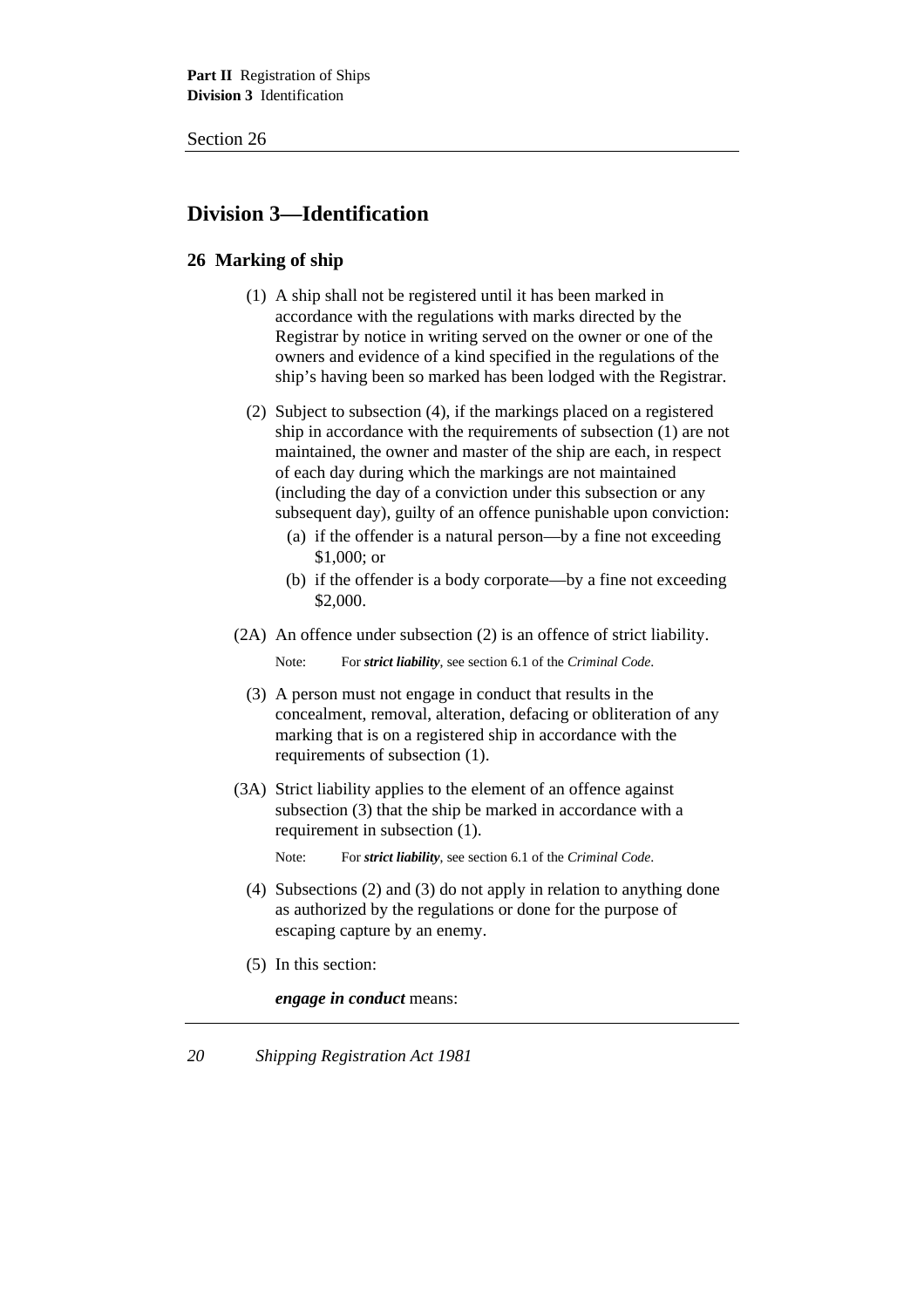- (a) do an act; or
- (b) omit to perform an act.

#### **27 Name of registered ship and change of name**

- (1) A person shall not describe a registered ship by any name other than the name by which the ship is for the time being registered.
- (2) Subject to this Act, application may be made to the Registrar, in the manner prescribed, for a change in the name of a registered ship.
- (3) If:
	- (a) the name proposed for a ship in an application for the registration of the ship; or
	- (b) the new name proposed for a registered ship in an application under subsection (2),

is a prescribed name, or a name included in a prescribed class of names, the Registrar shall disallow the name.

- (4) Where the Registrar grants an application under subsection (2):
	- (a) he or she shall cause the new name to be entered in the Register and endorsed on the ship's registration certificate; and
	- (b) section 26 applies in relation to the marking of the new name on the ship as if the ship had been registered by that name.

#### **28 Power of Minister to disallow name proposed for ship**

The Minister may, by notice in writing given to the Registrar, disallow:

- (a) the name proposed for a ship in an application for the registration of the ship; or
- (b) the new name proposed for a registered ship in an application under subsection 27(2);

if the Minister is of the opinion that the description of the ship by that name is likely to prejudice the international relations of the Commonwealth.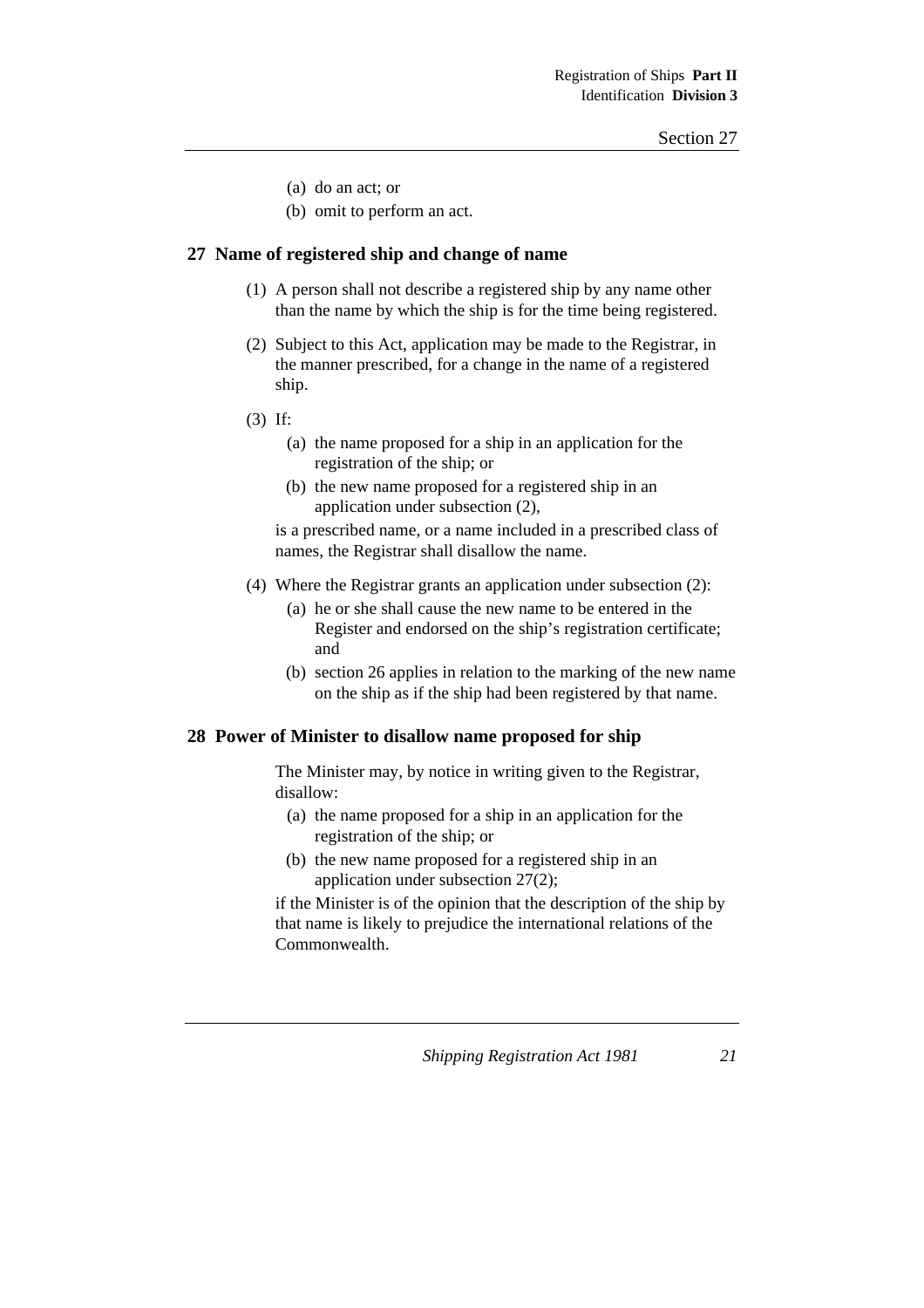# **Division 4—Nationality and national Colours**

#### **29 Certain ships to have Australian nationality**

- (1) The following ships shall, for all purposes, be taken to be Australian ships and to have Australian nationality:
	- (a) registered ships;
	- (b) unregistered ships (other than ships required to be registered), being:
		- (i) Australian-owned ships referred to in section 13;
		- (ii) ships wholly owned by residents of Australia or by residents of Australia and Australian nationals; or
		- (iii) ships operated solely by residents of Australia or Australian nationals or both.
- (2) Nothing in subsection (1) shall be taken to alter the character of a ship as an article of personal property.
- (3) In this section, *unregistered ship* means a ship that is not registered under this Act or under the law of a foreign country.

#### **30 National colours and other flags**

- (1) It is hereby declared that the national colours for Australian ships are:
	- (a) in the case of ships registered by virtue of section 12 or ships (other than ships referred to in section 13) registered by virtue of paragraph 14(d)—the red ensign; and
	- (b) in any other case—the national flag and the red ensign.
- (2) When in waters outside Australian waters:
	- (a) a ship to which paragraph  $(1)(a)$  applies may at any time, and shall as and when required by the regulations, fly the red ensign;
	- (b) a registered ship, other than a ship to which paragraph (1)(a) applies, may at any time, and shall as and when required by the regulations, fly the national flag or the red ensign; and
	- (c) a ship to which paragraph 29(1)(b) applies may at any time fly the national flag or the red ensign.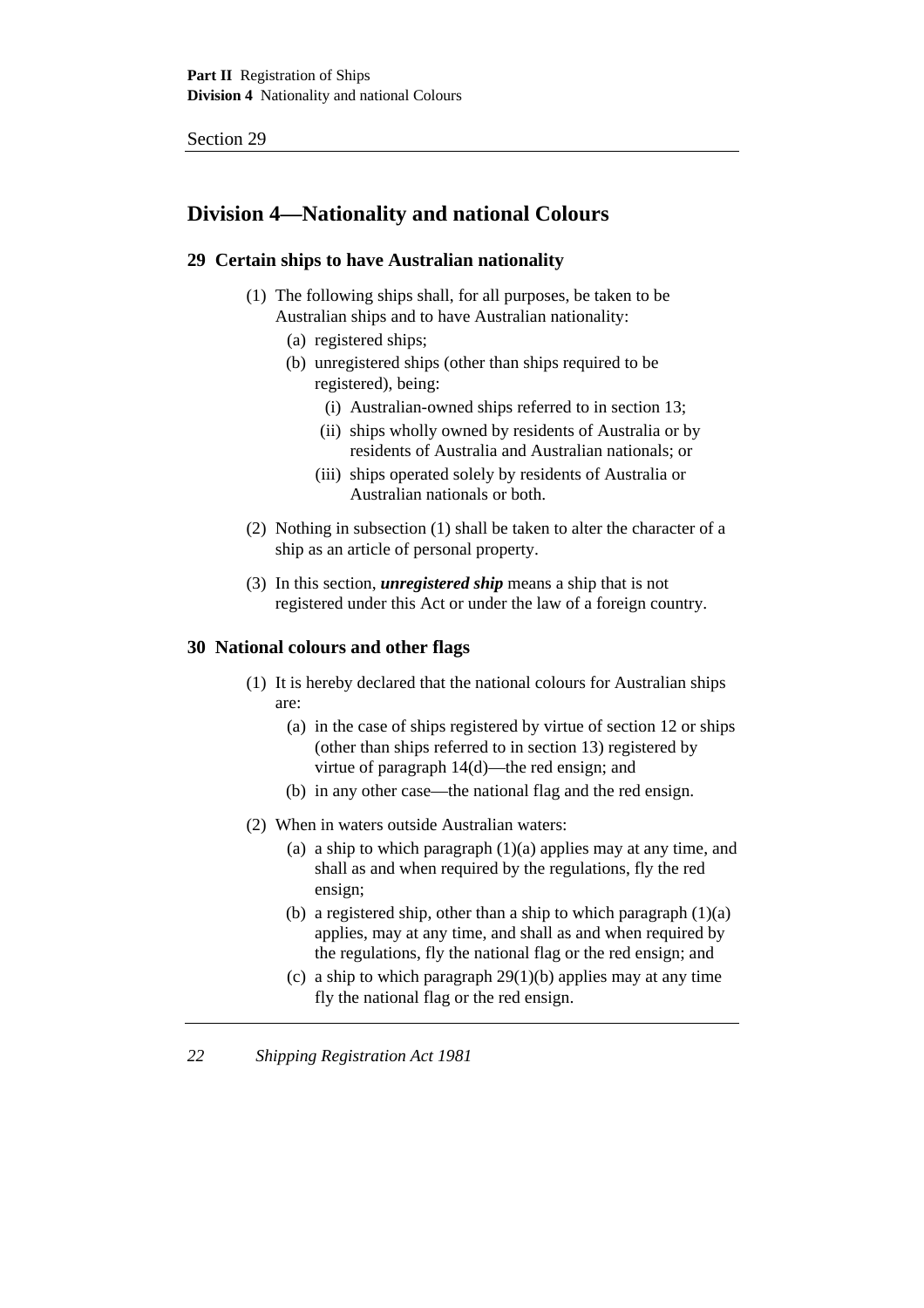(2A) An offence based on subsection (2) is an offence of strict liability.

Note: For *strict liability*, see section 6.1 of the *Criminal Code*.

- (3) Subject to subsections (4) and (5), when in Australian waters, a registered ship shall, as and when required by the regulations, fly the national flag or the red ensign.
- (3A) An offence based on subsection (3) is an offence of strict liability.

Note: For *strict liability*, see section 6.1 of the *Criminal Code*.

- (4) If:
	- (a) a ship is required by subsection (3) to fly the national flag or the red ensign at a particular time (in this subsection referred to as the *relevant time*);
	- (b) there was in force, immediately before the commencement of this Act, a warrant from Her Majesty or the Admiralty under section 73 of the Imperial Act known as the Merchant Shipping Act, 1894, as amended by any other Imperial Act, authorizing the use by the ship of the British Blue Ensign (with or without defacement);
	- (c) that section is in force at the relevant time as part of the law of the United Kingdom; and
	- (d) the flying of that Ensign by the ship at the relevant time is authorized by the warrant;

it is sufficient compliance with subsection (3) for the ship to fly that Ensign at the relevant time in lieu of the national flag or the red ensign.

- (5) If:
	- (a) a ship is required by subsection (3) to fly the national flag or the red ensign at a particular time; and
	- (b) the ship is, at that time:
		- (i) entitled to fly a particular flag by virtue of an authority under section 6 of the *Flags Act 1953*; or

(ii) entitled to fly a particular flag of a State or Territory; it is sufficient compliance with subsection (3) for the ship to fly that particular flag at that time in lieu of the national flag or the red ensign.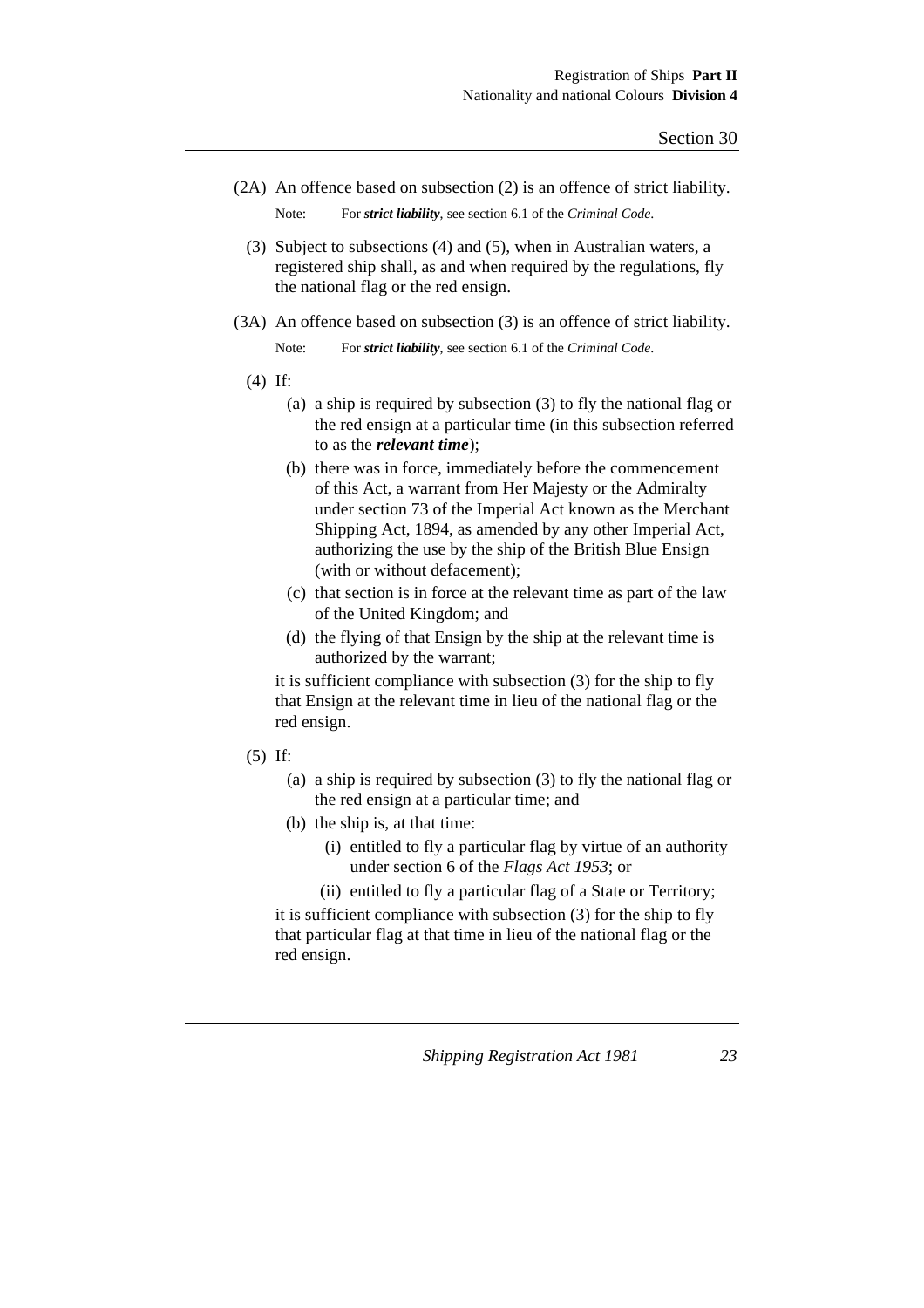- (6) A person shall not, in relation to a ship, use, or permit the use, at any one time, of 2 or more of the flags referred to in the preceding provisions of this section.
- (7) When an Australian ship is in waters outside Australian waters, a person shall not, in relation to that ship:
	- (a) except as provided in subsection (2), use, or permit the use of, a flag referred to in, or appointed under, the *Flags Act 1953*; or
	- (b) use, or permit the use of, a flag of a State or Territory or a flag to which a warrant referred to in subsection (4) relates.
- (8) A person shall not, in relation to a ship required to be registered that is not registered, use, or permit the use of, the national flag or the red ensign.
- $(8A)$  An offence based on subsection  $(6)$ ,  $(7)$  or  $(8)$  is an offence of strict liability.

Note: For *strict liability*, see section 6.1 of the *Criminal Code*.

- (9) Where, in relation to a ship, there is a contravention of, or failure to comply with, a provision of this section, the master and owner of the ship are each guilty of an offence.
- (10) Upon application made in the manner prescribed by the owner or operator of a ship to which paragraph 29(1)(b) applies, the Registrar shall grant to the applicant a certificate stating that the ship is entitled to fly the national flag and the red ensign in accordance with this section.
- (11) A certificate granted under subsection (10) is, for all purposes, *prima facie* evidence of the facts stated therein.
- (12) In this section:

*Australian waters* means the territorial sea of Australia and any marine or tidal waters that are on the landward side of any part of that sea.

*flag* includes an ensign.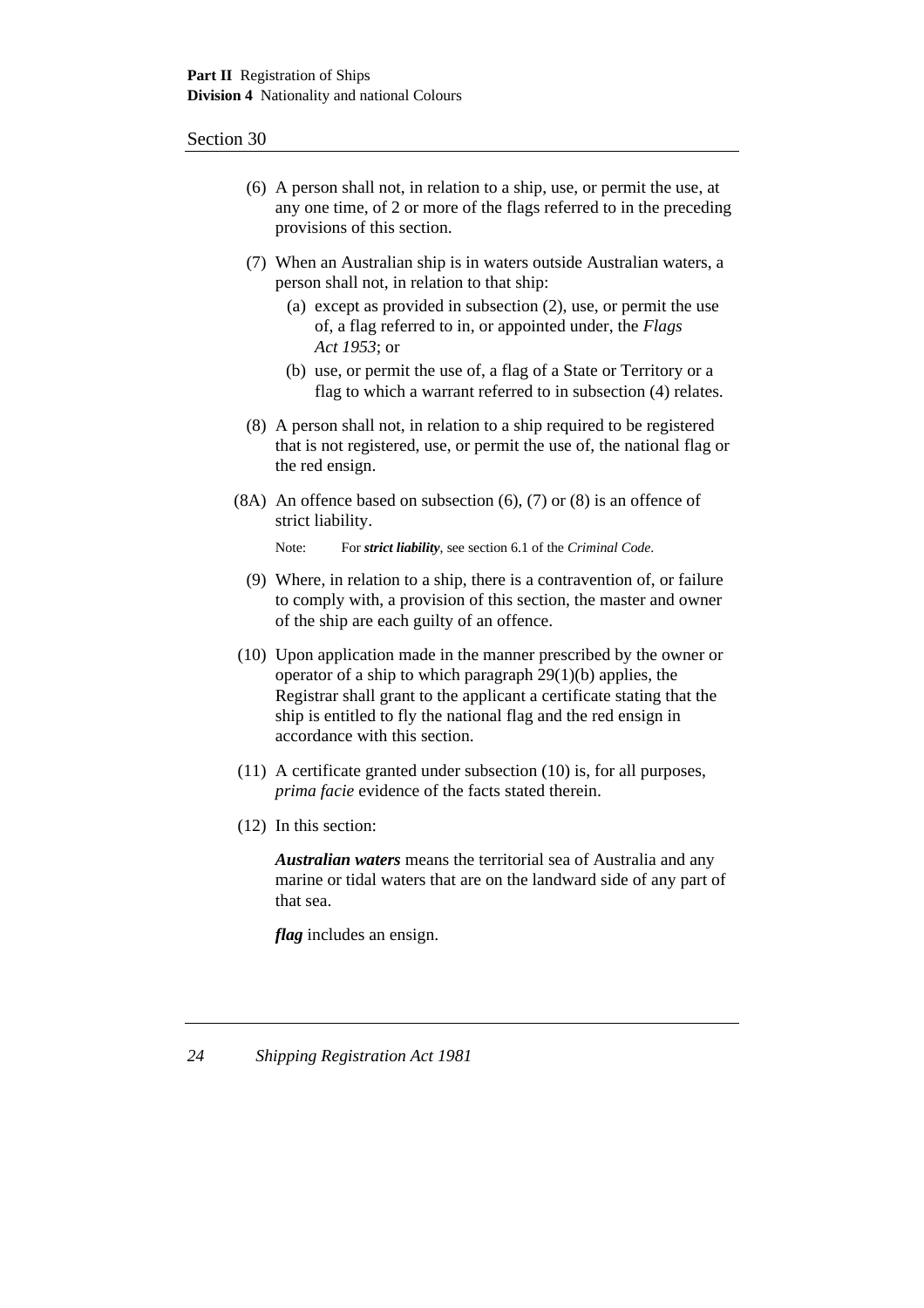#### **31 Declaration of ship's nationality before clearance**

- (1) A Collector of Customs shall not grant a Certificate of Clearance in respect of a ship about to depart from an Australian port to a place outside Australia until the master of the ship has declared to the Collector the nationality of the ship.
- (2) A declaration made under subsection (1) shall be recorded on the Certificate of Clearance.

#### **32 Improperly assuming Australian nationality**

- (1) If the master or owner of a ship that is not an Australian ship does anything, or permits anything to be done, that results in a ship appearing to be an Australian ship, the ship is subject to forfeiture under this Act, and the Master and owner are each guilty of an offence.
- (2) Subsection (1) does not apply if the master or owner of the ship does the thing for the purpose of escaping capture by an enemy.

(3) An offence based on subsection (1) is an offence of strict liability. Note: For *strict liability*, see section 6.1 of the *Criminal Code*.

#### **33 Concealing Australian nationality**

- (1) If the master or owner of an Australian ship does anything, or permits anything to be done that results in:
	- (a) concealing the nationality of the ship from any person entitled by a law of the Commonwealth or of a State or Territory to inquire into the nationality of the ship; or
	- (b) deceiving any such person; or
	- (c) the ship appearing not to be an Australian ship;
	- the ship is subject to forfeiture under this Act, and the master and owner are each guilty of an offence.
- (2) Subsection (1) does not apply if the master or owner of the ship does the thing to escape capture by an enemy.

Note: A defendant bears an evidential burden in relation to the matter in subsection (2) (see subsection 13.3(3) of the *Criminal Code*).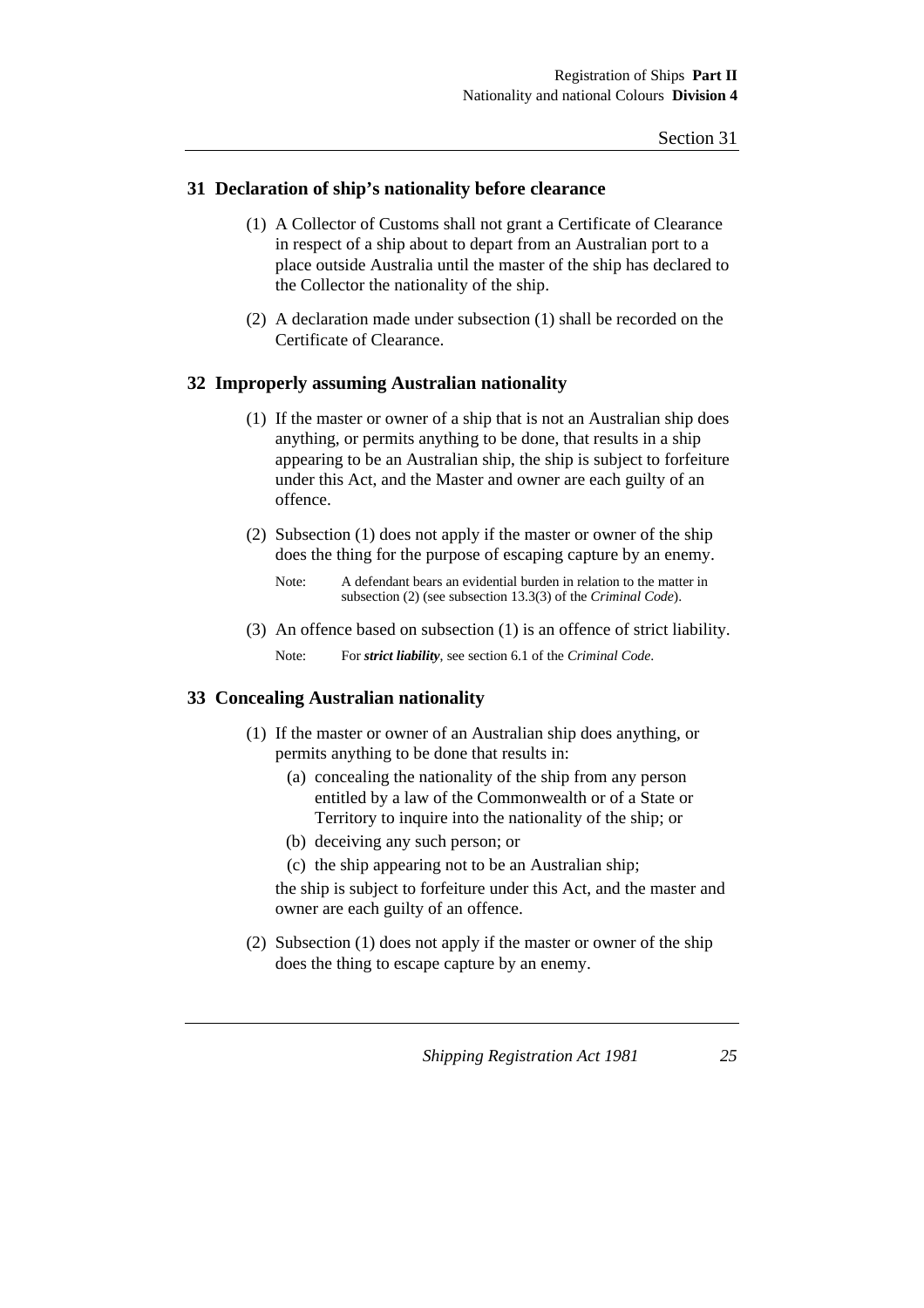| Note: | A defendant bears an evidential burden in relation to the matter in   |  |
|-------|-----------------------------------------------------------------------|--|
|       | subsection (2) (see subsection 13.3(3) of the <i>Criminal Code</i> ). |  |

(3) An offence based on subsection (1) is an offence of strict liability.

Note: For *strict liability*, see section 6.1 of the *Criminal Code*.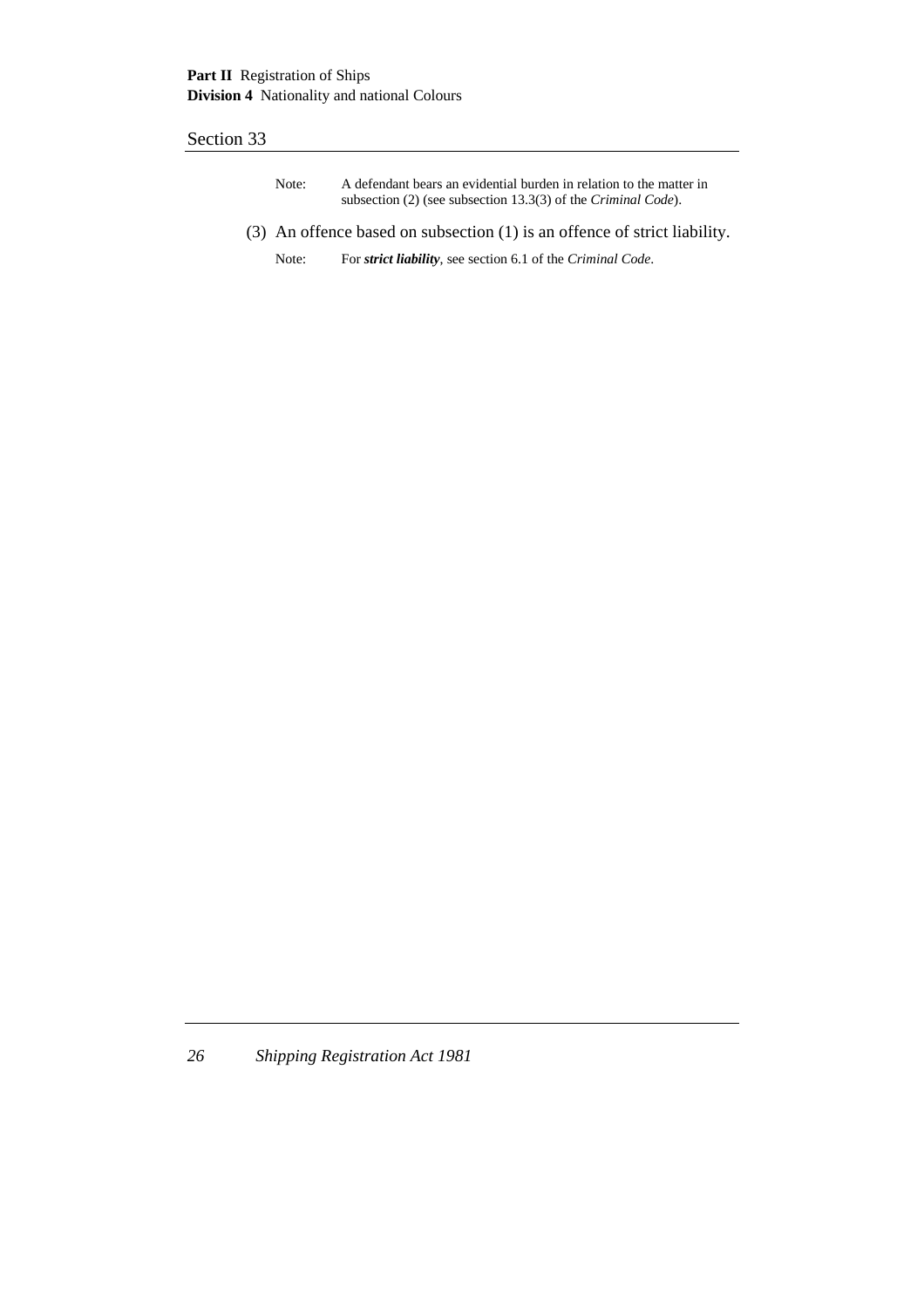# **Part III—Transfers, transmissions and mortgages**

#### **34 Interpretation**

In this Part, *ship* means a registered ship.

#### **36 Transfer of ship etc.**

- (1) Subject to section 37, a ship or a share in a ship shall be transferred by a bill of sale made in accordance with the regulations.
- (2) Where a ship or a share in a ship is so transferred, the bill of sale and a declaration of transfer made by the transferee under subsection (3) shall be lodged by the transferee with the Registrar within 14 days after execution of the bill of sale or within such longer period as the Registrar, in special circumstances, allows.
- (2A) The Registrar shall, as soon as practicable after the lodgment by the transferee of a bill of sale relating to the transfer of a ship or a share in a ship together with a declaration of transfer, register the bill of sale by entering in the Register the name of the transferee as owner of the ship or share and shall endorse on the bill of sale the fact of the entry having been made, together with the date and time of the making of the entry.
	- (3) A declaration of transfer for the purposes of subsection (2) shall be made in accordance with the regulations and, where the transferee is not the Commonwealth or a State or Territory, shall include:
		- (a) in the case of the transfer of a ship, or a share in a ship, other than a small craft:
			- (i) a statement specifying the nationality of the transferee or, where the transferee is a body corporate, the country in which it was incorporated; and
			- (ii) a statement that, to the best of the knowledge and belief of the person making the declaration, the ship concerned will not cease to be an Australian-owned ship by reason only of the transfer; or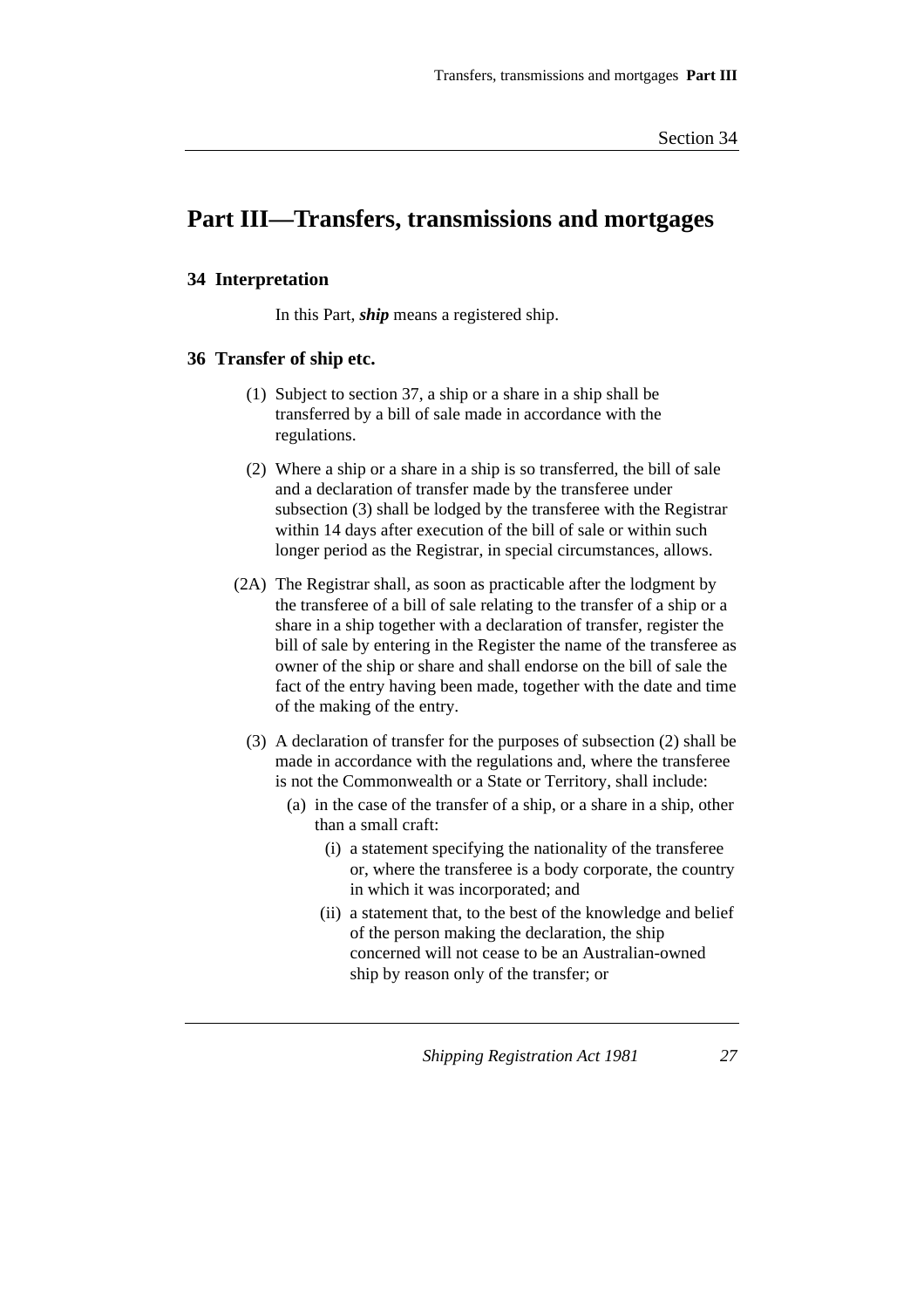- (b) in the case of the transfer of a ship, or a share in a ship, being a small craft:
	- (i) a statement specifying the nationality of the transferee or, where the transferee is a body corporate, the country in which it was incorporated;
	- (ii) a statement specifying the normal place of residence of the transferee or, where the transferee is a body corporate, the principal place of business of the body corporate; and
	- (iii) a statement that, to the best of the knowledge and belief of the person making the declaration, the ship concerned will not cease to be an Australian-owned ship or a ship referred to in paragraph 14(b) or (c) by reason only of the transfer.
- (4) Subsection (3) applies in relation to ships on demise charter to Australian-based operators as if the statement required by subparagraph  $(3)(a)(ii)$  or  $(3)(b)(iii)$  were a statement that, to the best of the knowledge and belief of the person making the declaration, the ship concerned will not cease to be a ship on demise charter to an Australian-based operator by reason only of the transfer.
- (5) Bills of sale lodged under this section shall be registered in the order of their lodgment.

#### **37 Transmission of ship etc. by operation of law**

- (1) Where a ship or a share in a ship is transmitted to a person by any lawful means other than by a transfer under section 36, a declaration of transmission made by that person under subsection (2) together with such evidence of transmission as is prescribed shall be lodged by that person with the Registrar within 14 days of that transmission taking place or within such longer period as the Registrar, in special circumstances, allows.
- (1A) The Registrar shall, as soon as practicable after the lodgment by a person of a declaration of transmission of a ship or a share in a ship together with such other evidence of transmission as is prescribed, enter in the Register the name of that person as owner of the ship or share.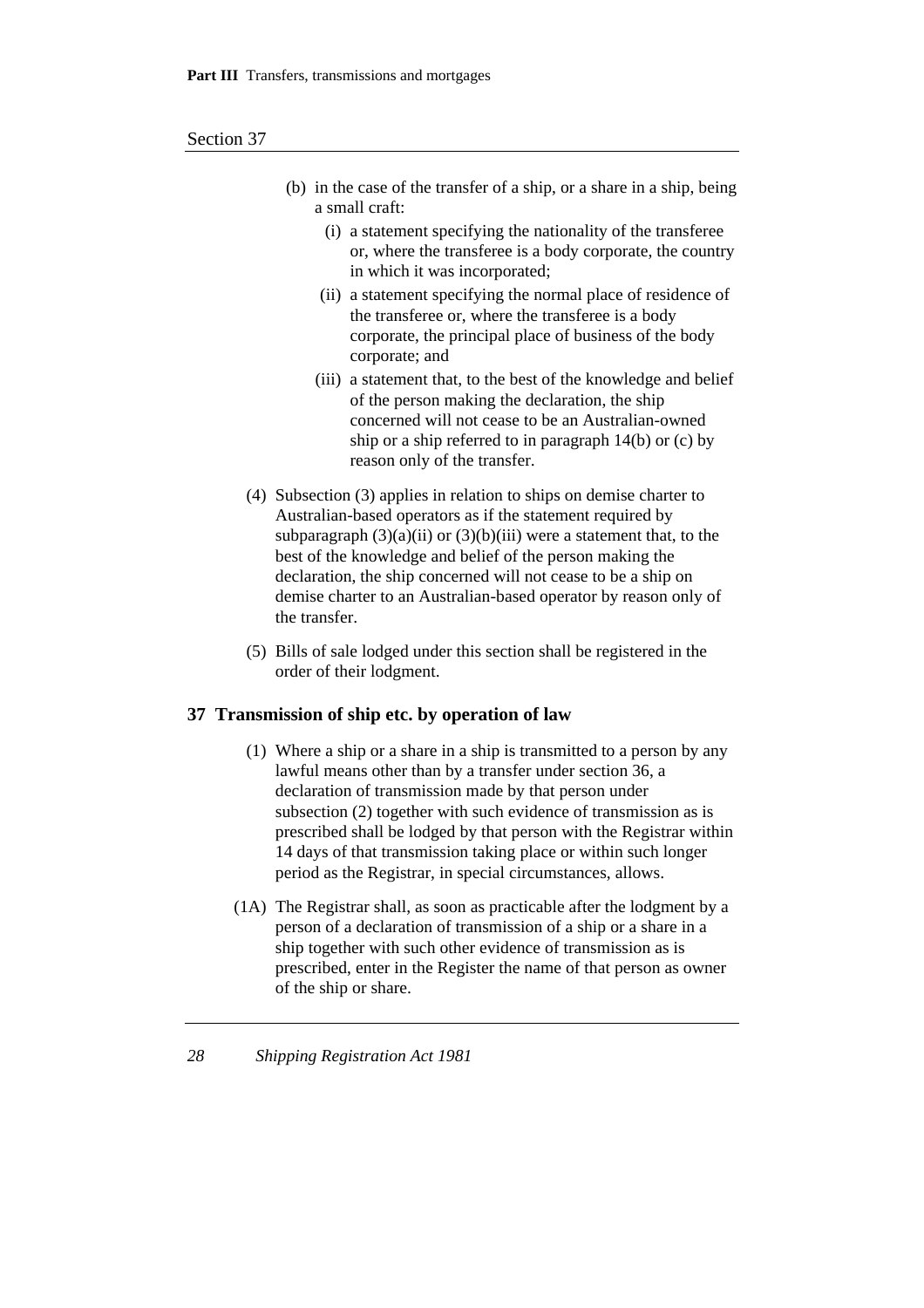- (2) A declaration of transmission for the purposes of subsection (1) shall be made in accordance with the regulations and, where the person entitled under the transmission is not the Commonwealth or a State or Territory, shall include:
	- (a) in the case of the transmission of a ship, or a share in a ship, other than a small craft:
		- (i) a statement specifying the nationality of the person entitled under the transmission or, where the person is a body corporate, the country in which it was incorporated; and
		- (ii) a statement that, to the best of the knowledge and belief of the person making the declaration, the ship concerned will not cease to be an Australian-owned ship by reason only of the transmission; or
	- (b) in the case of the transmission of a ship, or a share in a ship, being a small craft:
		- (i) a statement specifying the nationality of the person entitled under the transmission or, where the person is a body corporate, the country in which it was incorporated;
		- (ii) a statement specifying the normal place of residence of the person entitled under the transmission or, where the person is a body corporate, the principal place of business of the body corporate; and
		- (iii) a statement that, to the best of the knowledge and belief of the person making the declaration, the ship concerned will not cease to be an Australian-owned ship or a ship referred to in paragraph 14(b) or (c) by reason only of the transmission.
- (3) Subsection (2) applies in relation to ships on demise charter to Australian-based operators as if the statement required by subparagraph  $(2)(a)(ii)$  or  $(2)(b)(iii)$  were a statement that, to the best of the knowledge and belief of the person making the declaration, the ship concerned will not cease to be a ship on demise charter to an Australian-based operator by reason only of the transmission.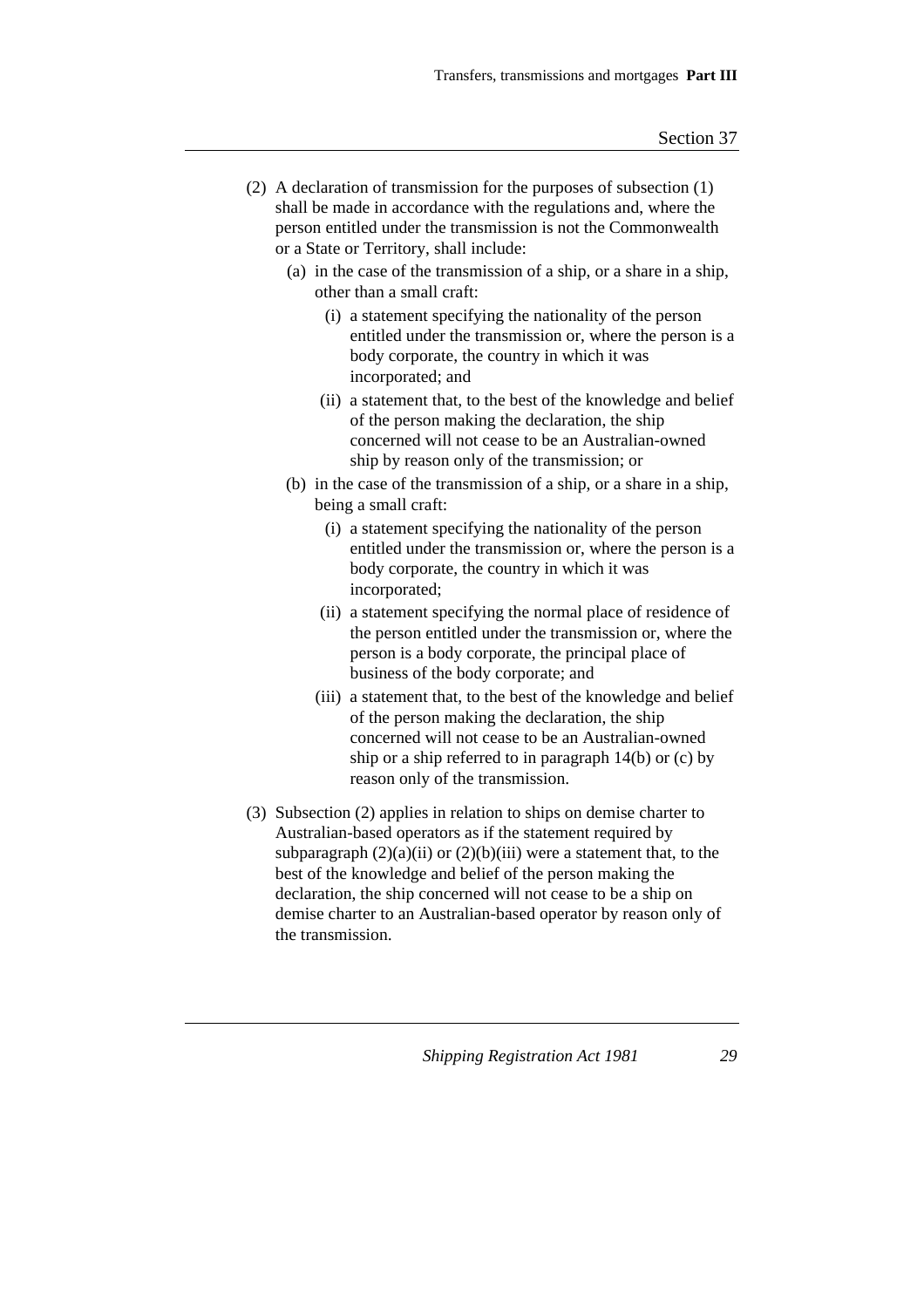#### Section 37A

#### **37A Delivery of registration certificate on transfer etc.**

- (1) Where a ship or a share in a ship is transferred to a person by a bill of sale or transmitted to a person by other lawful means, the person who has possession or control of the ship's registration certificate shall deliver the certificate to the person to whom the ship or share is transferred or transmitted:
	- (a) if the ship is at an Australian port at the time of the transfer or transmission—at the time of the transfer or transmission; or
	- (b) in any other case—as soon as practicable after the transfer or transmission.
- (1A) An offence based on subsection (1) is an offence of strict liability.

Note: For *strict liability*, see section 6.1 of the *Criminal Code.*

- (2) Where a registration certificate is delivered to a person under subsection (1), the person shall immediately deliver the certificate to the Registrar.
- (2A) An offence based on subsection (2) is an offence of strict liability.

```
Note: For strict liability, see section 6.1 of the Criminal Code.
```
- (3) Where a registration certificate is delivered to the Registrar under subsection (2), the Registrar shall, if the documents and evidence required by subsection 36(2) or 37(1) have been lodged with the Registrar:
	- (a) endorse the registration certificate with the particulars of change of ownership of the ship or share; and
	- (b) cause the endorsed certificate to be returned to the registered agent of the ship or to such other person as the registered agent directs.

#### **38 Mortgage of ship etc.**

- (1) A ship or a share in a ship may be made a security for the discharge of an obligation by way of a mortgage under this Act.
- (2) The instrument of such a mortgage shall be made in accordance with the regulations.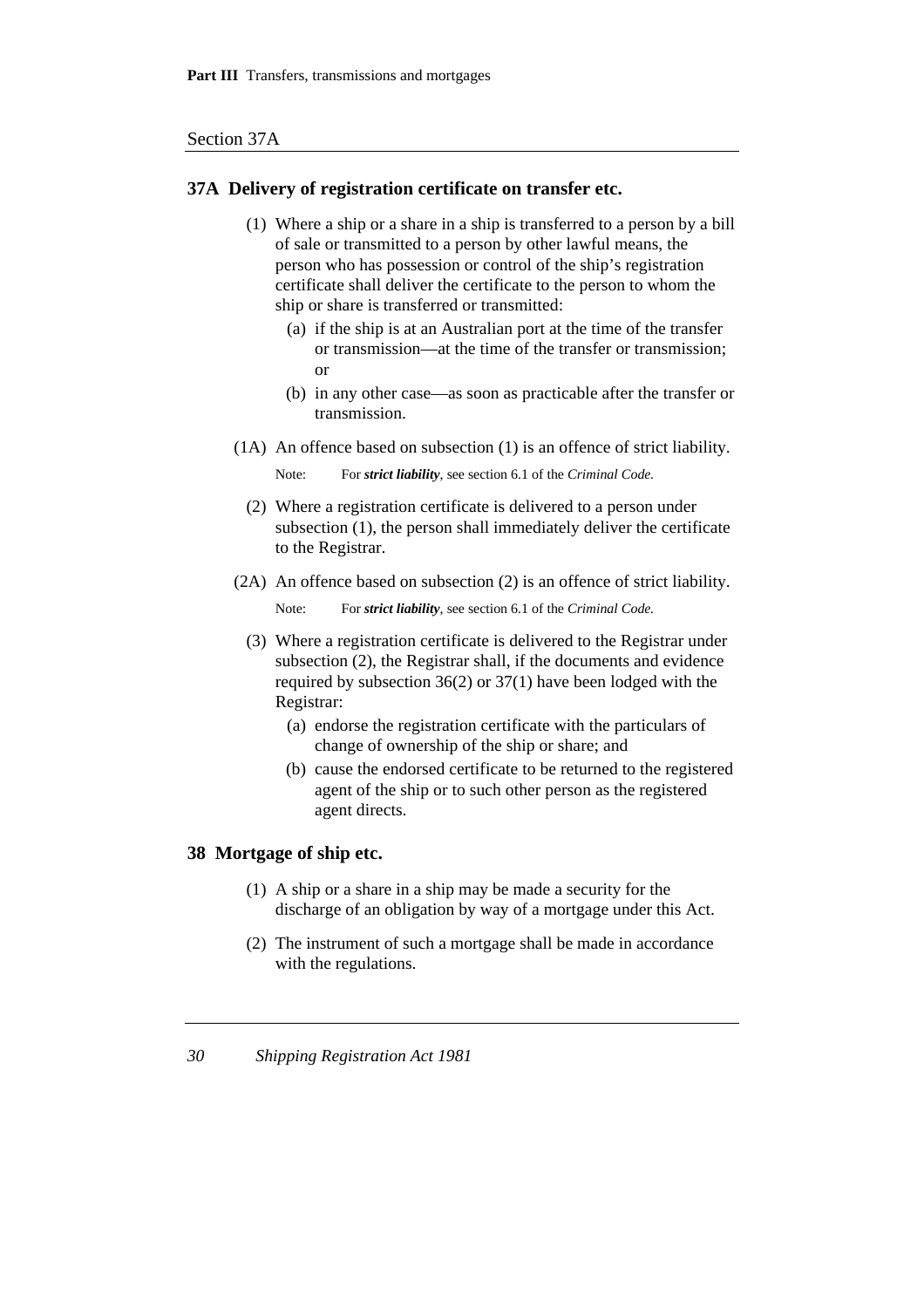- (3) As soon as practicable after the lodgment of a mortgage instrument so made, the Registrar shall register the mortgage by entering particulars of the mortgage in the Register and shall endorse on the instrument the fact of the entry having been made, together with the date and time of the making of the entry.
- (4) Mortgage instruments lodged under this section shall be registered in the order of their lodgment.

### **39 Priority of mortgages**

Where 2 or more mortgages are registered in respect of the same ship or share in a ship, the priority among the mortgagees is in accordance with the order of registration of the mortgages, irrespective of the dates upon which they were made or executed and notwithstanding any express, implied or constructive notice.

#### **40 Mortgage not to change ownership**

A mortgage of a ship or of a share in a ship does not have the effect of the mortgagee becoming, or the mortgagor ceasing to be, owner of the ship or share except to the extent necessary to make the ship or share available as a security under the mortgage.

#### **41 Mortgagee to have power of disposal**

- (1) A mortgagee of a ship or of a share in a ship has power absolutely to dispose of the ship or share and to give effectual receipts in respect of the disposal, but where there are 2 or more mortgages of the same ship or share, a subsequent mortgagee shall not, except under the order of a court of competent jurisdiction, dispose of the ship or share without the consent of every prior mortgagee.
- (2) A mortgagee of a ship or of a share in a ship who intends to dispose of the ship or the share shall not dispose of the ship or share unless he or she has first given notice in writing to the Registrar of his or her intention so to dispose of the ship or share.
- (3) Where the Registrar is notified by a mortgagee of the intention of that mortgagee to dispose of a ship or of a share in a ship, the Registrar shall forthwith inform the subsequent mortgagee (if any) or each subsequent mortgagee (if more than one) of that ship or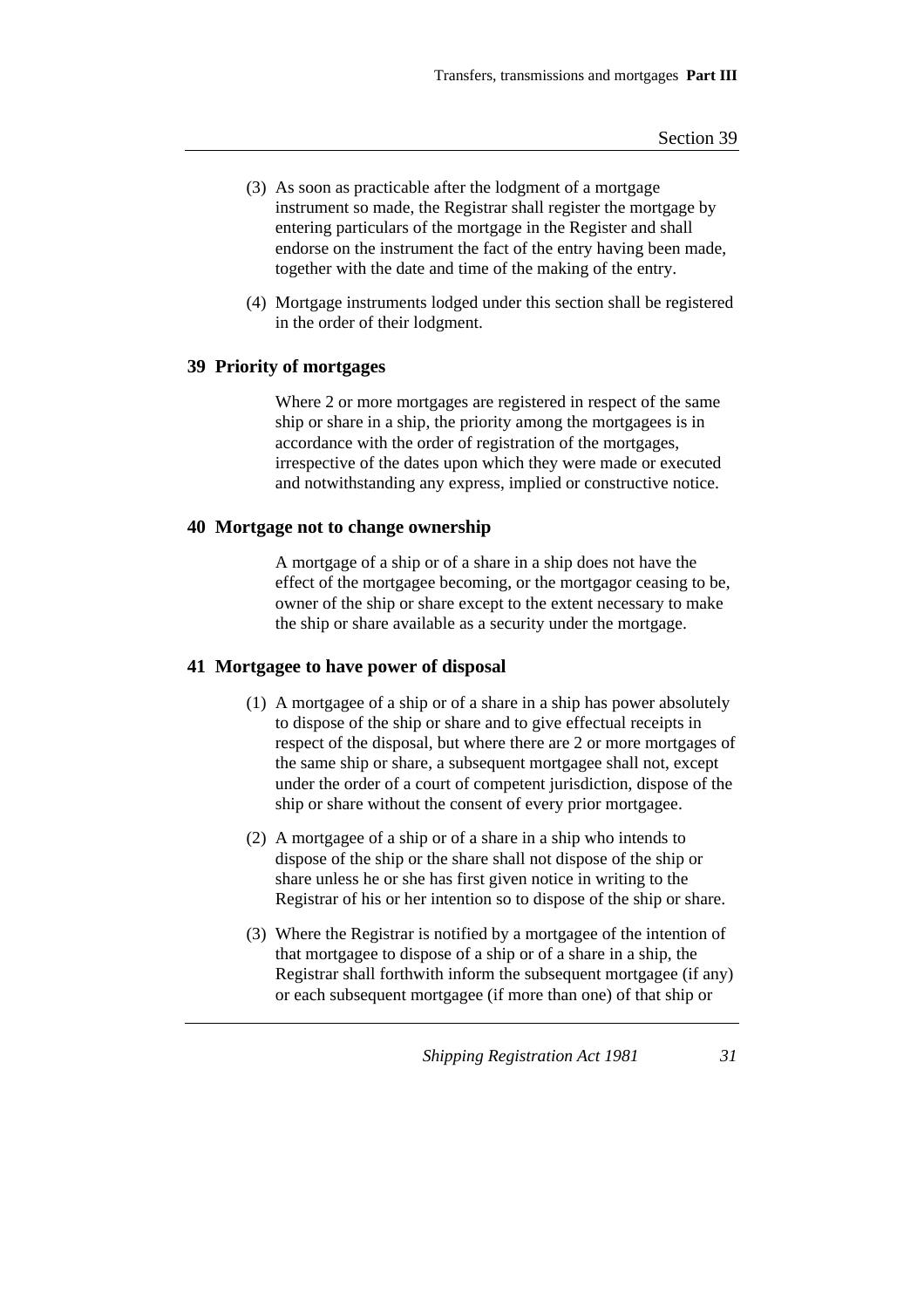share whose interest in that ship or share is entered in the Register of the matter so notified to him or her.

(4) The disposal of a ship or of a share in a ship is not invalidated because of any failure to comply with a requirement of subsection (2) in relation to the disposal.

## **42 Transfer of mortgage**

- (1) A mortgage of a ship or of a share in a ship may be transferred by an instrument of transfer made in accordance with the regulations.
- (2) Where a mortgage is so transferred, the instrument of transfer of the mortgage shall be lodged by the person to whom the mortgage has been transferred with the Registrar within 14 days of its having been so executed or within such longer period as the Registrar, in special circumstances, allows.
- (2A) The Registrar shall, as soon as practicable after the lodgment of the instrument of transfer of the mortgage, enter in the Register the name of the transferee as the mortgagee of the ship or share the subject of the mortgage and endorse on the instrument the fact of the entry having been made, together with the date and time of the making of the entry.

#### **43 Transmission of mortgage by operation of law**

- (1) Where the interest of a mortgagee in a mortgage of a ship or of a share in a ship is transmitted to a person by any lawful means other than by a transfer under section 42, a declaration of transmission made by that person in accordance with the regulations, together with such evidence of the transmission as is prescribed, shall be lodged by that person with the Registrar within 14 days of that interest being transmitted to that person or within such longer period as the Registrar, in special circumstances, allows.
- (2) The Registrar shall, as soon as practicable after the lodgment by a person of a declaration of transmission of the interest of a mortgagee in a mortgage of a ship or a share in a ship, together with such evidence of the transmission as is prescribed, enter in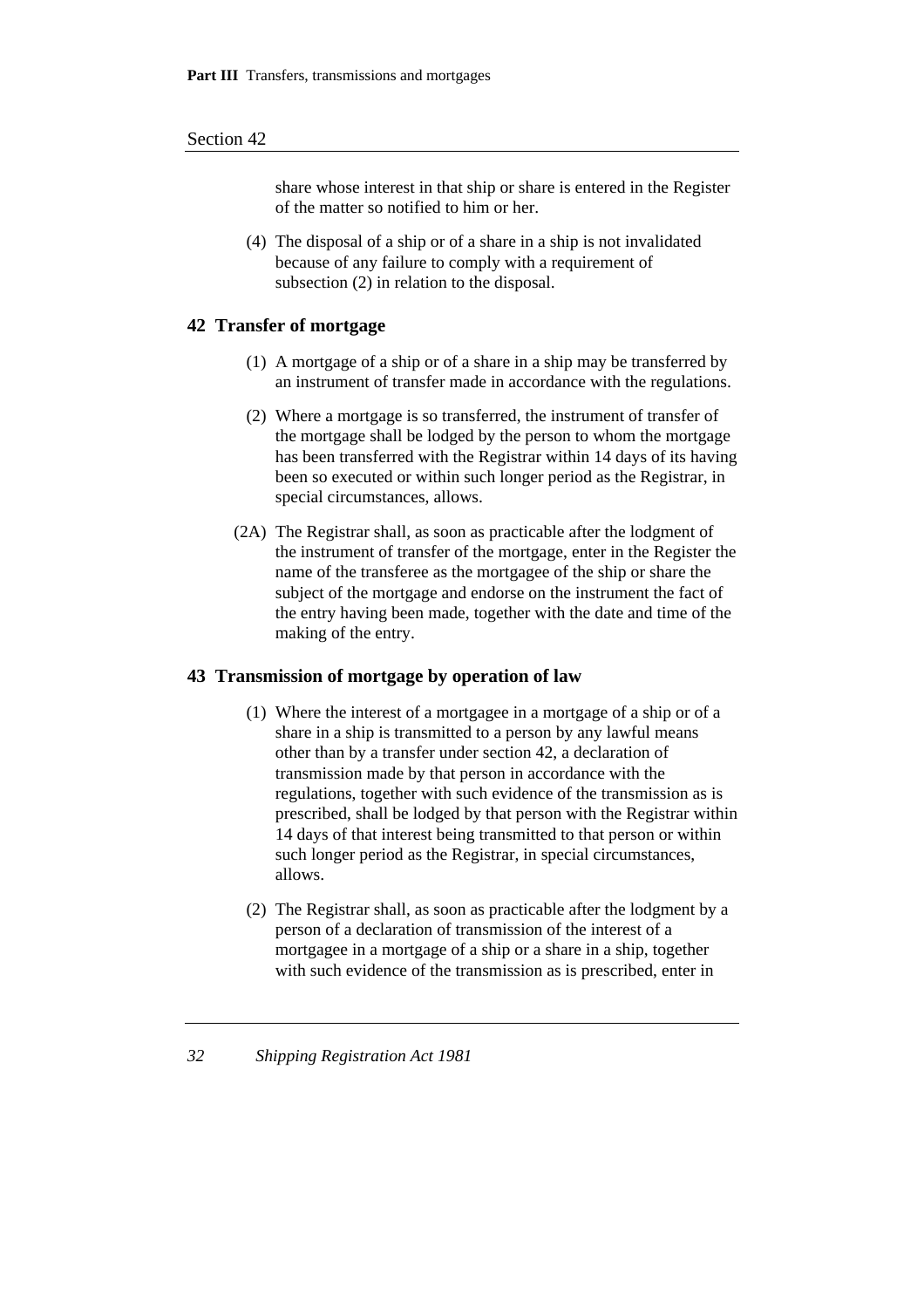the Register the name of that person as mortgagee of the ship or share.

# **44 Discharge of mortgage**

- (1) Where a mortgage is discharged, the mortgage instrument together with such evidence of the discharge of the mortgage as is prescribed shall be lodged by the mortgagor with the Registrar within 14 days after the discharge or within such longer period as the Registrar, in special circumstances, allows.
- (2) The Registrar shall, as soon as practicable after the lodgment by the mortgagor of the mortgage instrument, together with such evidence of the discharge of the mortgage as is prescribed, make an entry in the Register to the effect that the mortgage has been discharged and, on that entry being made, any interest of the mortgagee under the mortgage vests in the mortgagor.
- (3) Where the mortgage instrument cannot, for any reason, be lodged with the Registrar, there shall be lodged by the mortgagor with the Registrar, in substitution for the mortgage instrument and such evidence of the discharge of the mortgage as is prescribed for the purposes of subsection (1), a declaration by the mortgagee setting out such particulars relating to the ship in respect of which the mortgage was given, the mortgage and its discharge as are prescribed for the purposes of this subsection.
- (4) In this section, *mortgagor*, in relation to a ship or a share in a ship, includes any person in whom, having regard to any intervening acts and circumstances, the interest of the mortgagee would have been vested if the mortgage had not been made.

## **45 Powers of disposal by owner**

The owner of a ship or of a share in a ship has power, subject to this Act and to any rights and powers appearing in the Register to be vested in any other person, absolutely to dispose of the ship or share and to give effectual receipts in respect of the disposal.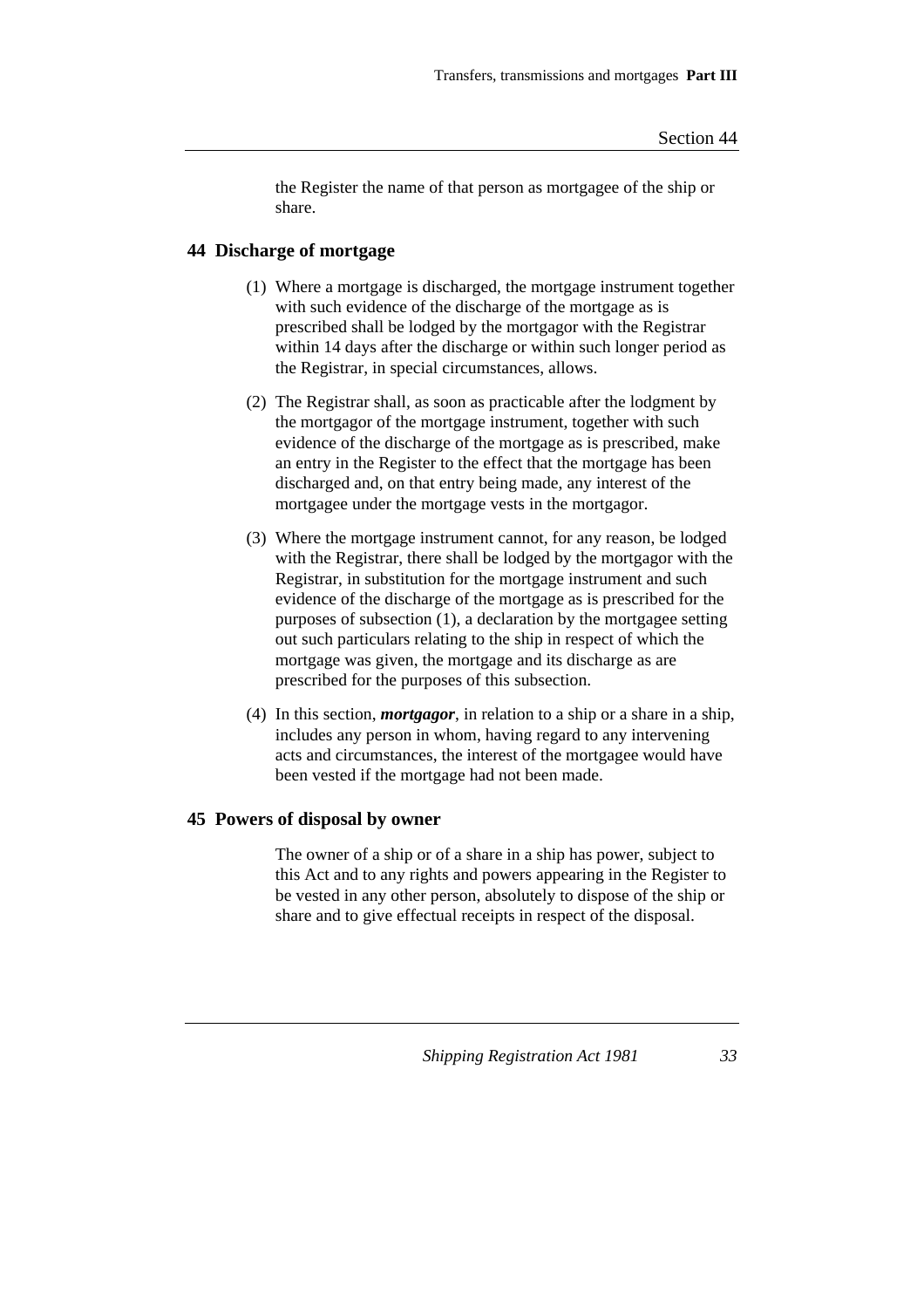#### **46 Trusts not recognized**

Notice of a trust, express, implied or constructive, shall not be entered in the Register or be receivable by the Registrar.

#### **47 Equities not excluded**

Subject to sections 41, 45 and 46, beneficial interests may be enforced by or against the owner or mortgagee of a ship or of a share in a ship in respect of his or her interest in the ship or share in the same manner as in respect of any other personal property.

# **47A Caveat may be lodged forbidding registration of certain instruments**

- (1) A person claiming an interest in a ship or in a share in a ship under any unregistered instrument, or by operation of law or otherwise, may lodge with the Registrar a caveat in accordance with the prescribed form forbidding the entry in the Register of any instrument relating to any dealing with that ship or share until after notice of the intended dealing is given to the caveator.
- (2) Every caveat shall state the name and address of the caveator and shall contain a sufficient description to identify the ship or the share in the ship in which the caveator claims an interest and the interest claimed by the caveator and shall be signed by the caveator or by his or her solicitor or agent.
- (3) A caveat shall not be entered in the Register by the Registrar unless there is specified in the caveat an address in Australia at which notices relating to the caveat or to proceedings in respect of the caveat may be served.
- (4) Where a person entitled to withdraw a caveat notifies the Registrar, by lodging a notice in the prescribed form, that the name of the caveator or the address for service of notices on the caveator has been changed from the name or address specified in the caveat, the Registrar shall record on the caveat and in the Register the name or address so notified and that name or address shall thereupon be the name of, or the address for service of notices on, the caveator.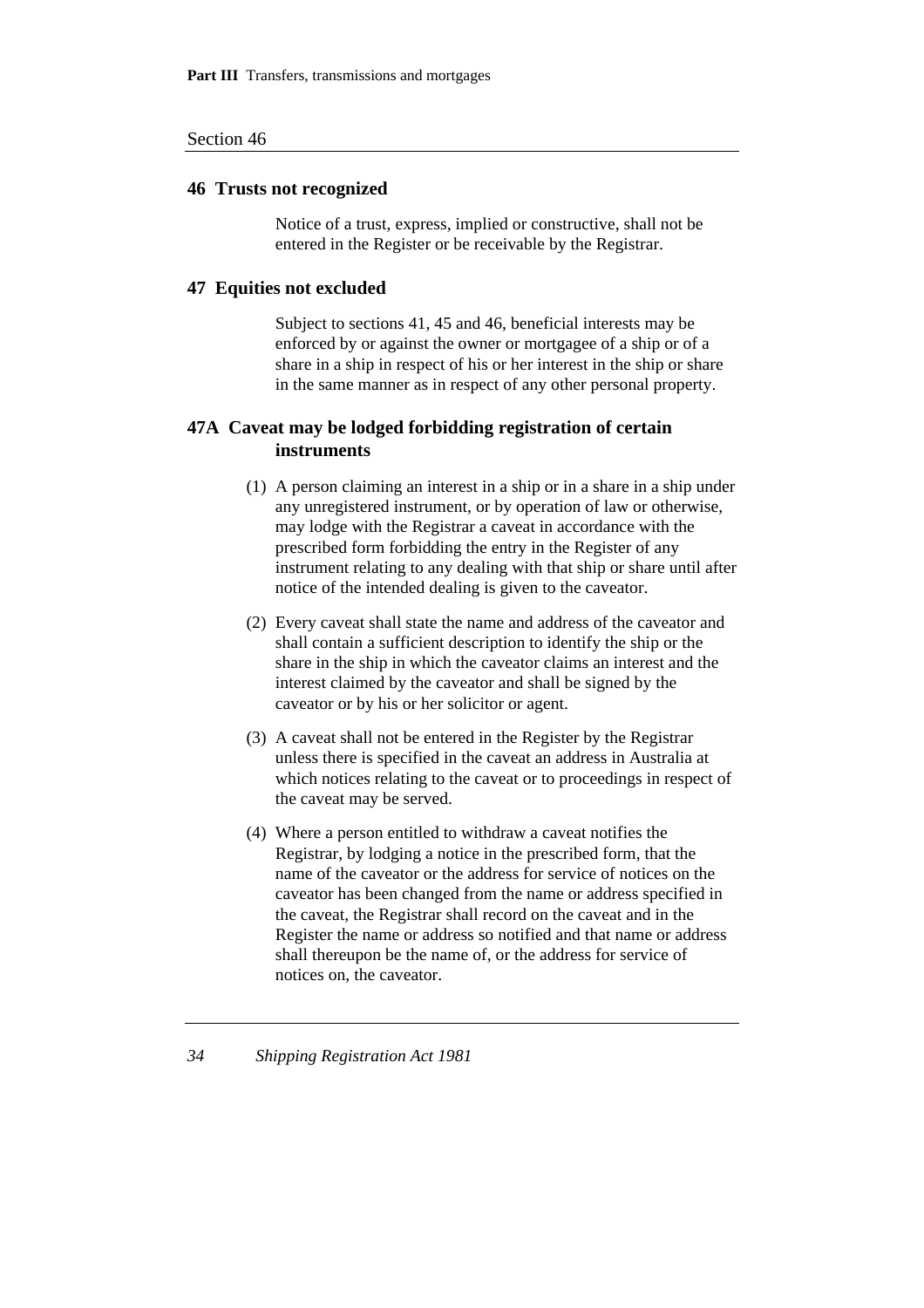- (5) Every notice relating to a caveat or to any proceeding in respect of a caveat shall be deemed to be duly served if served in accordance with a manner of service specified in the regulations:
	- (a) at:
		- (i) the address stated in the caveat in pursuance of subsection (3); or
		- (ii) if an address has been notified under subsection (4) the address, or the last address, so notified; or
	- (b) if the caveat was signed by a solicitor or agent—at the office of that solicitor or at the address of that agent.
- (6) A caveat may be withdrawn:
	- (a) by the caveator or by the solicitor or agent of the caveator if the solicitor or agent is authorized so to withdraw it;
	- (b) where the caveator is dead—by the executor of the will, or the administrator of the estate, of the caveator;
	- (c) by a trustee or official receiver or other person in whom the interest claimed by the caveator is vested pursuant to the *Bankruptcy Act 1966*; or
	- (d) by any person in whom there is entrusted, by reason of the mental incapacity of the caveator, pursuant to an order of a court of a State or Territory or pursuant to a law of a State or Territory, the management and care of the interest claimed by the caveator.
- (7) Where there is lodged for entry in the Register an instrument relating to a dealing with a ship, or a share in a ship, in respect of which a caveat has been lodged and the Registrar is satisfied that, upon entry of that instrument in the Register there will vest in the caveator the interest claimed by the caveator in the caveat, the Registrar may, notwithstanding the caveat and the provisions of sections 47C and 47D, enter the dealing in the Register and may record on the caveat or in the Register that the caveat has lapsed.

## **47B Notice of caveat**

(1) Upon entry in the Register of a caveat, the Registrar shall notify particulars of the caveat: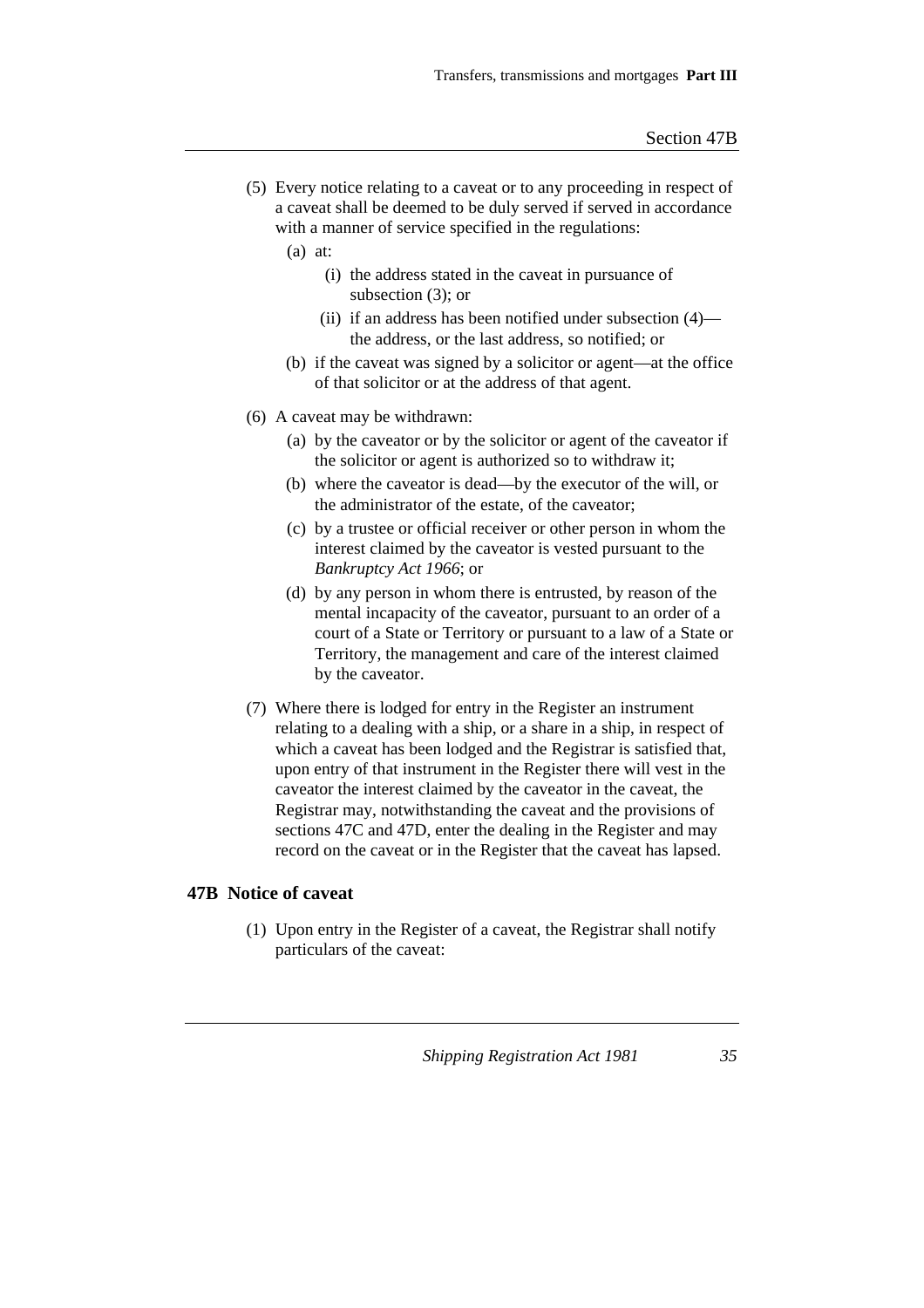## Section 47C

- (a) if the caveat relates to the ship—to the person or each person entered in the Register as an owner or part owner, or as a mortgagee, of the ship; and
- (b) if the caveat relates to a share in the ship—to the person or each person entered in the Register as an owner or part owner, or as a mortgagee, of that share.
- (2) Any person notified, or required to be notified under subsection (1), of the entry in the Register of a caveat may, if he or she thinks fit, summon the caveator to attend before the Supreme Court of a State or Territory to show cause why the caveat should not be removed.
- (3) The Supreme Court of a State or a Territory, upon proof that the caveator has been summoned, may make such order, either *ex parte* or otherwise, as the Court thinks fit.

#### **47C When caveat to lapse**

A caveat entered in the Register in respect of a ship or a share in a ship shall, unless an order to the contrary is made by the Supreme Court of a State or a Territory and served on the Registrar, be deemed to have lapsed upon the expiration of 14 days after notice is given to the caveator that:

- (a) if the caveat relates to a ship—the person or each person entered in the Register as an owner or part-owner of the ship or a person having a right to register a dealing with the ship; or
- (b) if the caveat relates to a share in the ship—the person or each person entered in the Register as an owner or part-owner of the share or a person having a right to register a dealing with the share;

has applied for the registration of any dealing with the ship or share.

#### **47D No dealing to be registered while caveat in force**

(1) Subject to this section, so long as a caveat remains in force in respect of a ship or a share in a ship, the Registrar shall not, except with the consent in writing of a person entitled to withdraw the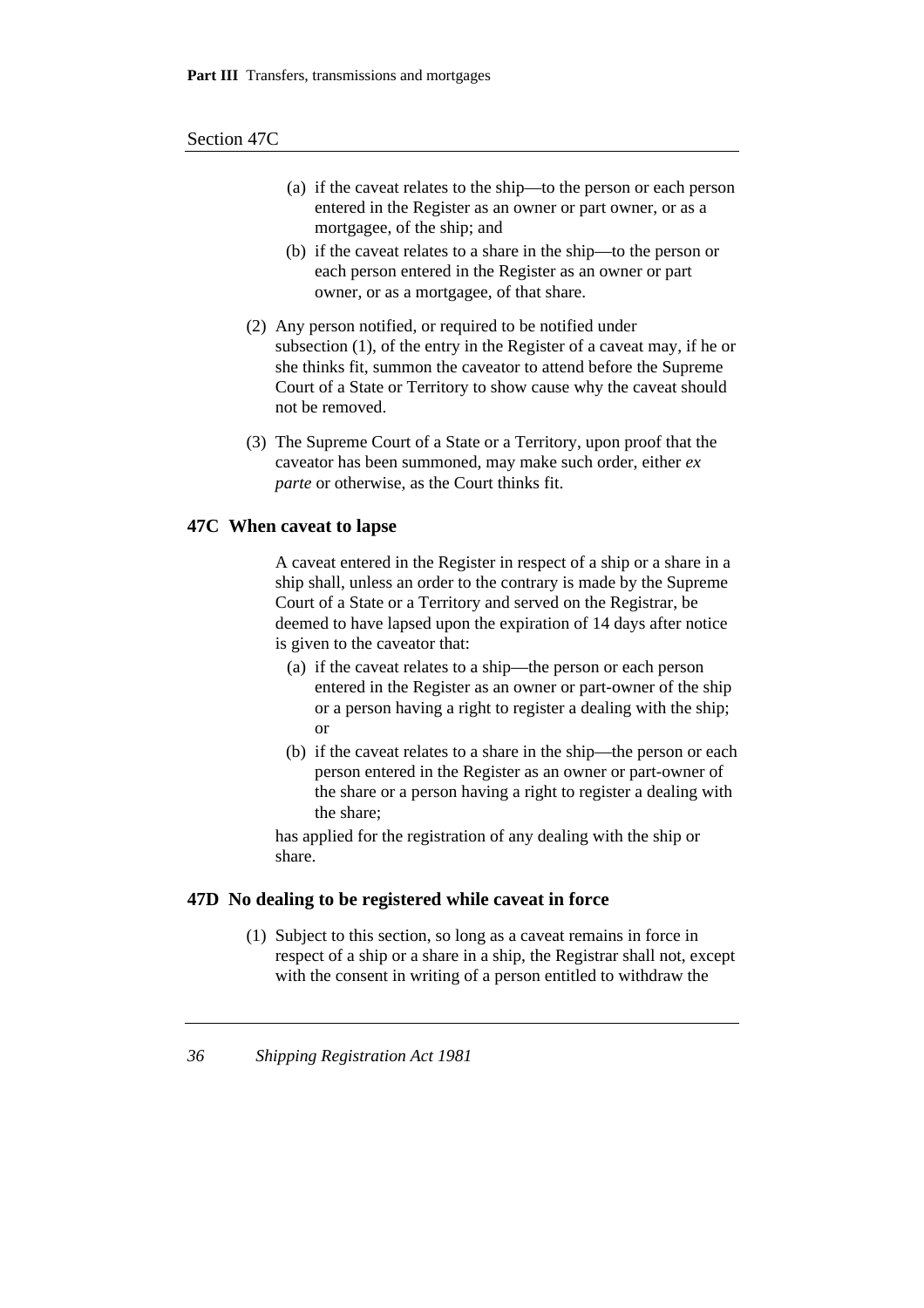caveat, enter in the Register particulars of any dealing with that ship or share.

- (2) Subsection (1) shall not operate to prevent the entry in the Register of a dealing with a ship or a share in a ship which, when the caveat was lodged with the Registrar, had previously been lodged with the Registrar in a form satisfactory for entry in the Register.
- (3) Except to the extent that it otherwise specifies, a caveat shall not prevent the Registrar from entering in the Register:
	- (a) the transmission of a ship or of a share in a ship to a person where that person becomes so entitled by operation of law; or
	- (b) a dealing by a person as the mortgagee under a mortgage of a ship or a share in a ship, being a mortgage to the entry of which the caveator has consented or in respect of which the caveat has lapsed.

## **47E Compensation for lodging caveat without reasonable cause**

A person who lodges a caveat with the Registrar without reasonable cause is liable to pay to a person who has sustained damage thereby such compensation as is just and the compensation is recoverable in an action in a court of competent jurisdiction by the person who has sustained damage from the person who lodged the caveat.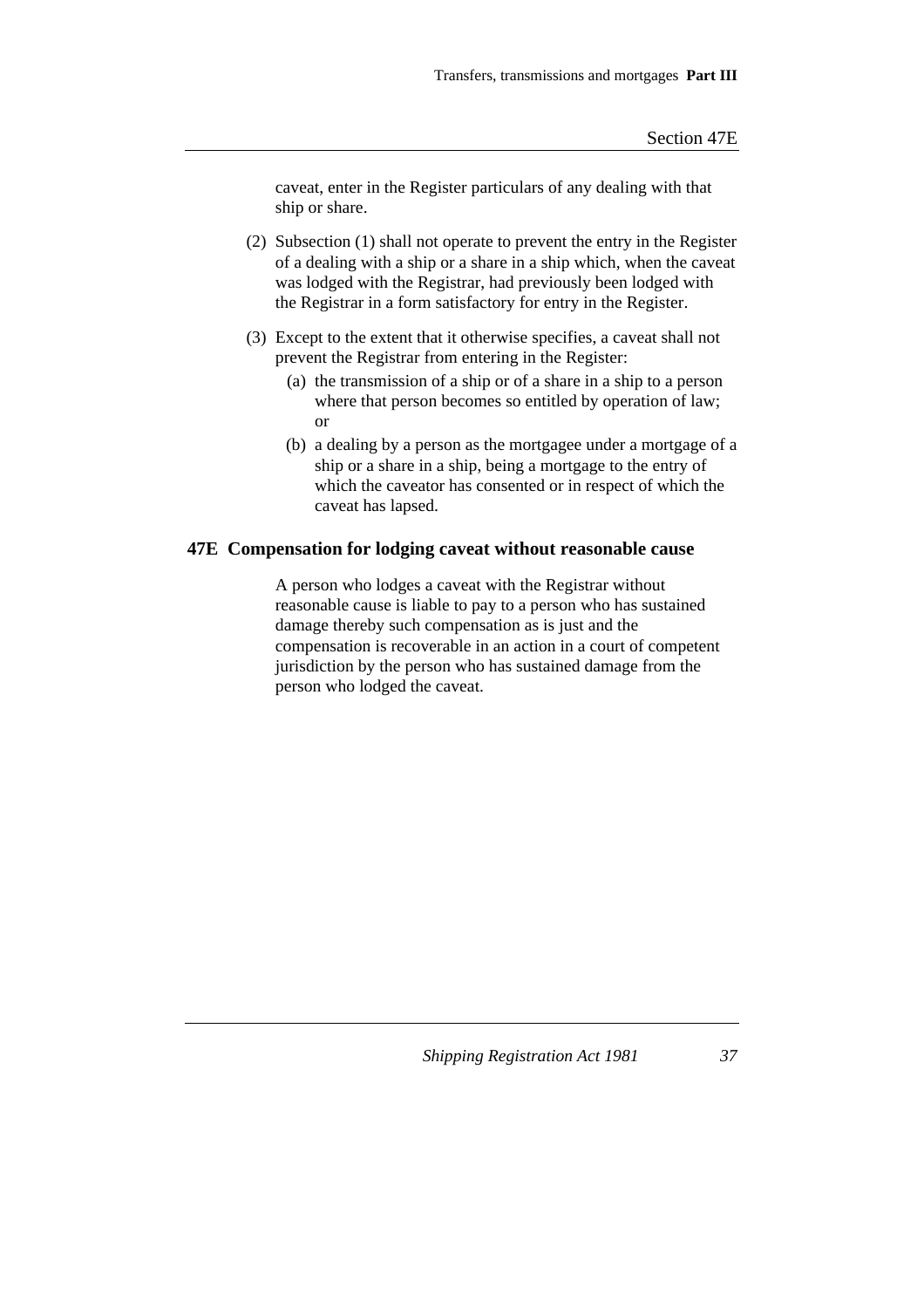# **Part IV—Administration**

## **48 Registrar and Deputy Registrars of Ships**

- (1) There shall be a Registrar of Ships, who shall, under the Authority, be responsible for the maintenance of the Register and have chief control of the Registration Office.
- (2) There shall be such number of Deputy Registrars of Ships as the Authority determines, who shall, subject to the control of the Registrar, have all the powers and functions of the Registrar under this Act, other than his or her power of delegation under section 53.

## **49 Functions and powers of Registrar**

- (1) In addition to the functions conferred by other provisions of this Act, the functions of the Registrar are to maintain the Register and, for that purpose:
	- (a) to receive and record all information and documents required or permitted to be lodged with the Registrar under this Act;
	- (b) to grant, issue, vary or revoke such certificates and other documents as are required or permitted to be granted or issued under this Act; and
	- (c) to issue copies of, and extracts from, any such certificates and other documents and entries in the Register.
- (2) The Registrar has power to do all things necessary or convenient to be done for or in connection with, or as incidental to, the performance of his or her functions including, but without limiting the generality of the foregoing, such powers for and in relation to requiring the furnishing of information and documents (including the delivery of certificates and other documents granted or issued under this Act) as are provided by the regulations.

## **50 Appointment of Registrar and Deputy Registrars**

The Registrar and Deputy Registrars shall: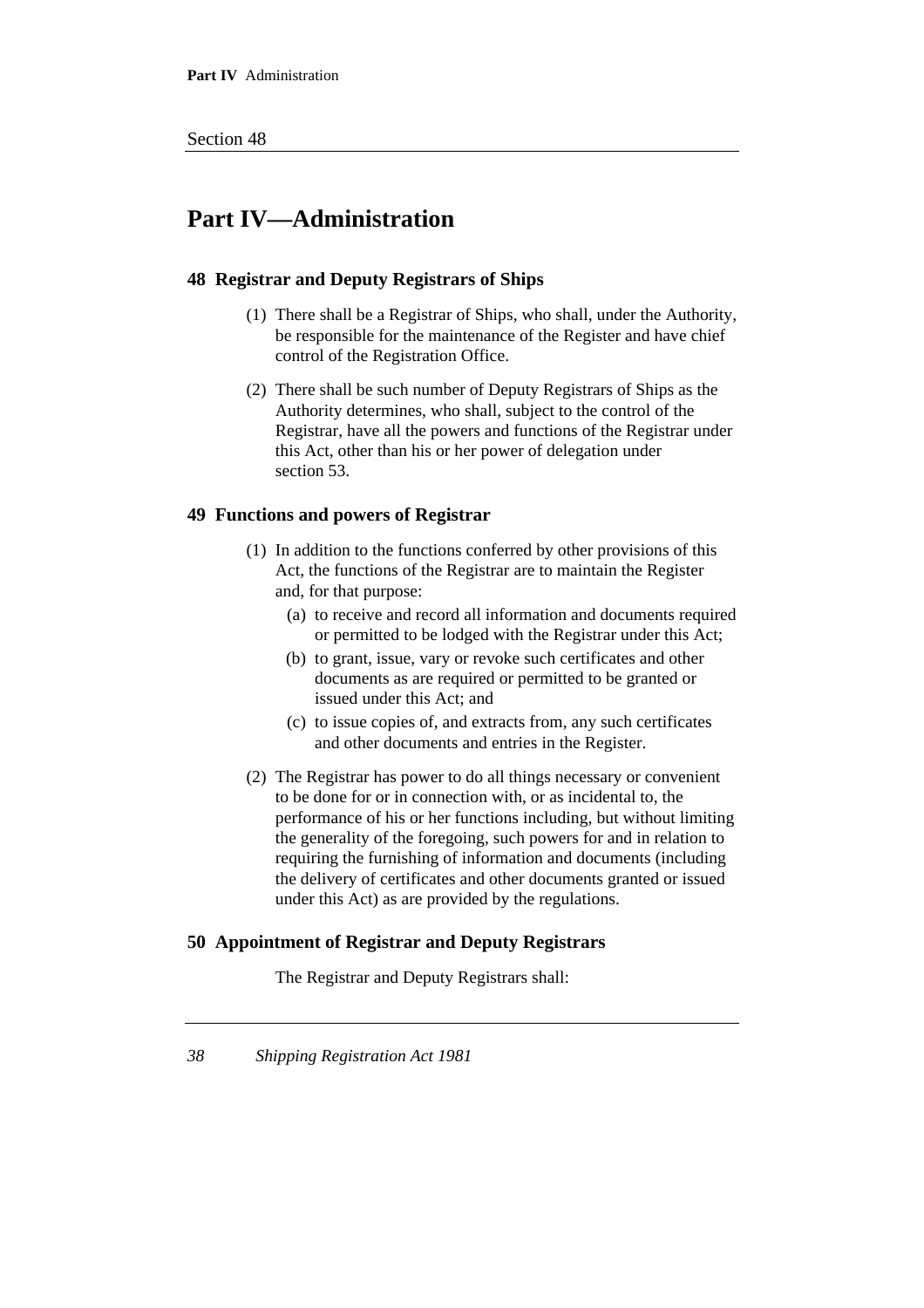- (a) be appointed by the Minister; and
- (b) be members of the staff of the Authority.

## **51 Acting Registrar and Deputy Registrars**

- (1) The Authority may appoint a person to act as Registrar, or as a Deputy Registrar:
	- (a) during a vacancy in the office of Registrar or an office of Deputy Registrar, as the case may be, whether or not an appointment has previously been made to the office; or
	- (b) during any period, or during all periods, when the Registrar or a Deputy Registrar, as the case may be, is absent from duty or from Australia or is, for any other reason, unable to perform the functions of his or her office;

and may at any time terminate such an appointment.

- (2) An appointment of a person under subsection (1) may be expressed to have effect only in such circumstances as are specified in the instrument of appointment.
- (3) Where a person is acting in an office in accordance with paragraph (1)(b), and the office becomes vacant while that person is so acting, then, subject to subsection (2), that person may continue so to act until the Authority otherwise directs or the vacancy is filled.
- (4) While a person is acting as the Registrar or as a Deputy Registrar under this section, he or she has and may exercise all the powers, and shall perform all the functions and duties, of the Registrar or a Deputy Registrar, as the case may be, under this Act or any other law.
- (5) The validity of anything done by a person purporting to act under this section shall not be called in question on the ground that the occasion for his or her appointment had not arisen, that there is a defect or irregularity in or in connection with his or her appointment, that the appointment had ceased to have effect or that the occasion for him or her to act had not arisen or had ceased.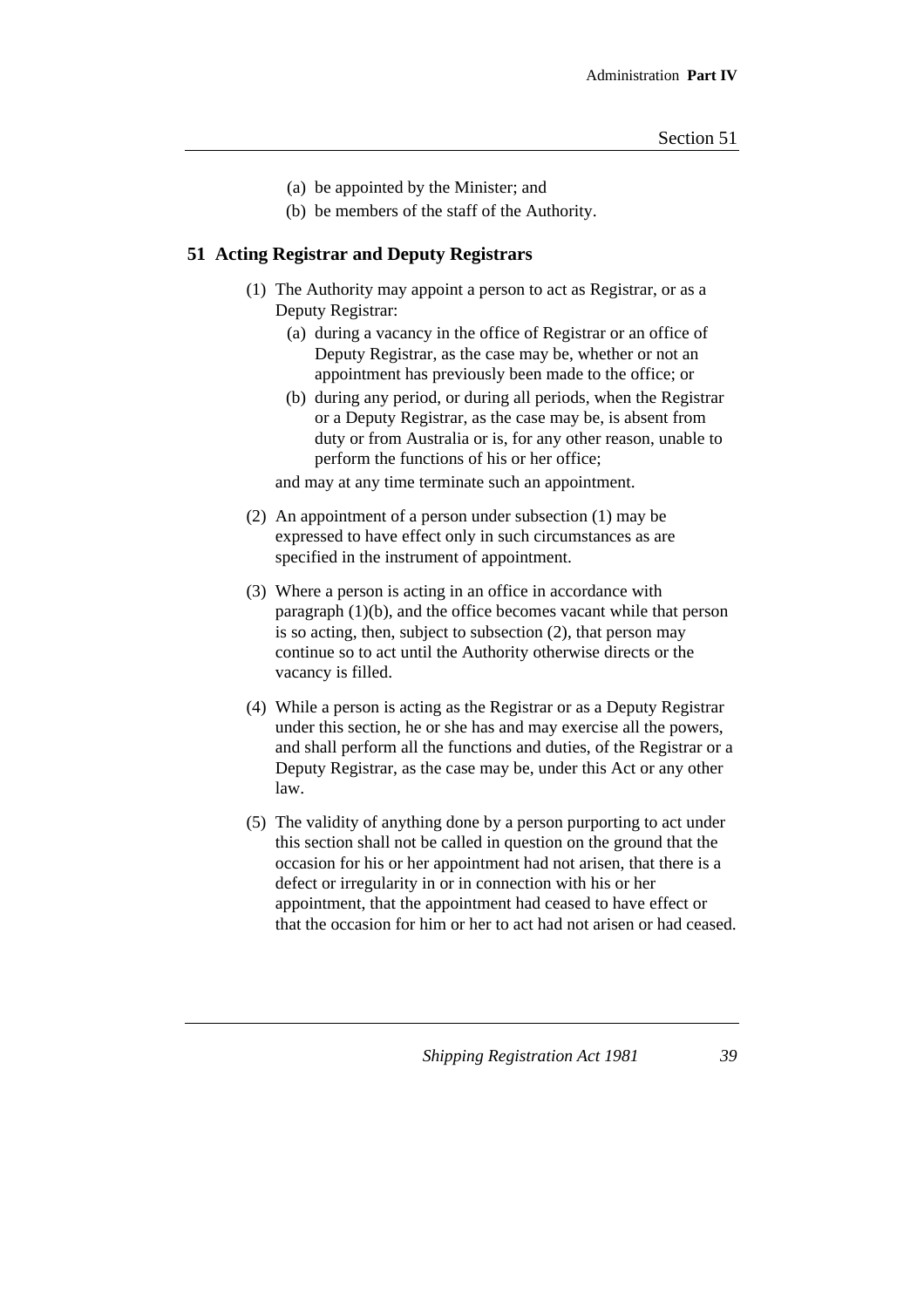## **52 Delegation by Minister**

- (1) The Minister may, either generally or as otherwise provided by the instrument of delegation, by writing signed by him or her, delegate to a person appointed or engaged under the *Public Service Act 1999* any of his or her powers under this Act, other than this power of delegation.
- (2) A power so delegated, when exercised by the delegate, shall, for the purposes of this Act, be deemed to have been exercised by the Minister.
- (3) A delegation under this section does not prevent the exercise of a power by the Minister.

## **53 Delegation by Registrar**

- (1) The Registrar may, either generally or as otherwise provided by the instrument of delegation, by writing signed by him or her, delegate to a person appointed or engaged under the *Public Service Act 1999* any of his or her powers under this Act, other than this power of delegation.
- (2) A power so delegated, when exercised by the delegate, shall, for the purposes of this Act, be deemed to have been exercised by the Registrar.
- (3) A delegation under this section does not prevent the exercise of a power by the Registrar.

## **54 Registration Office**

- (1) For the purposes of this Act:
	- (a) there shall be an Australian Shipping Registration Office; and
	- (b) the Authority may, by notice published in the *Gazette*, establish branch offices of that Office.
- (2) The Registration Office, and the branch offices established under paragraph (1)(b), shall be at such respective places in Australia as are determined by the Authority by notice published in the *Gazette*.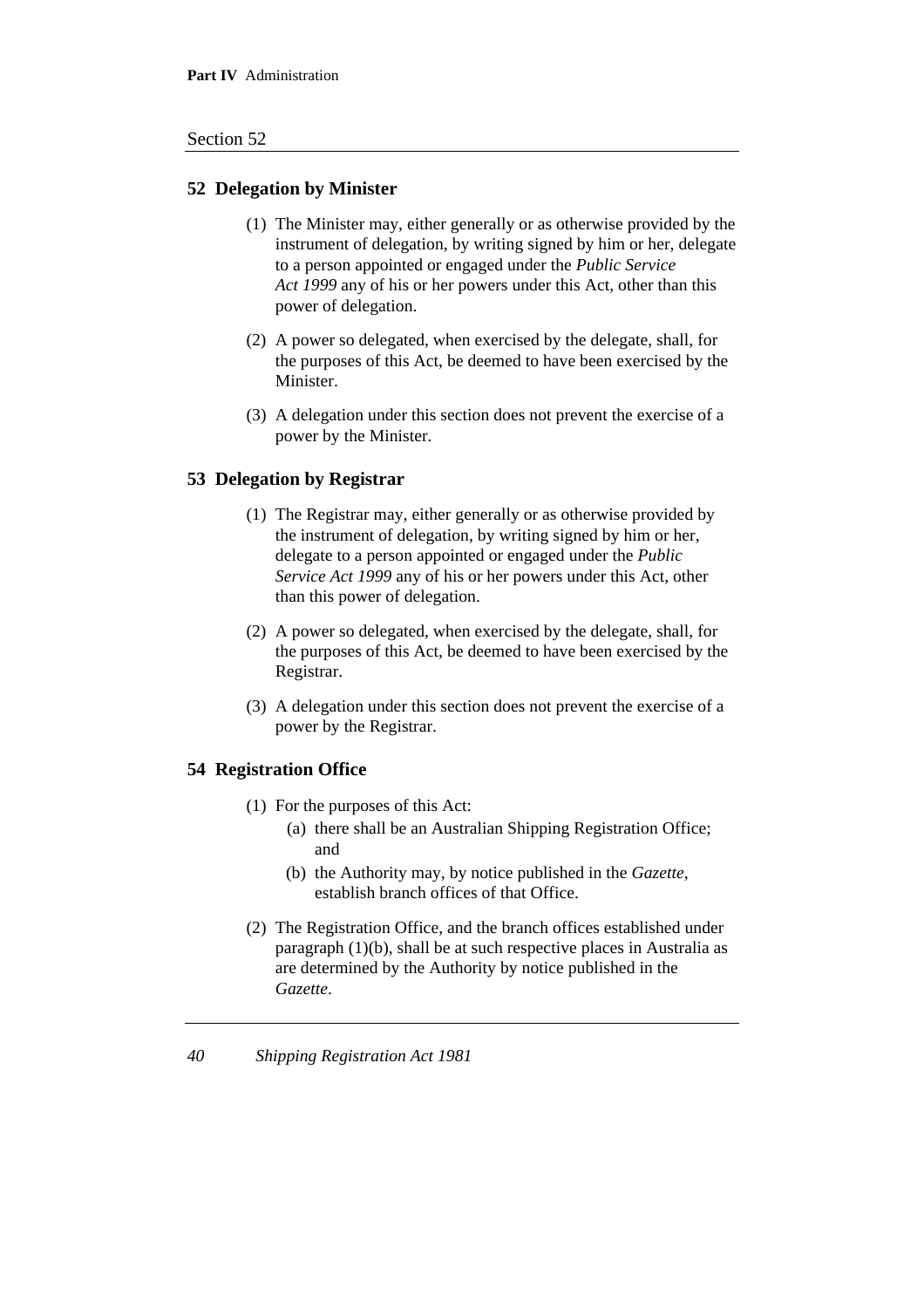## **55 Seal of Registration Office and signature of Registrar**

- (1) There shall be a seal of the Australian Shipping Registration Office, in a form determined by the Minister, which shall be under the control of the Registrar.
- (2) All courts, judges and persons acting judicially shall take judicial notice of the seal of the Registration Office affixed to a document and shall presume that it was duly affixed.
- (3) Where a signature on a document purports to be the signature of the Registrar or of a person empowered to sign the document by virtue of a delegation under section 53, it shall be presumed, until the contrary is proved, that the signature is that of a person who, at the relevant time, was holding, or performing the duties of, the office of Registrar or was so empowered to sign that document, as the case may be.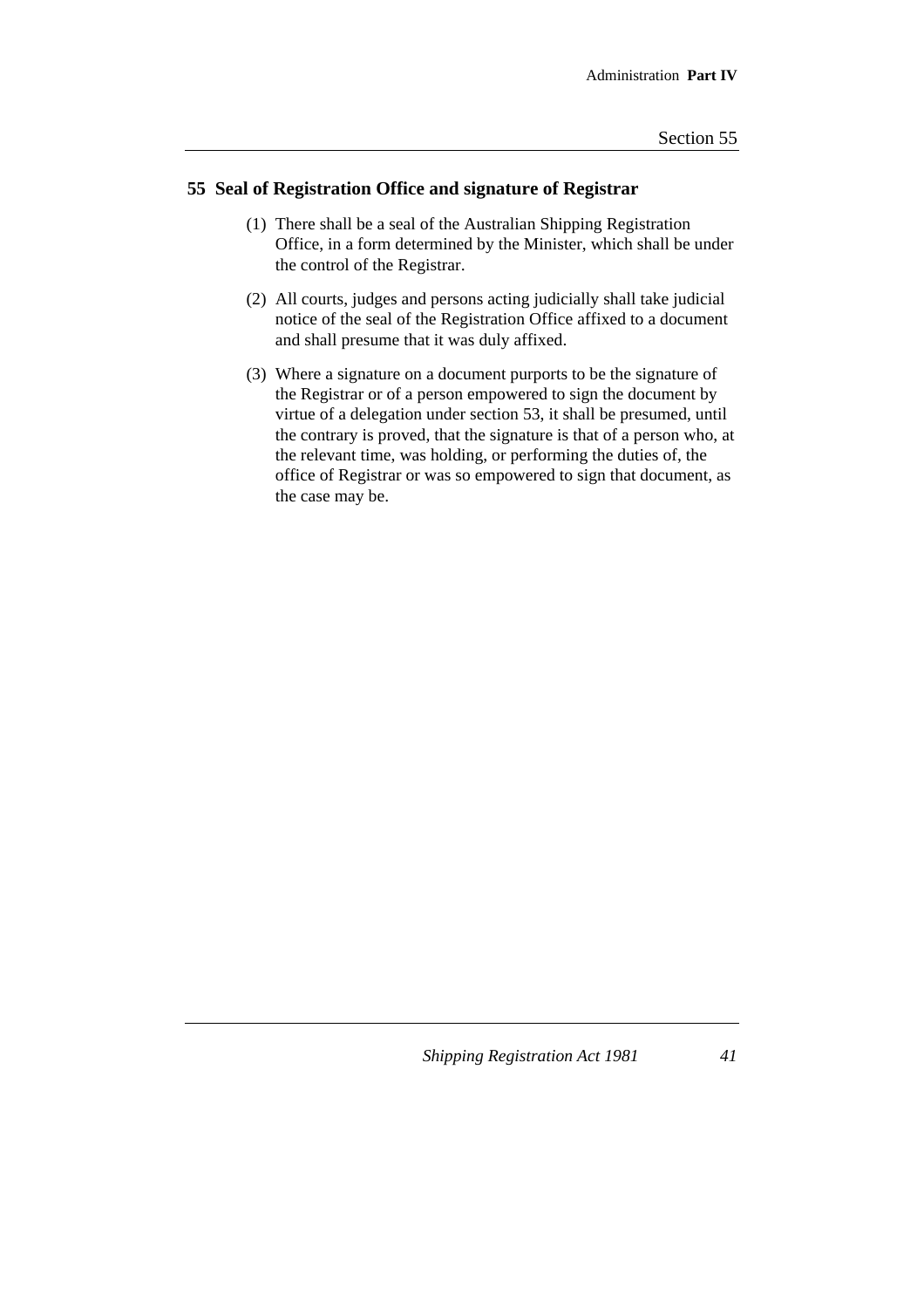# **Part V—The Register of Ships**

## **56 Australian Register of Ships**

- (1) For the purposes of this Act, there shall be a register, to be known as the Australian Register of Ships, in which shall be entered all matters required or permitted by this Act to be entered in the Register.
- (2) The Register and copies of the Register, or of such part or parts of the Register as the Authority directs, shall be kept at such places as the Authority directs.

#### **57 Inspection of Register**

A person may, on payment of the prescribed fee (if any), inspect the Register at any reasonable time during the hours when the Registration Office, or branch office, as the case may be, is open for business and, on payment of the prescribed fee, is entitled to be furnished with a copy of, or extract from, any entry in the Register.

### **58 Obsolete or incorrect entries in Register**

- (1) Where:
	- (a) in relation to a particular ship, no entry or amendment of an entry has been made in the Register for such period as is prescribed for the purposes of this section; and
	- (b) the Registrar has reason to suspect that:
		- (i) any particulars entered in the Register in relation to the ship, other than particulars relating to a mortgage, are incorrect;
		- (ii) in relation to the ship, any notice, information or document in relation to which an entry in the Register is required by this Act to be made has not been lodged with the Registrar within the period referred to in paragraph (a); or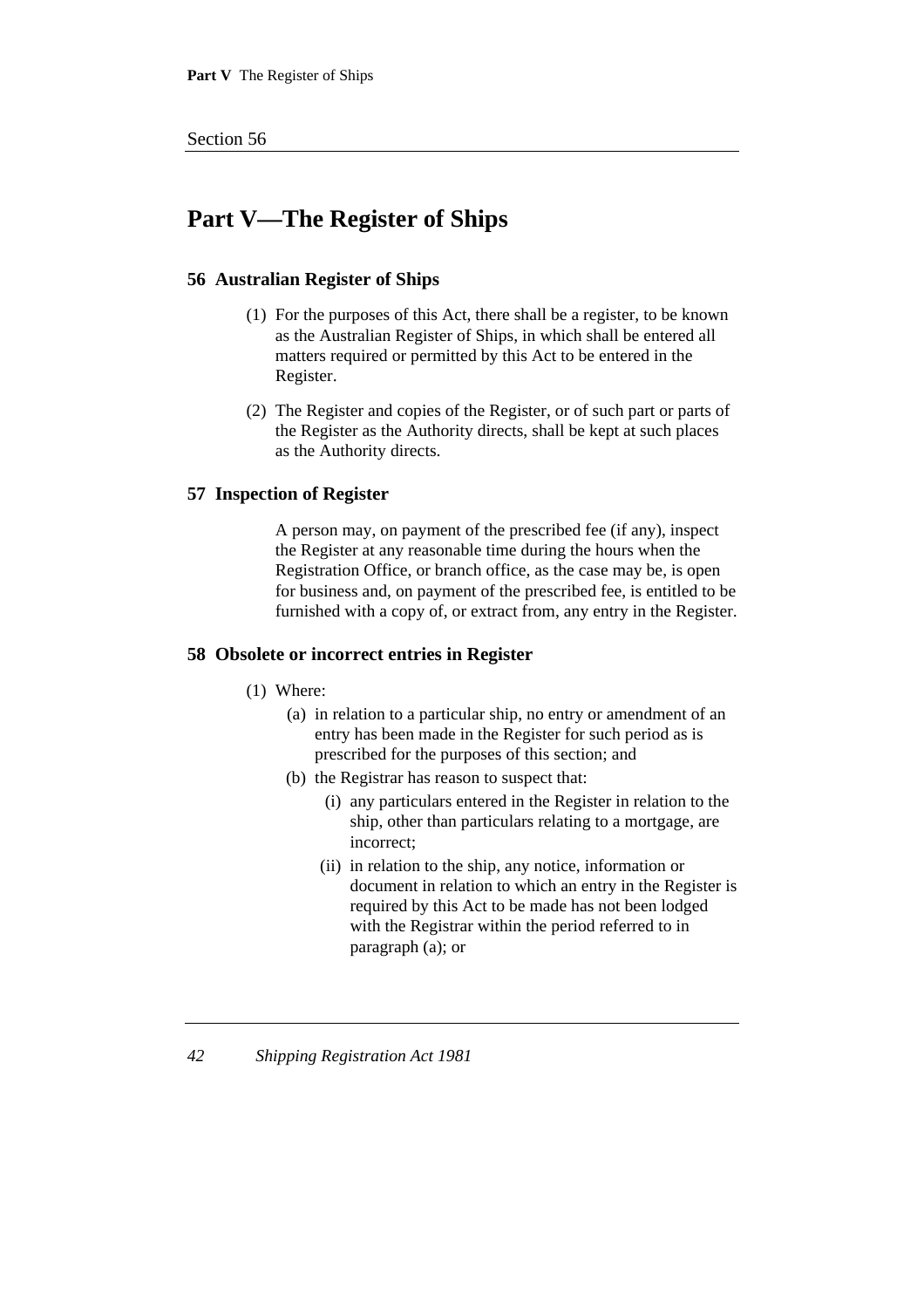(iii) the ship has been lost (whether actually or constructively), taken by an enemy, burnt or broken up;

the Registrar may, by notice in writing served on the registered agent or any owner of the ship, require him or her to furnish to the Registrar, within a specified period (not being less than 30 days) after the date of service of the notice, such information and documents relating to the ship as are specified in the notice.

- (2) Where:
	- (a) a person on whom a notice is served under subsection (1) fails to furnish to the Registrar, within the period specified in the notice, the information and documents specified in the notice; or
	- (b) the person on whom a notice is so served furnishes information or documents that the Registrar considers may justify the closure of the registration relating to the ship or the alteration of any entry made in the Register;

the Registrar shall inform the Authority of that failure or furnish that information or those documents, as the case requires, to the Authority.

- (2A) If the Authority is of the opinion that the failure of a person to comply with a notice served upon him or her under subsection (1) or any information or document furnished to him or her by the Registrar justifies the giving of directions under this subsection, the Authority may, by notice in writing, give the Registrar such directions as it thinks fit with respect to the closure of the registration relating to the ship or with respect to any entry or amendment of an entry to be made in the Register.
	- (3) The Registrar shall comply with a direction given under subsection (2A) and, where the Authority directs the closure of the registration relating to a ship:
		- (a) if the Authority states in the direction that it is of the opinion that the ship has been lost (whether actually or constructively), taken by an enemy, burnt or broken up—the Registrar shall make an entry in the Register of that statement, and the registration of the ship shall thereupon be deemed to be closed except so far as it relates to any unsatisfied mortgage of the ship; or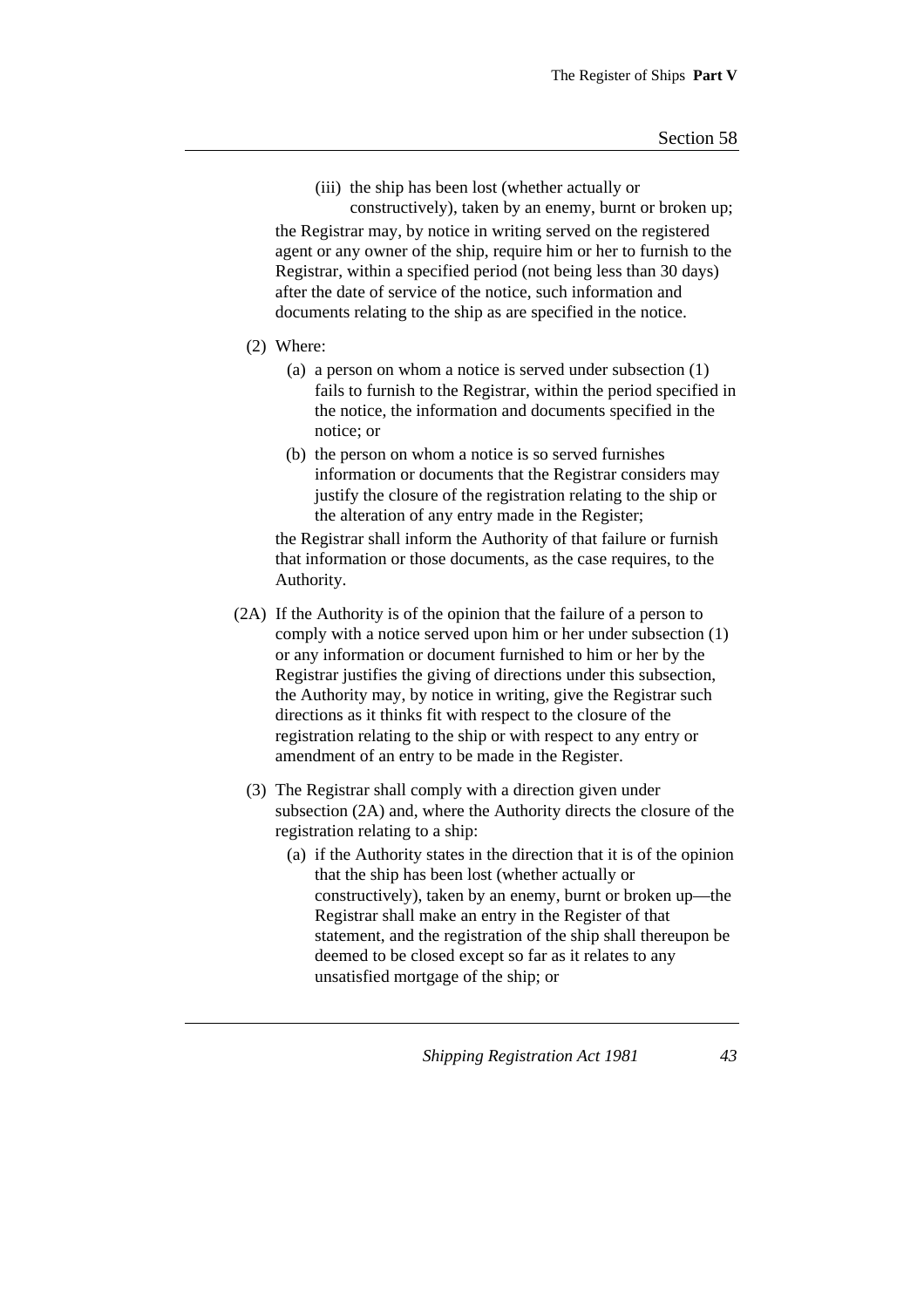(b) in any other case—section 66 applies as if the ship had ceased to be entitled to be registered and the direction were a notice under subsection 66(1) stating that fact.

## **59 Rectification of Register**

- (1) If:
	- (a) an entry is omitted from the Register;
	- (b) an entry is made in the Register without sufficient cause;
	- (c) an entry wrongly exists in the Register; or

(d) there is an error or defect in an entry in the Register; whether or not by reason of a decision of an officer (including a decision that the officer was empowered by this Act to make) a person aggrieved or the Registrar may apply to the Supreme Court of a State or Territory for rectification of the Register, and the Court may make such order as it thinks fit directing the rectification of the Register.

- (2) Without limiting the generality of paragraph  $(1)(a)$ , the reference in that paragraph to an entry omitted from the Register shall be read as including a reference to a matter that is required or permitted by this Act to be entered, or to remain, in the Register, but is not entered in, or is removed from, the Register.
- (3) A Court may, in proceedings under this section, decide any question that it is necessary or expedient to decide in connection with the rectification of the Register.
- (4) Notice of an application under this section by a person aggrieved shall be served on the Registrar, who may appear and be heard, and shall appear if so directed by the Court.
- (5) An office copy of an order under this section shall be served on the Registrar, and the Registrar shall, upon receipt of the order, rectify the Register accordingly.

## **60 Correction of clerical errors in Register**

The Registrar may correct, or cause to be corrected, any clerical error or obvious mistake in the Register.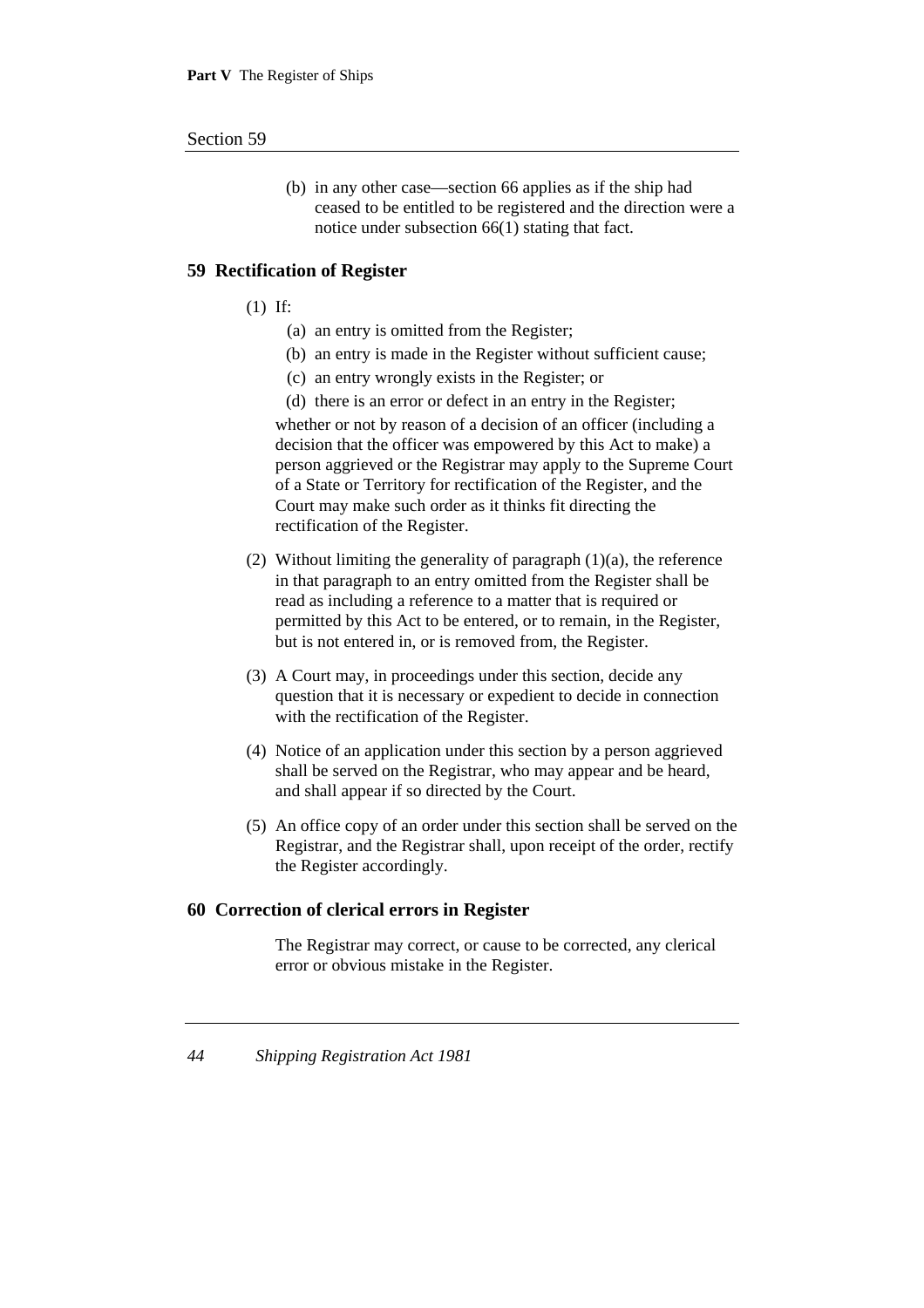# **61 False entries in Register**

A person shall not make or cause to be made a false entry in the Register.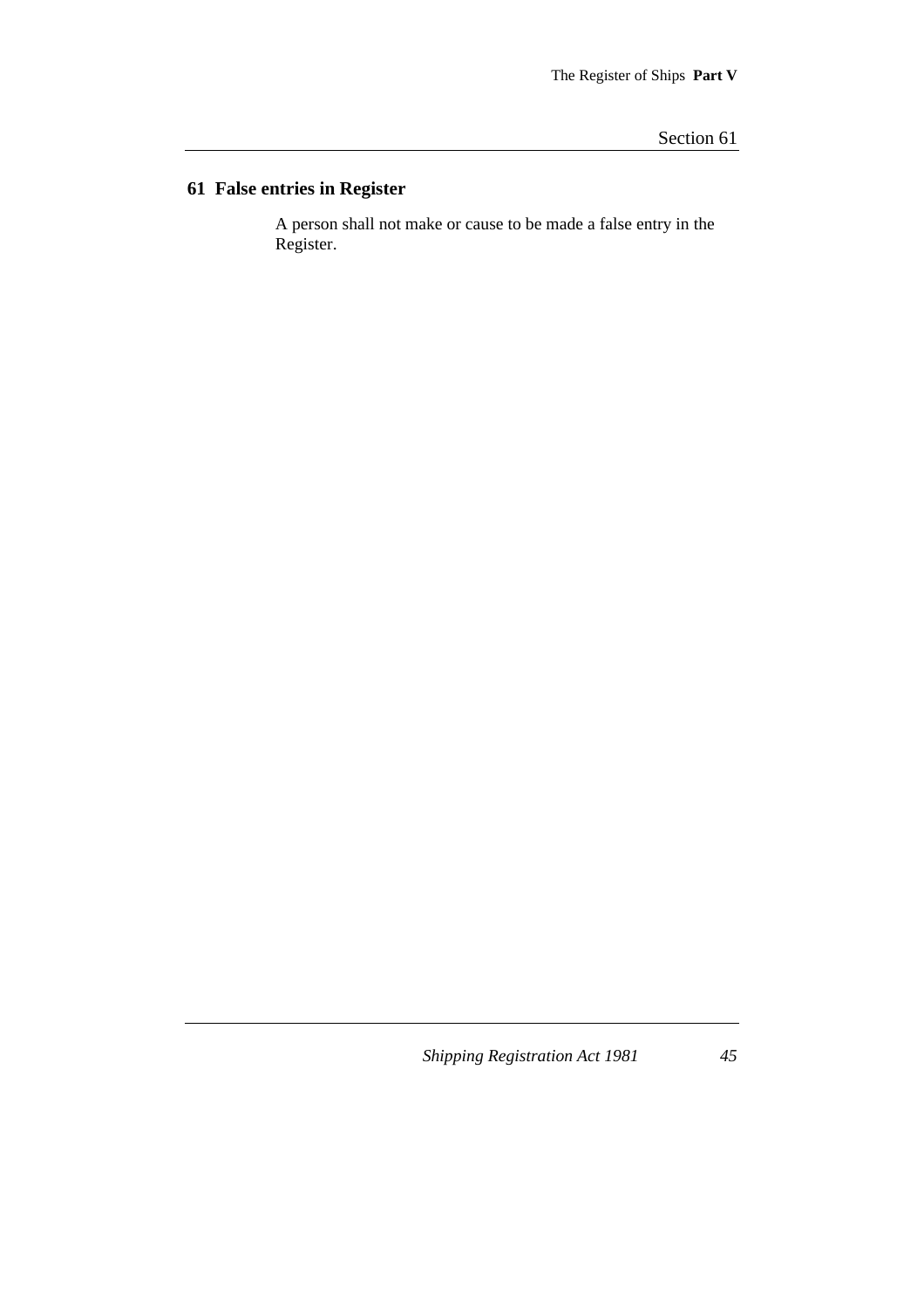# **Part VI—Miscellaneous**

## **62 Interpretation**

In this Part:

*owner*, except in sections 64 and 74, means:

- (a) in relation to an Australian-owned ship—the registered owner of the ship;
- (b) in relation to a ship, other than an Australian-owned ship, registered by virtue of paragraph 14(b)—the registered owner of the ship; or
- (c) in relation to a ship, other than an Australian-owned ship, registered by virtue of paragraph 14(c) or a ship registered by virtue of paragraph 14(d)—the registered agent of the ship.

## **63 Liabilities of ships not registered**

- (1) A ship required to be registered that is not registered:
	- (a) shall not be recognized as an Australian ship; and
	- (b) is not entitled to any benefits, privileges, advantages or protection usually enjoyed by a registered ship.
- (2) For the purposes of any law of the Commonwealth or of a State or Territory providing for:
	- (a) the payment of fees or other charges;
	- (b) the liability to fines and forfeiture; or
	- (c) the punishment of offences committed on board a ship, or by any persons belonging to a ship;

a ship to which subsection (1) applies shall be dealt with in the same manner in all respects as if the ship were registered.

## **64 Registered agent**

(1) There shall be entered in the Register in respect of every registered ship the name and address of the person who is to be the registered agent of the ship, being a person who is, for the time being: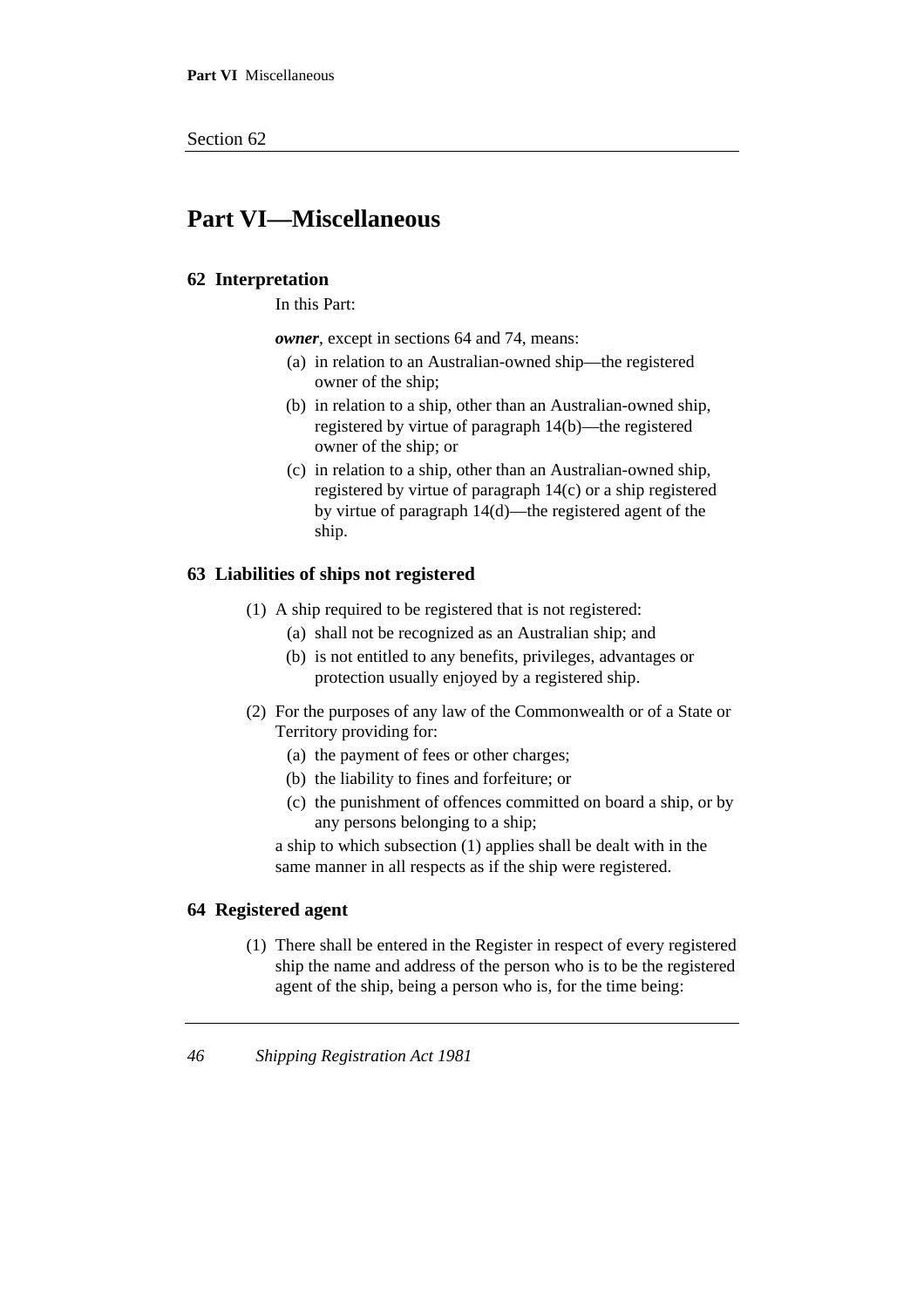- (a) in the case of a ship referred to in paragraph  $14(c)$ —the operator or one of the operators of the ship;
- (b) in the case of a ship referred to in paragraph 14(d)—the charterer or one of the charterers of the ship;
- (c) in the case of a ship without a managing owner (other than a ship referred to in paragraph (a) or (b))—the person or one of the persons who is a ship's agent in respect of the ship or a person having the management of the ship; or
- (d) in any other case—the managing owner or one of the managing owners;

and, upon the name and address of that person being so entered, the person shall be, for all purposes of this Act, the registered agent of that ship.

- (1A) Where a ship is registered pursuant to an application under section 15, the name and address of the first person to be the registered agent of the ship shall be entered in the Register forthwith after the registration of the ship.
	- (2) Where a change occurs in the person, or the address of the person, referred to in subsection (1) in relation to a registered ship:
		- (a) in the case of a ship to which paragraph  $(1)(a)$  or  $(b)$ applies—the person whose name appears in the Register; or
		- (b) in any other case—the owner of the ship;

shall, unless a notice of the change has already been lodged under this subsection, lodge with the Registrar, within 14 days after the change occurs, a notice of the change containing such information as is prescribed.

(2A) An offence based on subsection (2) is an offence of strict liability.

Note: For *strict liability*, see section 6.1 of the *Criminal Code*.

- (3) The references in subsections (1), (1A) and (2) to the address of a person shall be read as references to:
	- (a) in a case where the person is a natural person:
		- (i) the address of the place in Australia at which the person ordinarily resides; or
		- (ii) if there is no place in Australia at which the person ordinarily resides—the address in Australia to which all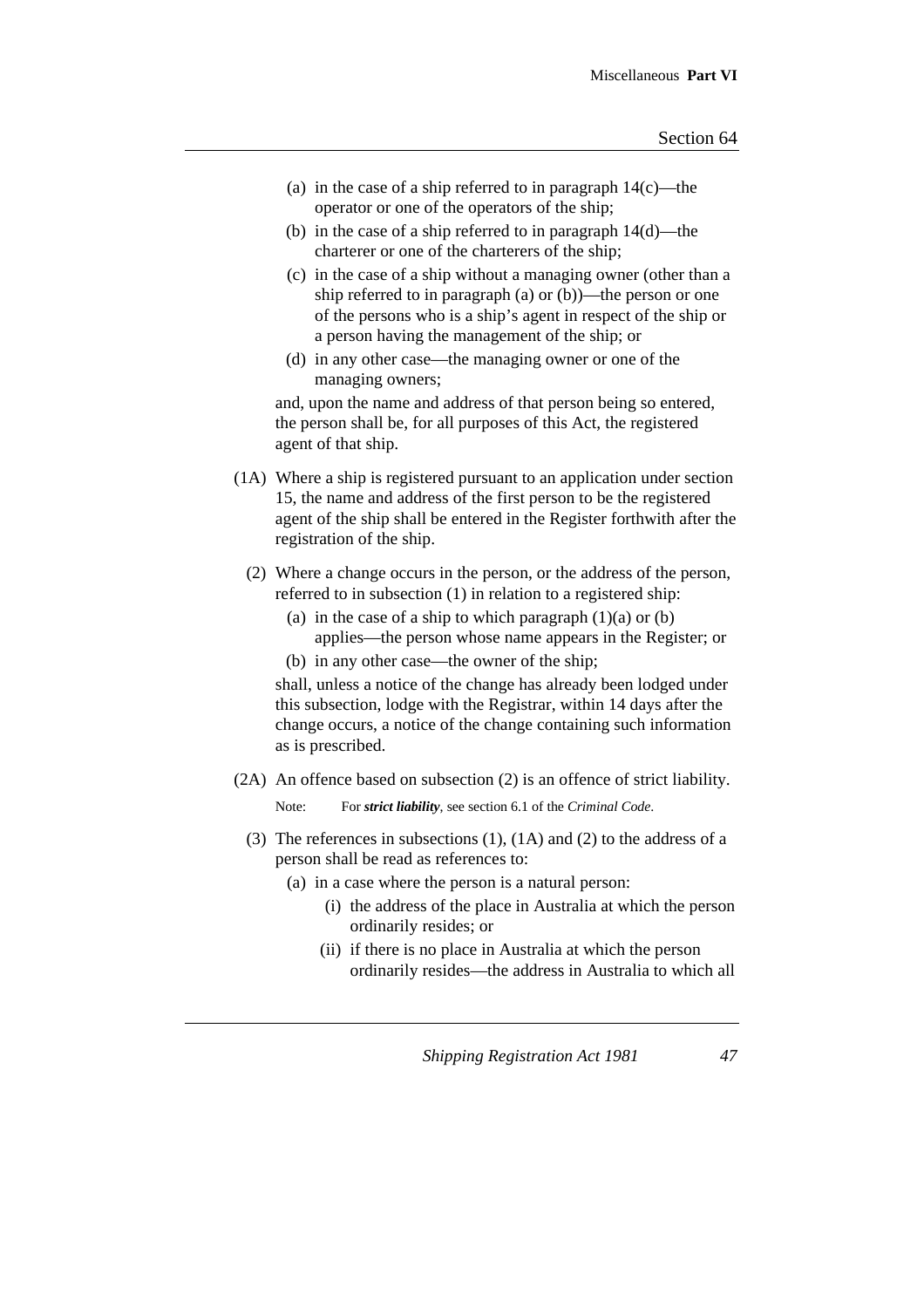communications to that person in pursuance of a provision of this Act should be sent; or

(b) in a case where the person is a body corporate—the address of the principal place of business in Australia of the body corporate.

### **65 Alterations to ships**

- (1) Where a registered ship is so altered as not to correspond with the particulars relating to the ship's tonnage or description contained in the Register, the registered agent shall give notice of the alteration, in such manner, and within such time, as are prescribed:
	- (a) if the alteration is made at a foreign port at which there is a proper officer—to the proper officer at that port;
	- (b) if the alteration is made outside Australia while the ship is at sea or at a foreign port at which there is no proper officer and, subsequently, but before arriving at an Australian port, the ship arrives at a foreign port at which there is a proper officer—to the proper officer at the first such port at which the ship so arrives; or
	- (c) in any other case—to the Registrar;
	- and:
		- (d) where a notice of alteration is so given to a proper officer the proper officer shall, subject to the regulations, grant a provisional registration certificate in respect of the ship in accordance with the prescribed form; or
		- (e) where a notice of alteration is so given to the Registrar—the Registrar shall, subject to the application of sections 16 and 26 as if the ship were not a registered ship, enter the alteration in the Register in accordance with the regulations and grant a new registration certificate in respect of the ship.
- (2) Subject to subsection (4), a provisional registration certificate granted in respect of a ship under subsection (1) has the same effect as a registration certificate until:
	- (a) the ship arrives in an Australian port; or
	- (b) the expiration of the period of 6 months commencing on the date on which the certificate was granted;
	- whichever first happens.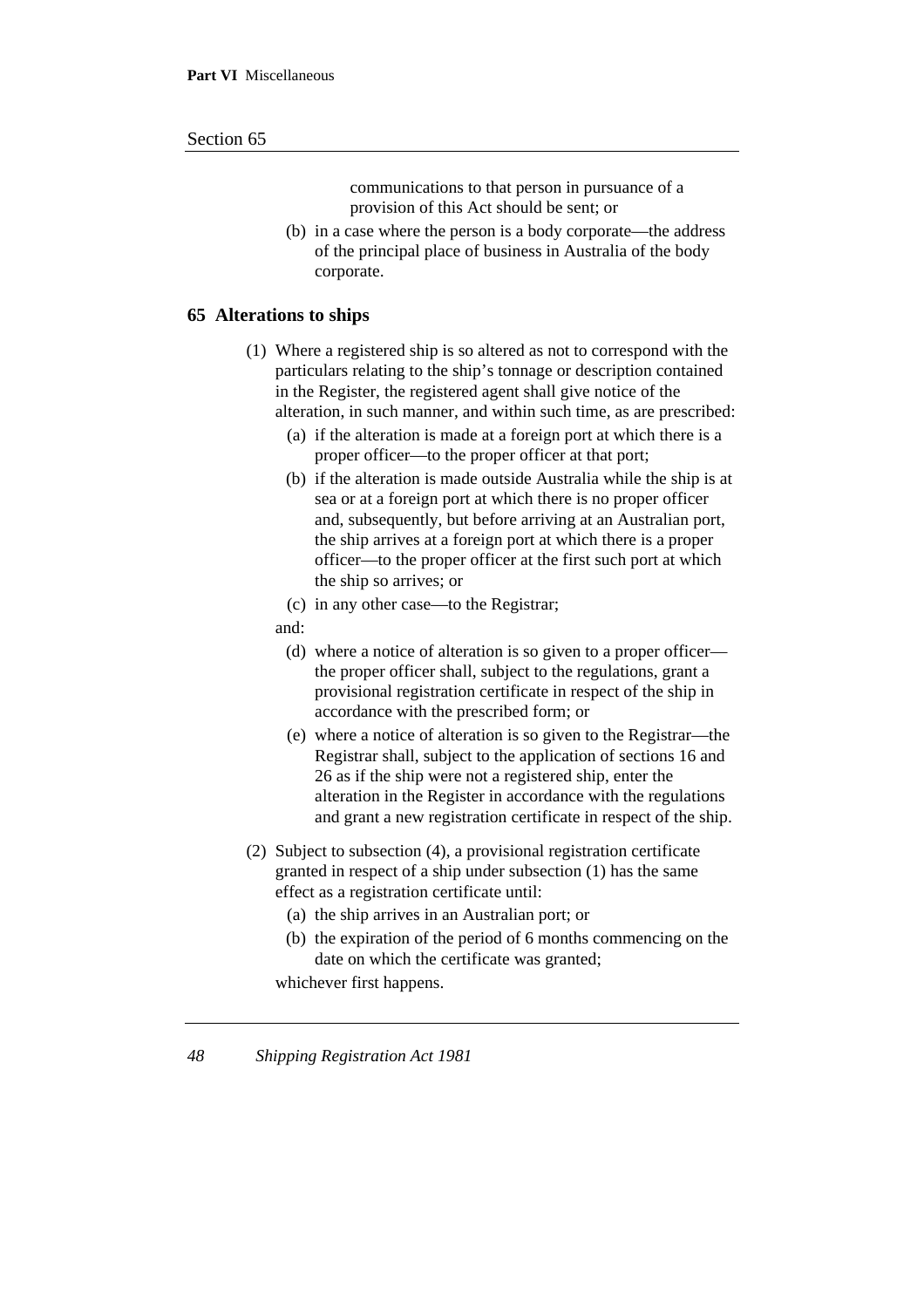- (3) Where a proper officer grants a provisional registration certificate under this section, he or she shall forward a copy of the certificate to the Registrar, together with a statement in accordance with the regulations setting out particulars relating to the grant of the certificate.
- (4) If, while a provisional registration certificate granted in respect of a ship under subsection (1) is in effect, application is made in the manner prescribed, the Registrar may, by notice in writing served on the applicant, extend, in relation to the certificate, the period referred to in paragraph (2)(b) and, in that event, the reference in that paragraph to a period of 6 months shall be read as a reference to that period as so extended.
- (5) The person who has possession of a provisional registration certificate granted in respect of a ship under subsection (1) shall, within 10 days after the ship first arrives at an Australian port after the grant, lodge the certificate with the Registrar.
- (6) Upon lodgment of a provisional registration certificate under subsection (5), the Registrar shall, subject to the application of sections 16 and 26 as if the ship were not a registered ship, enter the alteration in the Register in accordance with the regulations and grant a new registration certificate in respect of the ship.
- (7) Where a notice is not given in respect of a ship within a particular time as required by subsection (1), the obligation to give notice as required by that subsection continues, notwithstanding that that time has passed, until that notice is so given.
- (8) Where a notice is not given in respect of a ship as required by this section, the owner of the ship is, in respect of each day during which the notice is not so given (including the day of a conviction under this subsection or any subsequent day) guilty of an offence punishable upon conviction:
	- (a) if the offender is a natural person—by a fine not exceeding \$500; or
	- (b) if the offender is a body corporate—by a fine not exceeding \$1,000.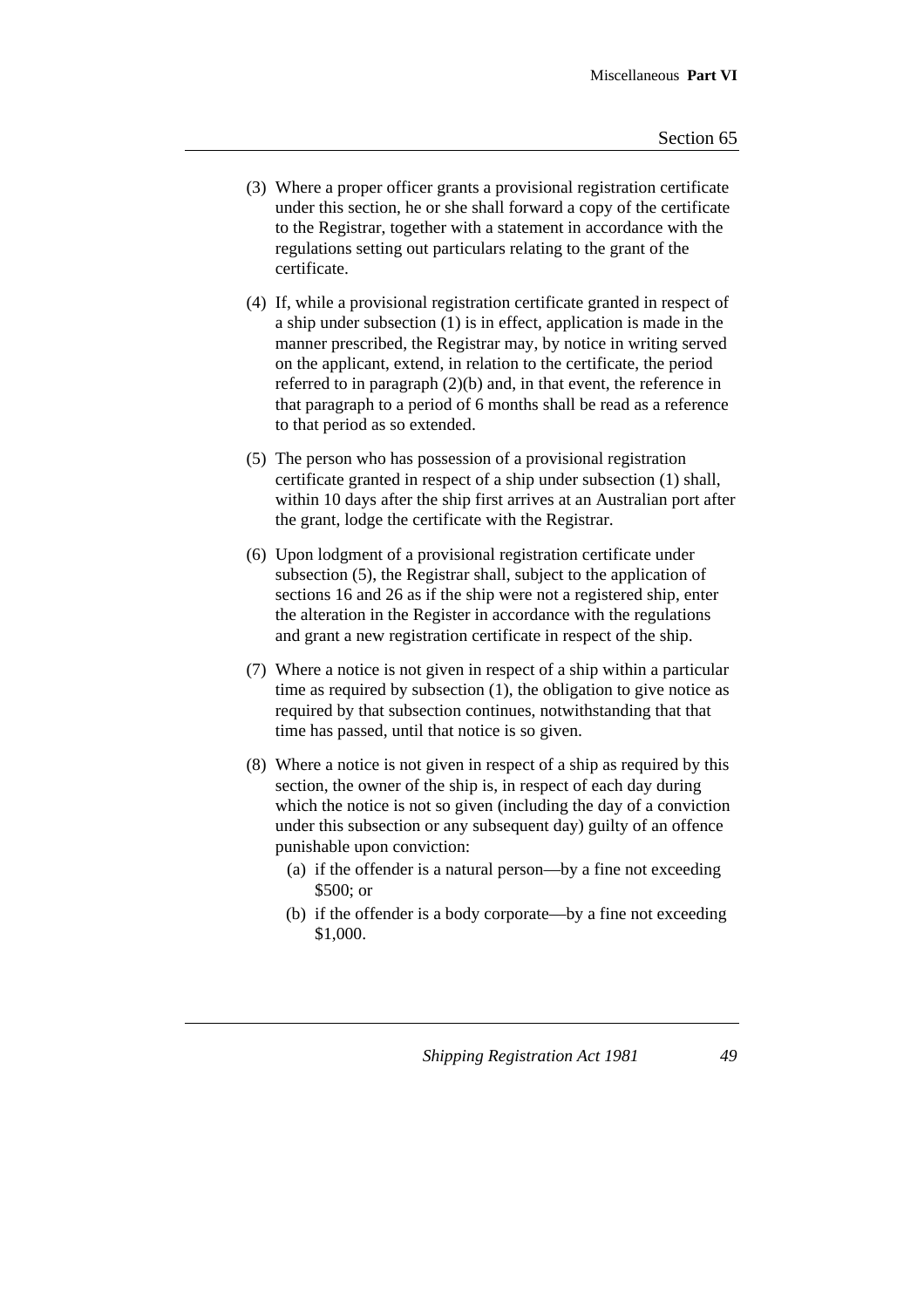#### **66 Ships lost etc. or ceasing to be entitled to be registered**

(1) if:

- (a) a registered ship is lost (whether actually or constructively), taken by an enemy, burnt or broken up or ceases to be entitled to be registered; and
- (b) the owner of the ship knows of the event mentioned in paragraph (a);

the owner of the ship must give notice in writing to the Registrar.

- (1A) Subsection (1) does not apply if written notice has already been given to the Registrar.
	- (2) Where the Registrar receives a notice under subsection (1) relating to a ship, he or she shall make an entry in the Register of the event to which the notice relates.
	- (3) Where an entry has been made in the Register under subsection (2) in respect of a ship:
		- (a) if the entry is in respect of a ship that has been lost (whether actually or constructively), taken by an enemy, burnt or broken up—the registration of the ship shall be deemed to be closed except so far as it relates to any unsatisfied mortgage of the ship; and
		- (b) if the entry is in respect of a ship that has ceased to be entitled to be registered—the registration of the ship shall, subject to this section, be deemed to be closed.
	- (4) Where a ship, in relation to which the Registrar has received notice under subsection (1) of an event referred to in paragraph (1)(a) or (b), is subject to an unsatisfied mortgage or mortgages:
		- (a) the registration of the ship, so far as it relates to the mortgage or mortgages, shall, subject to subsections (5) and (6), not be deemed to be closed; and
		- (b) the Registrar shall give notice in writing to the mortgagee, or each mortgagee, as the case may be, that he or she has received notice under subsection (1) of the event so referred to.
	- (5) Subject to this section, where the Registrar gives a notice under subsection (4) to the mortgagee or mortgagees of a ship, the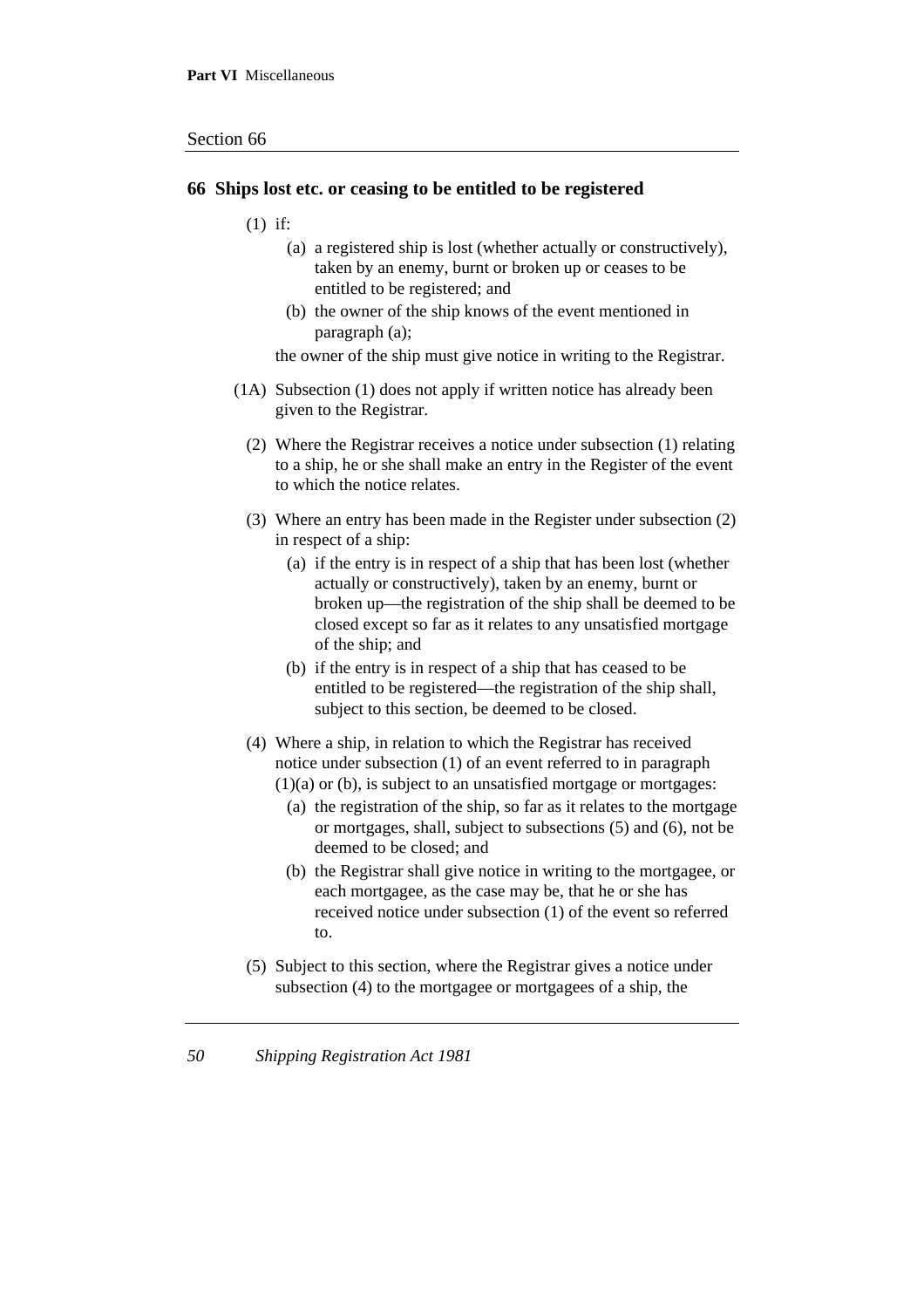registration of the ship, so far as it relates to the mortgage or mortgages, shall be deemed to be closed at the expiration of a period of 60 days after the date of the notice.

(6) Where a mortgagee who has received a notice under subsection (4) makes application to the Supreme Court of a State or Territory within the period of 60 days after the date of the notice or within such extended time as the Court, on application made either before or after the expiration of that period, allows, the Court may do all or any of the following, namely:

- (a) order that the ship and the ship's equipment be sold;
- (b) make such other orders for and in relation to the distribution of the proceeds of the sale as it thinks fit; and
- (c) make such orders and give such directions with respect to the closure of the registration of the ship as it thinks fit (including, in the case of an application for an extension of time, an order that the registration shall not be deemed to be closed for such period as the Court determines).
- (7) Notice of an application made under subsection (6) (including an application for an extension of time) shall be served on the Registrar.
- (8) An order under subsection (6) may be on such terms and conditions as to costs and otherwise as the Court thinks fit.
- (9) The Registrar shall give effect to any orders and directions given by the Court under this section so far as they relate to the Register.
- (10) Where the registration of a ship is closed or deemed to be closed under this section, the person having possession of the registration certificate or provisional registration certificate relating to the ship shall deliver the certificate to the Registrar or a proper officer in accordance with the regulations.
- (11) Nothing in this section shall be taken to prejudice any rights of a mortgagee existing apart from this section.

## **67 Power to inquire into ownership of registered ship**

(1) Where the Authority has reason to suspect that a registered ship is not entitled to be registered, it may, by notice in writing served on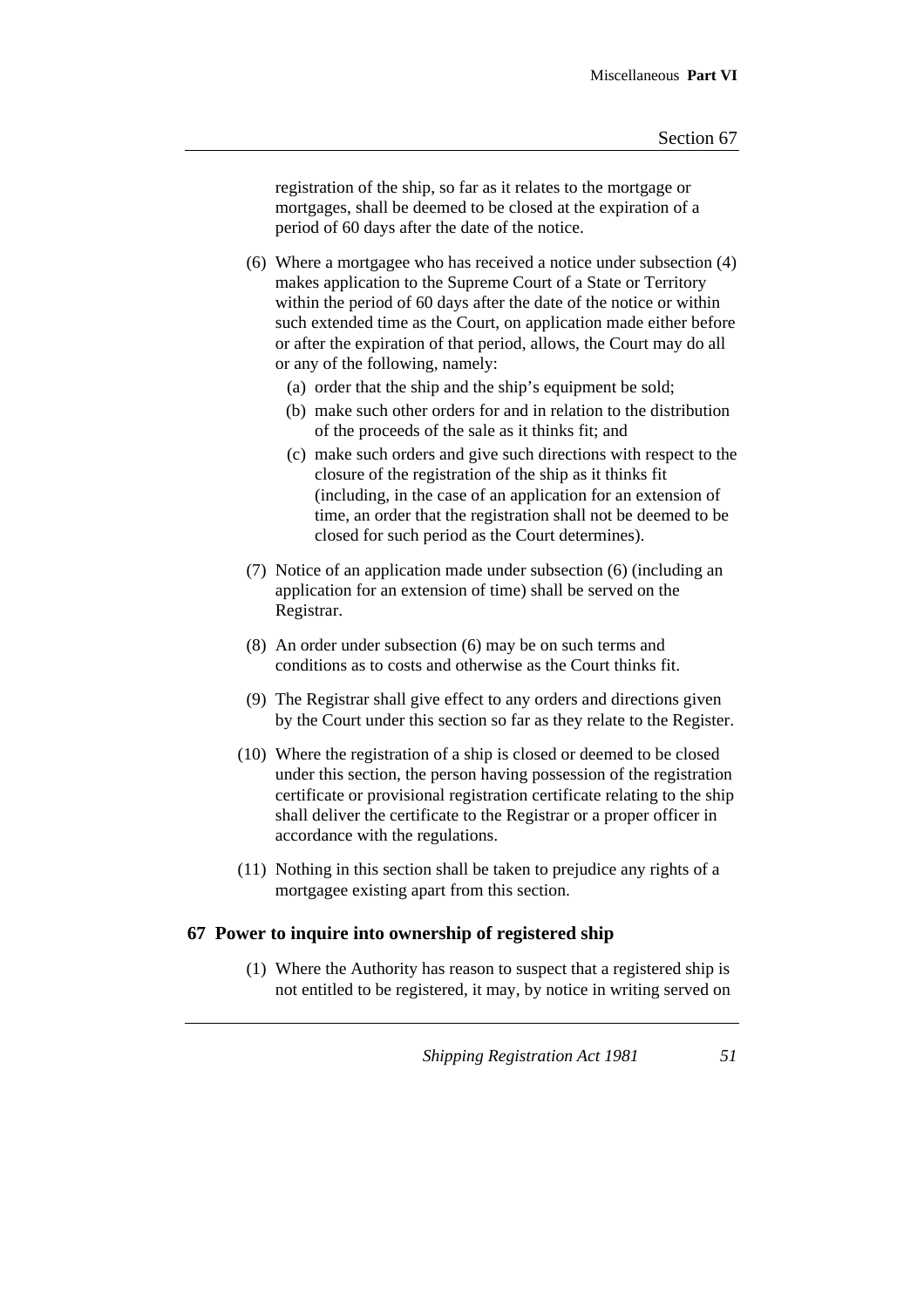the registered agent of the ship, require him or her to furnish to the Authority within a specified period (not being less than 30 days) after the date of service of the notice, evidence of the ownership of the ship.

(2) If the registered agent of a ship on whom a notice is served under subsection (1) fails to furnish to the Authority, within the period specified in the notice, evidence to the satisfaction of the Authority that the ship is entitled to be registered, the Authority may, by notice in writing given to the Registrar, direct that the registration relating to the ship be closed and, upon receipt of such a notice by the Registrar, section 66 applies as if the ship had ceased to be entitled to be registered and the notice were a notice under subsection 66(1) stating that fact.

## **68 Unregistered ships not to leave Australia**

- (1) An unregistered ship shall not depart from an Australian port to a place outside Australia.
- (2) The master and owner of a ship that departs from an Australian port in contravention of subsection (1) are each guilty of an offence punishable upon conviction:
	- (a) if the offender is a natural person—by a fine not exceeding \$2,000; or
	- (b) if the offender is a body corporate—by a fine not exceeding \$5,000.
- (2A) An offence under subsection (2) is an offence of strict liability.

Note: For *strict liability*, see section 6.1 of the *Criminal Code*.

- (3) A Collector of Customs shall not grant a Certificate of Clearance in respect of an unregistered ship that is about to depart from an Australian port to a place outside Australia.
- (4) Subsections (1) and (3) do not apply to a prescribed ship, or ships included in a prescribed class of ships.

#### **69 Unregistered ships not to leave foreign ports**

(1) Where an unregistered ship is at a foreign port at which there is a proper officer, the ship shall not depart from that port on a voyage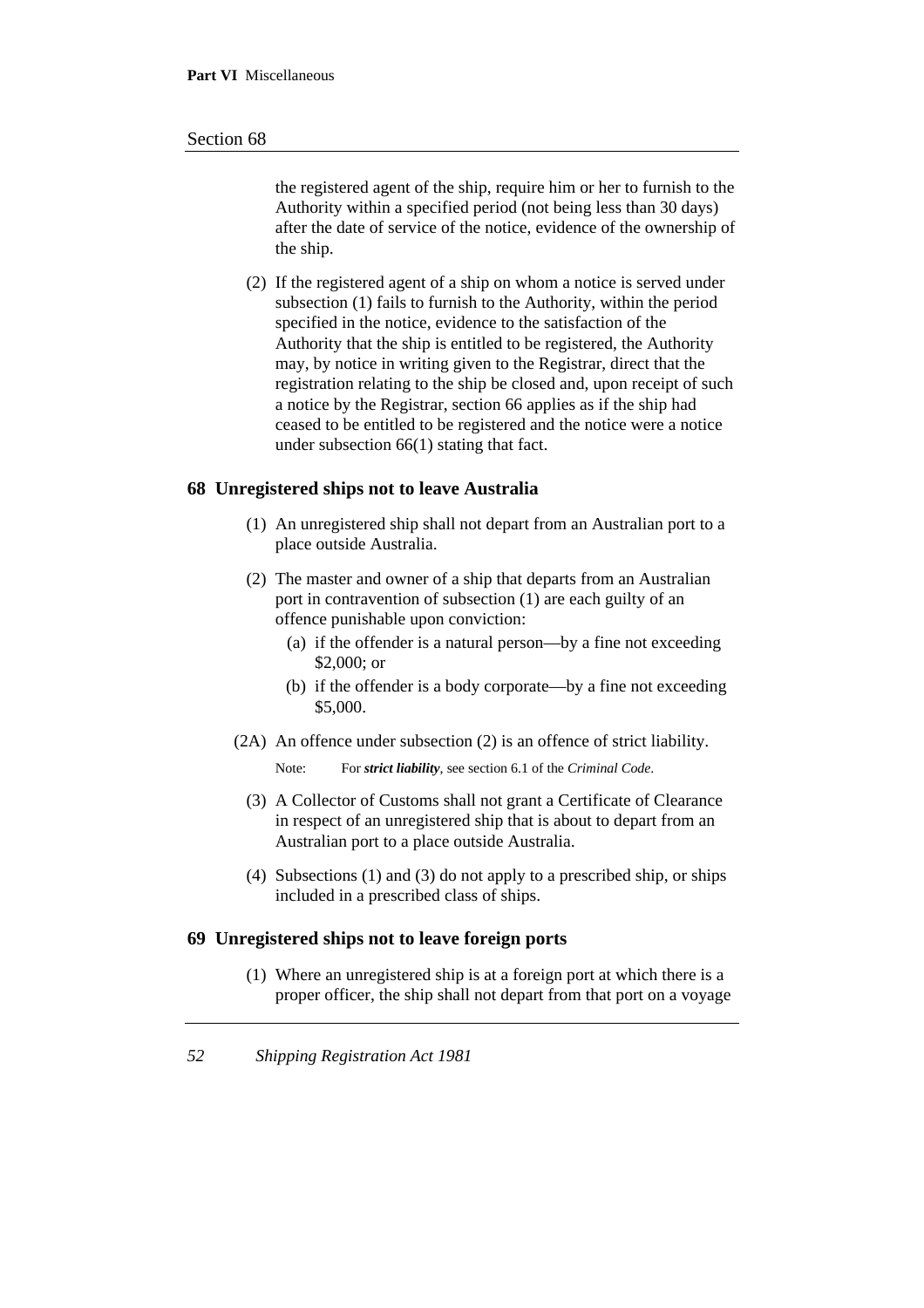unless and until a registration certificate or provisional registration certificate is granted in respect of the ship.

- (2) The master and owner of a ship that departs from a foreign port in contravention of subsection (1) are each guilty of an offence punishable upon conviction:
	- (a) if the offender is a natural person—by a fine not exceeding \$2,000; or
	- (b) if the offender is a body corporate—by a fine not exceeding \$5,000.
- (2A) An offence under subsection (2) is an offence of strict liability.

Note: For *strict liability*, see section 6.1 of the *Criminal Code*.

(3) Subsection (1) does not apply to a prescribed ship, or ships included in a prescribed class of ships.

#### **70 Proceedings on forfeiture**

- (1) Where a ship is subject to forfeiture under this Act, an officer may seize and detain the ship and the Minister may apply to the Supreme Court of a State or Territory for an order under subsection (2).
- (2) Upon application being made under subsection (1) in relation to a ship, the Court may order the ship and its equipment to be forfeited to the Commonwealth.
- (3) Anything forfeited under this section becomes the property of the Commonwealth and may be sold or otherwise dealt with as the Minister thinks fit.
- (4) In this section, *officer* means:
	- (a) an officer or employee of the Commonwealth appointed by the Minister by writing signed by him or her to be an officer for the purposes of this section;
	- (b) a member or special member of the Australian Federal Police or a member of the Police Force of a State or Territory; or
	- (c) a member of an arm of the Defence Force.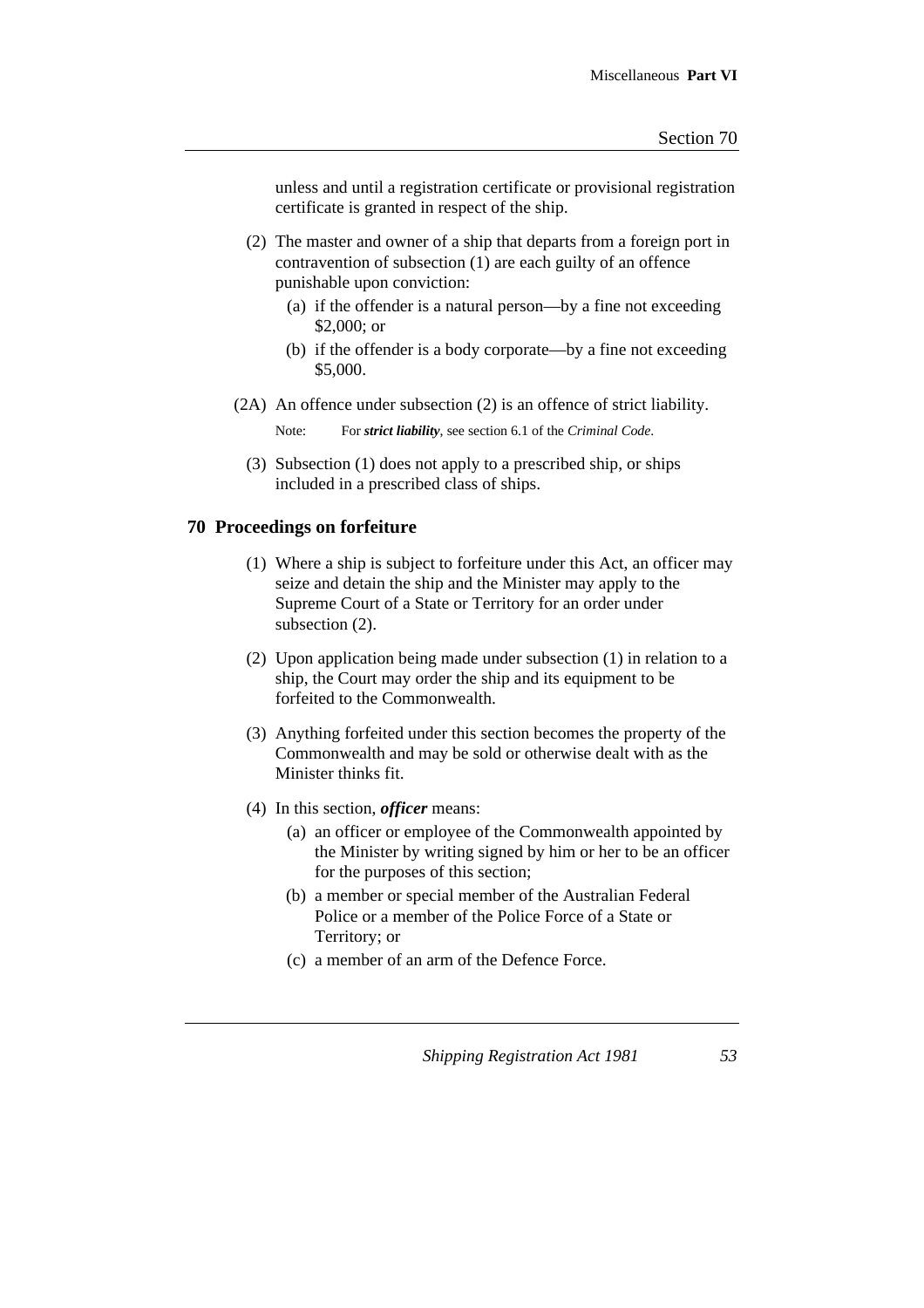## **71 Detention of ships**

- (1) Where it is provided by this Act that a ship may be detained, the ship may be detained by an officer as defined in section 70.
- (2) Where a ship detained under this Act goes to sea before it is released from detention by a competent authority, the owner and master of the ship are each guilty of an offence.
- (2A) An offence under subsection (2) is an offence of strict liability.

Note: For *strict liability*, see section 6.1 of the *Criminal Code*.

(3) A Collector of Customs shall not grant a Certificate of Clearance in respect of a ship that is detained under this Act.

## **72 Taking officers to sea**

If an officer is taken to sea in a ship without his or her consent, the master and owner are each guilty of an offence and, in addition to any penalty for that offence, are jointly and severally liable to pay all expenses incidental to the officer's return.

## **73 False statements etc.**

- (1) A person who, by means of a statement that he or she knows to be false or misleading or by means of a document that to his or her knowledge contains information that is false or misleading, causes an officer to do, or refrain from doing, any act or thing in the exercise of powers, or the performance of duties or functions, under this Act is guilty of an offence.
- (2) A person shall not:
	- (a) make to an officer a statement, whether orally or in writing; or
	- (b) present to an officer a statement in writing;

knowing it to be false or misleading in a material particular.

#### Penalty:

- (a) if the offender is a natural person—\$1,000 or imprisonment for 6 months, or both; or
- (b) if the offender is a body corporate—\$2,000.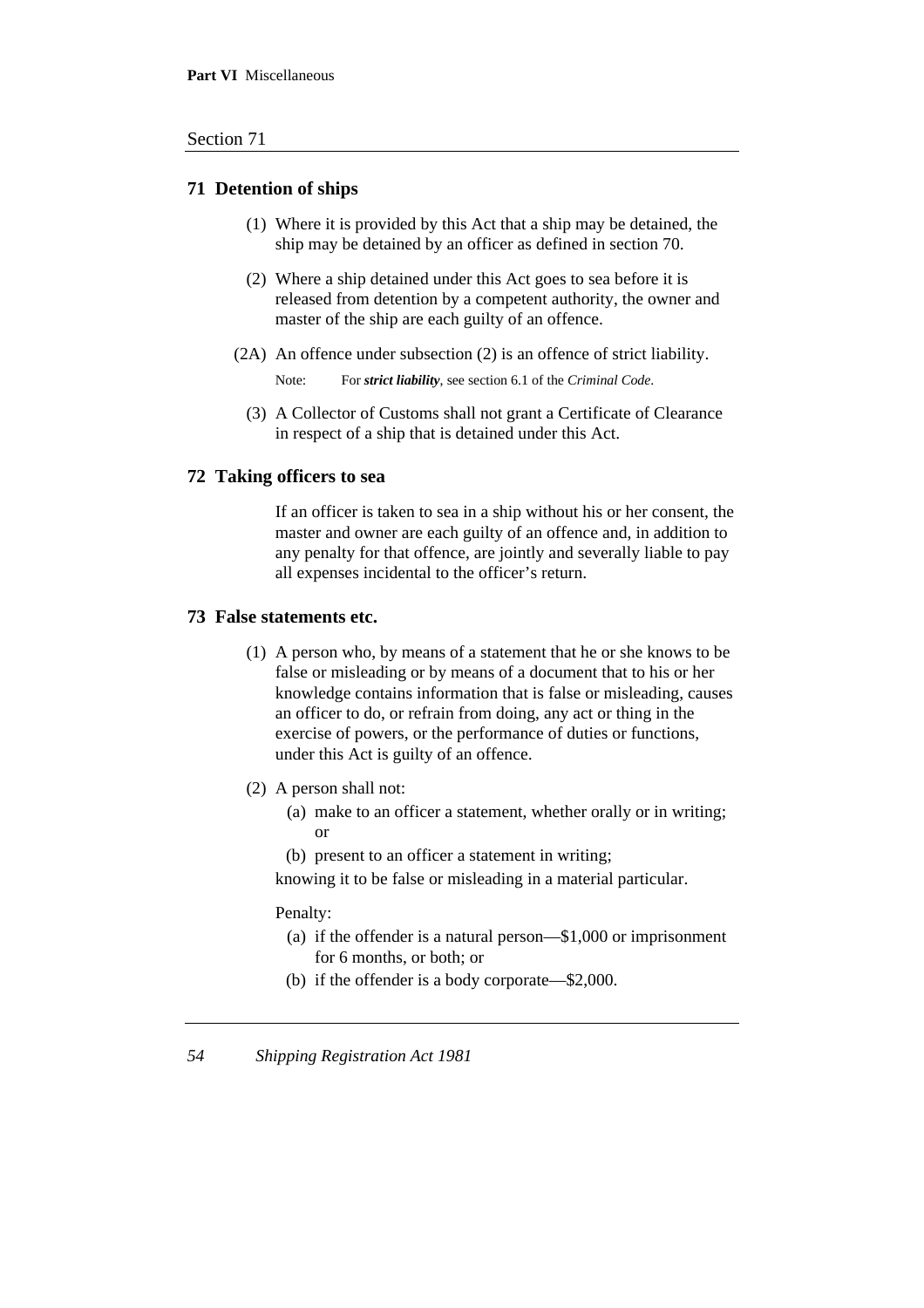- (3) For the purposes of the application of this section in relation to a corporation, but without prejudice to the liability of any person other than the corporation:
	- (a) a statement made, or presented or otherwise used, by a person acting on behalf of the corporation shall be deemed to have been made, presented or otherwise used by the corporation; and
	- (b) the knowledge of any person employed by, or concerned in the management of, the corporation shall be deemed to be knowledge of the corporation.

## **74 Offences—general**

- (1) A person who contravenes subsection  $20(1)$  or  $(2)$ ,  $21(6)$ ,  $22(5)$ , 24(1), 26(3), 36(2), 37(1), 41(2), 42(2), 43(1) or 44(1), section 61 or subsection 65(5) or 66(10) is guilty of an offence.
- $(1A)$  A person who contravenes subsection 37A(1) or (2), 64(2) or 66(1) is, in respect of each day on which the person contravenes the subsection (including the day of a conviction for an offence against this subsection or any subsequent day), guilty of an offence.
	- (2) Where the owner of a ship is guilty of an offence against, or arising out of a contravention of, subsection 26(2), section 33, subsection 36(2), 37(1), 37A(1), 41(2), 42(2), 43(1) or 44(1), subsection 65(8) or 66(1) or section 72, the person who is the registered agent of the ship by virtue of paragraph  $64(1)(a)$ , (b) or (c) shall be deemed to be also guilty of that offence and is punishable accordingly.
	- (3) Except where a provision of this Act otherwise provides, the punishment for an offence against this Act is:
		- (a) if the offender is a natural person—a fine not exceeding \$2,000 or imprisonment for a period not exceeding 12 months, or both; or
		- (b) if the offender is a body corporate—a fine not exceeding \$5,000.
	- (4) An offence against subsection 12(3) is punishable on conviction: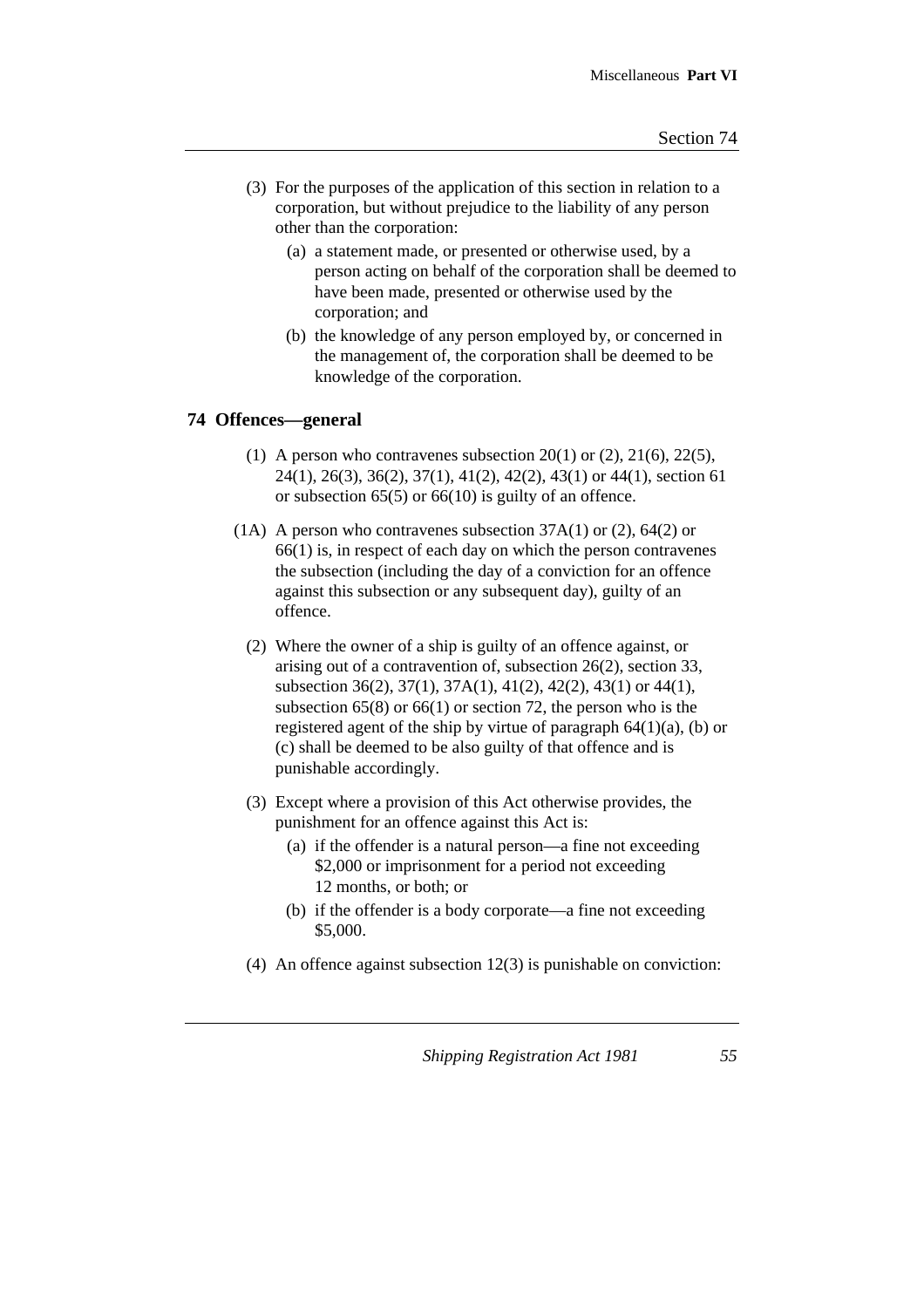- (a) if the offender is a natural person—by a fine not exceeding \$1,000; or
- (b) if the offender is a body corporate—by a fine not exceeding \$2,000.
- (4A) An offence against section 25, 32 or 33 or subsection 73(1) is an indictable offence and, subject to subsection 75(3), is punishable on conviction:
	- (a) if the offender is a natural person—by a fine not exceeding \$5,000 or imprisonment for a period not exceeding 2 years, or both; or
	- (b) if the offender is a body corporate—by a fine not exceeding \$20,000.
- (4B) An offence against subsection  $37A(1)$  or (2),  $64(2)$  or  $66(1)$  is punishable on conviction:
	- (a) if the offender is a natural person—by a fine not exceeding \$500; or
	- (b) if the offender is a body corporate—by a fine not exceeding \$1,000.
- (4C) An offence against subsection 27(1), 30(9) or 71(2) is punishable on conviction:
	- (a) if the offender is a natural person—by a fine not exceeding \$2,000 or imprisonment for a period not exceeding 6 months; or
	- (b) if the offender is a body corporate—by a fine not exceeding \$5,000.
	- (5) Where a corporation is guilty of an offence against this Act, a director, manager, secretary or other officer of the corporation who is in any way, by act or omission, directly or indirectly, knowingly concerned in or party to the offence, shall be deemed to be also guilty of that offence and is punishable accordingly.

### **75 Prosecution of offences**

(1) An offence against this Act, other than an offence referred to in subsection 74(4A), shall be prosecuted summarily.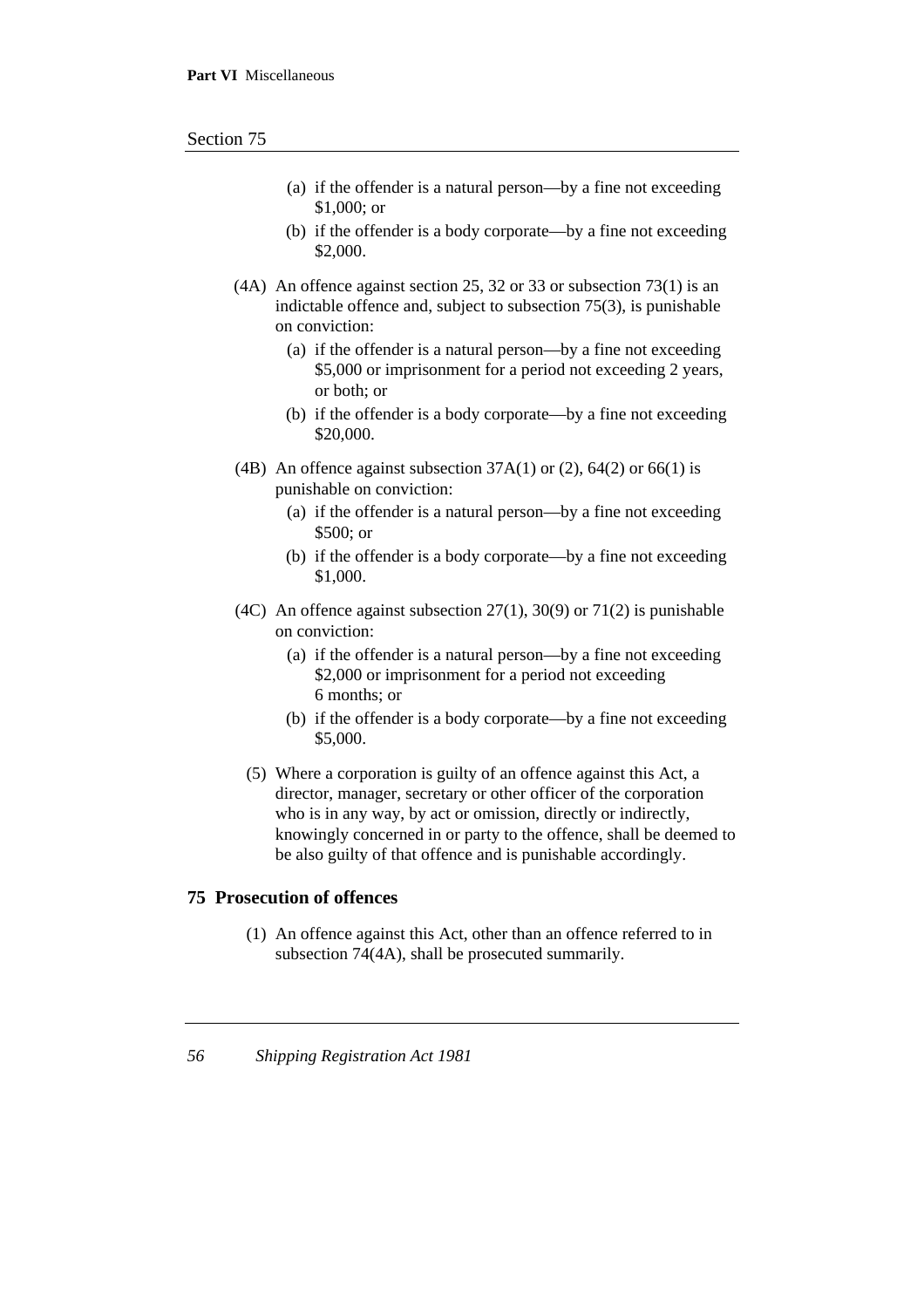- (2) Notwithstanding that an offence referred to in subsection 74(4A) is expressed to be an indictable offence, a court of summary jurisdiction may hear and determine proceedings in respect of such an offence if the court is satisfied that it is proper to do so and the defendant and the prosecutor consent.
- (3) Where, in accordance with subsection (2), a court of summary jurisdiction convicts a person of an indictable offence, the penalty that the court may impose is:
	- (a) if the offender is a natural person—a fine not exceeding \$2,000 or imprisonment for a period not exceeding 12 months, or both; or
	- (b) if the offender is a body corporate—a fine not exceeding \$5,000.

## **76 Joinder of charges and penalties for certain offences**

- (1) Charges against the same person for any number of offences against subsection 26(2) or 65(8) may be joined in the same information or complaint if those offences relate to a failure to do the same act or thing.
- (2) If a person is convicted of 2 or more offences referred to in subsection (1), being offences related to a failure to do the same act or thing, the court may impose one penalty in respect of both or all of those offences, but that penalty shall not exceed the sum of the maximum penalties that could be imposed if a penalty were imposed in respect of each offence separately.

## **77 Admissibility of documents in evidence**

- (1) A document declared by this Act (including subsection (4)) to be admissible in evidence is, on mere production, admissible in evidence in any proceedings as *prima facie* evidence of any matter stated in the document in pursuance of this Act or in pursuance of any duty under this Act and of the fact that it was signed by the person by whom it purports to be signed.
- (2) The Registrar or a Deputy Registrar may, subject to this Act, supply copies of, or extracts from, any entry in the Register or any document forming part of or associated with the Register, and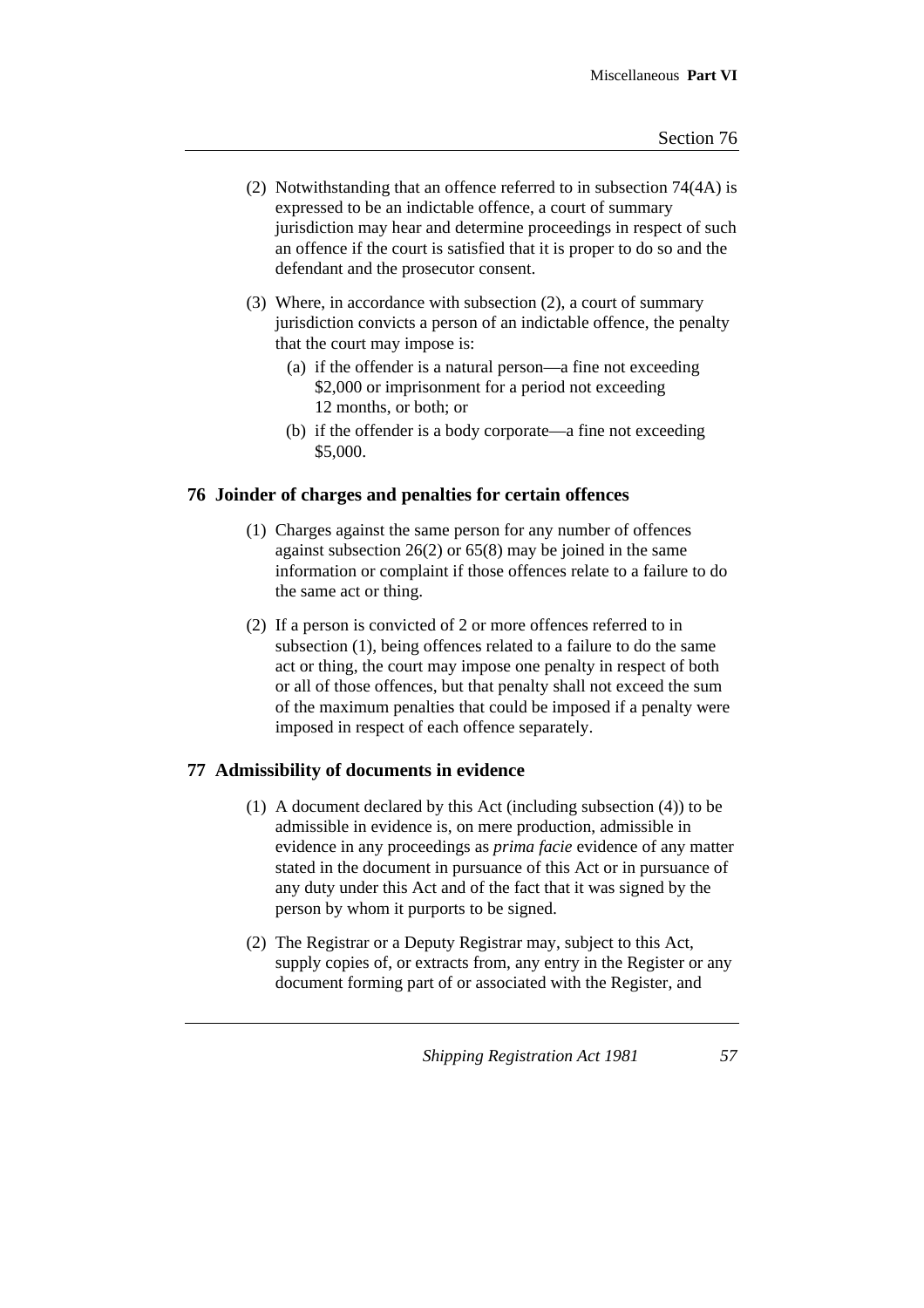certify them by writing signed by him or her and sealed with the seal of the Registration Office.

- (3) The person to whose custody a document referred to in subsection (1) (other than a copy or extract referred to in subsection (2)) is entrusted shall, upon payment of the prescribed fee, supply a copy of, or extract from, the document, certified by writing signed by him or her, to any person applying for such a copy or extract.
- (4) A document purporting to be a copy or extract supplied under subsection (2) or (3) is admissible in evidence.

#### **78 Review of certain decisions**

- (1) In this section, *decision* has the same meaning as in the *Administrative Appeals Tribunal Act 1975*.
- (2) Applications may be made to the Administrative Appeals Tribunal for review of:
	- (a) a decision of the Authority under subsection 23(1), 58(2A) or 92(4);
	- (b) a decision of the Registrar under subsection 10(2), 21(5), 22(4), 22(6), 22A(1), (2), (4) or (6), 27(3), 65(4), 87(1) or 88(3) or section 89; or
	- (c) a decision of a proper officer under subsection 22(1).
- (3) Where the Authority, the Registrar or a proper officer makes a decision referred to in subsection (2) and gives to a person whose interests are affected by the decision notice in writing of the decision, that notice shall include a statement to the effect that, subject to the *Administrative Appeals Tribunal Act 1975*, an application may be made to the Administrative Appeals Tribunal for review of the decision by or on behalf of any person whose interests are affected by the decision.
- (4) Any failure to comply with the requirements of subsection (3) in relation to a decision does not affect the validity of the decision.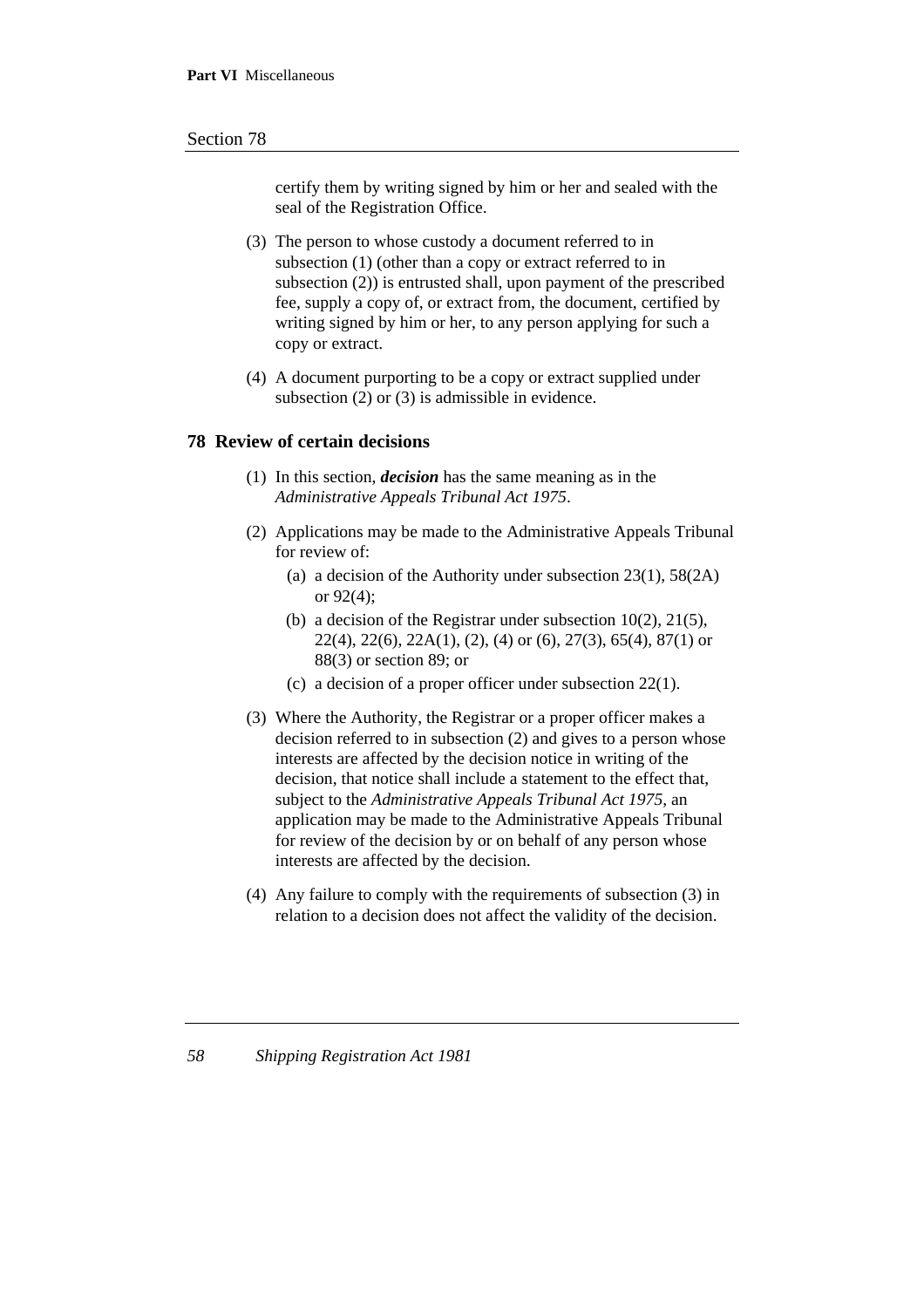## **79 Preservation of State and Territory legislation**

This Act is not intended to exclude or limit the operation of any law of a State or Territory providing for the recording or registration of ships where the recording or registration is for a purpose other than the establishment of title, the transfer of title, the registration of a mortgage, the transfer of a mortgage or the grant of nationality in relation to a ship.

## **80 References in other laws**

In any law of the Commonwealth or of a State or Territory (other than a law declared by the regulations to be a law to which this section does not apply) or any instrument (including rules, regulations or by-laws) having effect under such a law, except so far as the context otherwise requires:

- (a) a reference, however expressed, to a ship registered in Australia shall be read as a reference to a registered ship;
- (b) a reference, however expressed, to the certificate of registry of a ship shall be read as a reference to the registration certificate, or provisional registration certificate, as the case may be, of the ship; and
- (c) a reference, however expressed, to the port of registry of a ship registered in Australia shall be read as a reference to the home port of a registered ship selected or changed in accordance with the regulations.

## **81 Jurisdiction of Territory Supreme Courts**

Jurisdiction is conferred, to the extent that the Constitution permits, on the Supreme Court of each Territory to hear and determine applications made to that Court under sections 47B, 47C, 59, 66 and 70.

## **82 Appeals**

(1) An appeal lies to the Federal Court of Australia from a judgment or order of the Supreme Court of a State or Territory exercising jurisdiction under section 47B, 47C, 59, 66 or 70.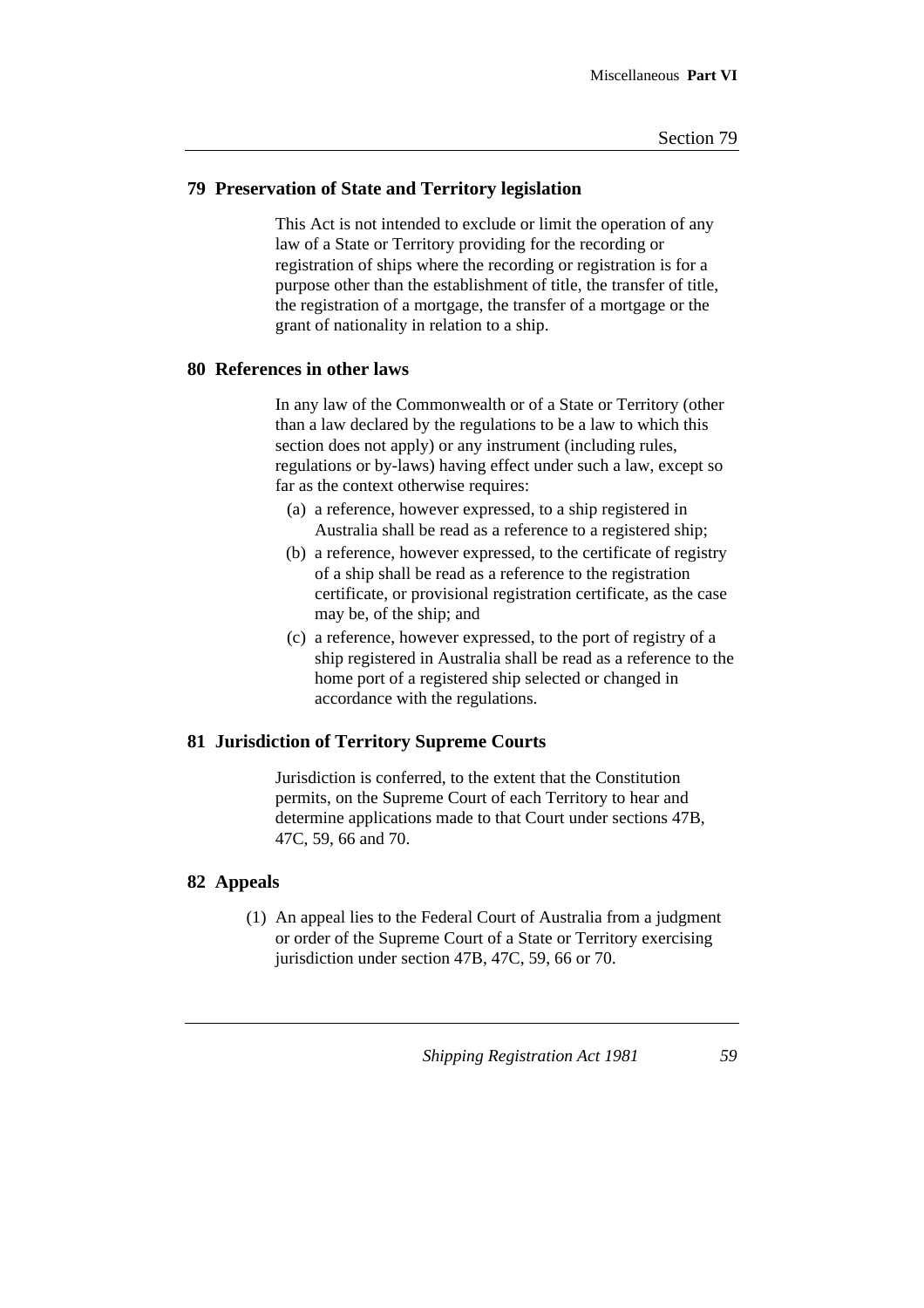- (2) An appeal lies to the High Court, with special leave of the High Court, from a judgment or order referred to in subsection (1).
- (3) Except as provided in subsections (1) and (2), no appeal lies from a judgment or order referred to in subsection (1).

#### **83 Regulations**

- (1) The Governor-General may make regulations, not inconsistent with this Act, prescribing all matters required or permitted by this Act to be prescribed or necessary or convenient to be prescribed for carrying out or giving effect to this Act.
- (2) Without limiting the generality of subsection (1), the regulations may make provision for and in relation to:
	- (a) the manner in which, and the time within which, applications under this Act are to be made;
	- (b) the documents and information to be furnished by applicants in connection with, or in support of, applications under this Act;
	- (c) the keeping of the Register and copies of the Register, or a part or parts of the Register;
	- (d) the entries to be made in the Register;
	- (e) the manner in which, and the time within which, documents and information are to be lodged, including provision empowering the Registrar:
		- (i) to direct a person who has lodged, or is seeking to lodge, any document or information to do such things as are necessary to ensure that it is in accordance with the requirements of this Act; and
		- (ii) to treat any document or information as not having been lodged until it is in accordance with the requirements of this Act;
	- (f) the registration (whether by way of entry in the Register or otherwise) of documents and information;
	- (g) the re-registration of ships entitled to be registered, the registration of which under this Act, or under the previous law, has been closed;
	- (h) the registration of Government ships;
	- (j) the closure of the registration of ships;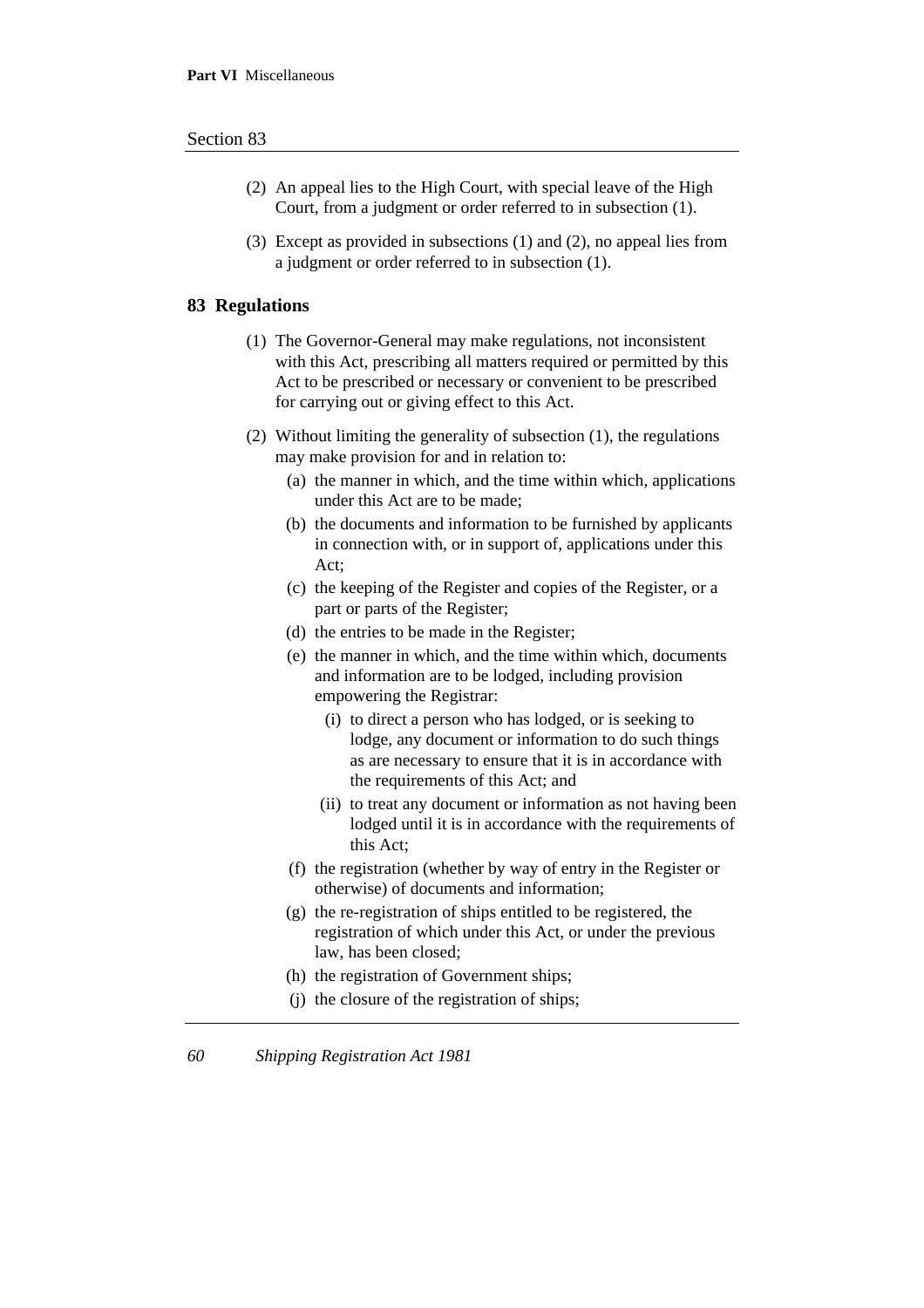- (k) the qualifications required of, and other requirements relating to, registered agents;
- (l) the verification, by statutory declaration, of information and documents required for the purposes of this Act;
- (m) the retention or return by the Registrar of documents lodged in accordance with this Act;
- (n) the selection and change of home ports for registered ships;
- (o) the matters to be recorded or endorsed on registration certificates, provisional registration certificates and temporary passes;
- (p) the marking of ships for the purposes of section 26;
- (q) the making of any declaration or the doing of any thing required or permitted by this Act to be made or done in the name and on behalf of a person incapable of making such a declaration or doing any such thing by reason of infancy, lunacy or other disability;
- (r) the manner in which instruments, notices and other documents under this Act may be given to, or served on, persons;
- (s) the payment of fees and expenses to persons required under this Act to attend and give evidence or make declarations before the Registrar or other persons;
- (t) the imposition and recovery of fees in respect of:
	- (i) the making of applications under this Act;
	- (ii) the lodging and registration of documents or information;
	- (iii) the registration and re-registration of ships;
	- (iv) the issue of registration certificates, provisional registration certificates and temporary passes; and
	- (v) the supplying of copies of, or extracts from, entries in the Register or documents forming part of, or associated with, the Register;
- (u) the conduct of any business relating to the Registration Office;
- (v) the declaration of specified documents, or of documents included in specified classes of documents, to be admissible in evidence for the purposes of section 77;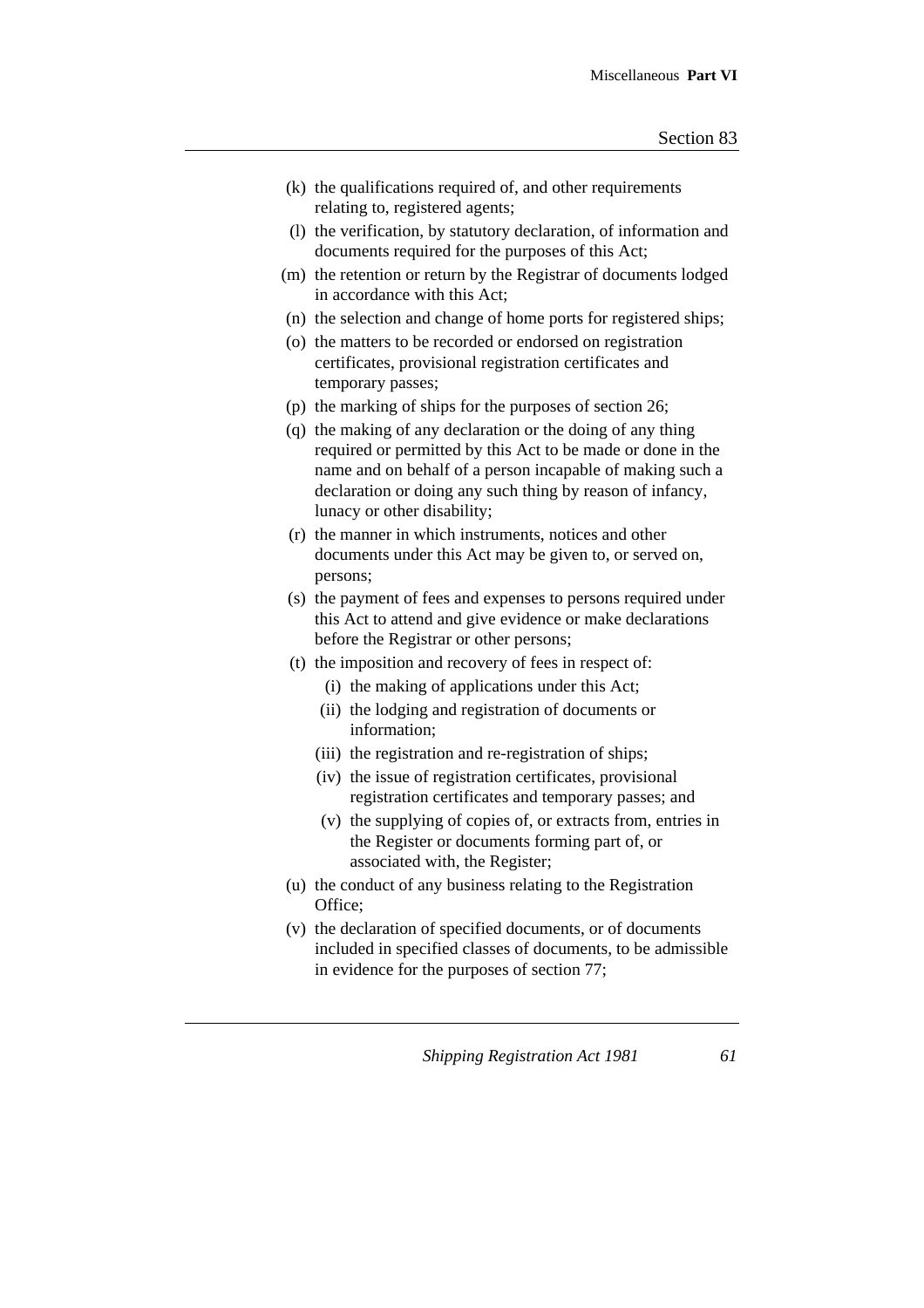| (w) the form of any instrument, notice or other document |
|----------------------------------------------------------|
| permitted or required to be issued, furnished, lodged or |
| registered for the purposes of this Act; and             |

- (x) any matter incidental to or connected with any of the foregoing.
- (3) The regulations may provide that a specified provision of this Act does not apply, or applies with specified modifications, in relation to Government ships.
- (4) The power conferred by subsection (3) to make modifications by regulation includes the power to omit any matter or add any new matter.
- (5) The regulations may provide, in respect of an offence against the regulations, for the imposition of a fine not exceeding \$500.
- (6) The power to make regulations conferred by this Act shall not be taken, by implication, not to include the power to make provision for or in relation to a matter by reason only of the fact that:
	- (a) provision is made by this Act in relation to that matter or another matter; or
	- (b) power is expressly conferred by this Act to make provision by regulation for or in relation to another matter.
- (7) The power to make regulations conferred by this Act may be exercised:
	- (a) in relation to all cases to which the power extends, or in relation to all those cases subject to specified exceptions, or in relation to any specified cases or classes of case; and
	- (b) so as to make, with respect to the cases in relation to which it is exercised, the same provision for all those cases or a different provision for different cases or classes of case.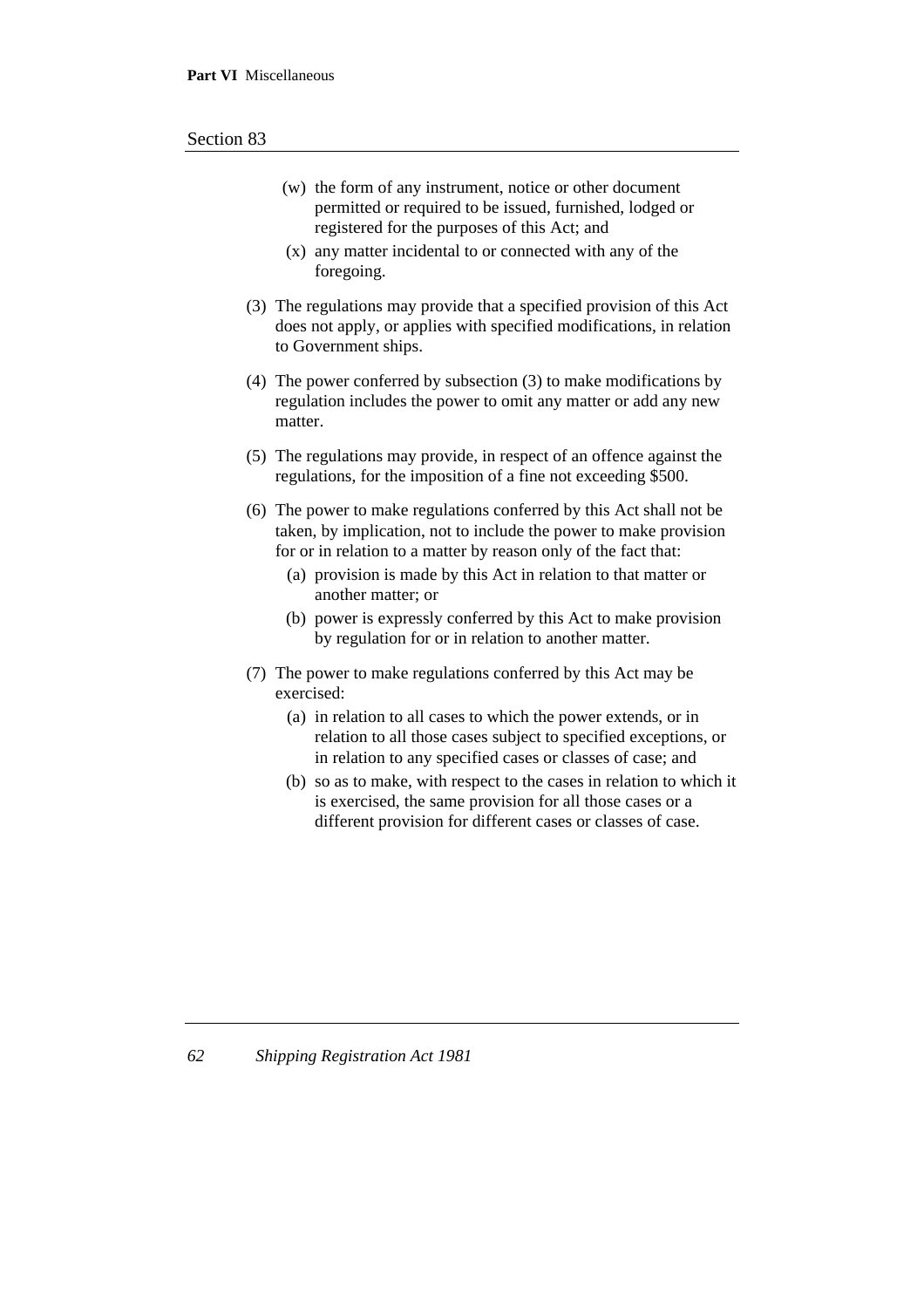# **Part VII—Transitional provisions**

# **84 Interpretation**

In this Part, unless the contrary intention appears, *commencing date* means the date fixed under section 2.

# **85 Additional operation of Part**

Without prejudice to its effect apart from this section, this Part also has, by force of this section, the effect it would have if a reference in section 86 to a ship entitled to be registered were a reference to a ship other than a ship entitled to be registered.

# **86 Ships registered in Australia under previous law deemed registered under this Act**

- (1) Every ship entitled to be registered that was, immediately before the commencing date, registered in accordance with the previous law at a port in Australia shall be deemed, on and from that date, to be registered under this Act.
- (2) Any entry or record that, immediately before the commencing date, appeared in a register book kept at a port in Australia under the previous law in relation to a ship referred to in subsection (1) shall be deemed to be an entry or record in the Register in relation to that ship and to have been made on the date on which, and at the time when, it was made under the previous law.

# **87 Transfer of registration from foreign ports of ships entitled to be registered**

(1) Subject to subsection (3), where a ship entitled to be registered was, immediately before the commencing date, registered in a foreign country, or at a port in a foreign country, under provisions of a law of that country corresponding with provisions of the previous law, or under provisions determined by the Registrar to be provisions that so correspond to an extent sufficient for the purposes of this section, the ship: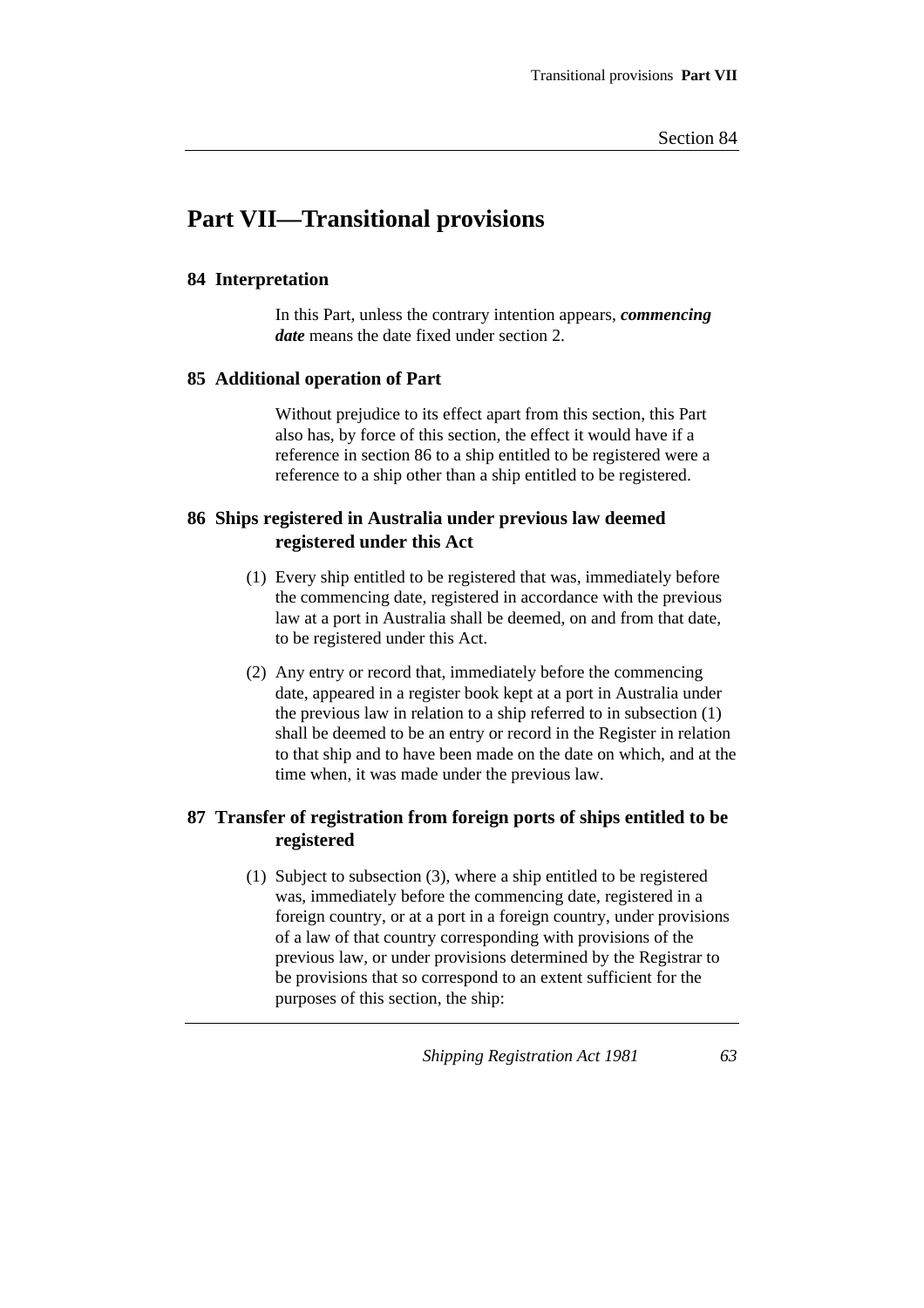| (a) in the case of a ship permitted to be registered—may; or<br>(b) in the case of a ship required to be registered—shall;<br>within 6 months after the commencing date, be registered under<br>this Act by way of a transfer of the registration to the Register.                                                                    |
|---------------------------------------------------------------------------------------------------------------------------------------------------------------------------------------------------------------------------------------------------------------------------------------------------------------------------------------|
| (2) An application for the registration of a ship under this section shall<br>be made in accordance with the regulations.                                                                                                                                                                                                             |
| (3) A ship shall not be registered under this section unless the person<br>responsible for the maintenance of the foreign register concerned:<br>(a) transmits to the Registrar:                                                                                                                                                      |
| (i) all the particulars entered in the foreign register in<br>relation to the ship;                                                                                                                                                                                                                                                   |
| (ii) the names of all the persons appearing in the foreign<br>register to be interested in the ship, either as owners or<br>mortgagees; and                                                                                                                                                                                           |
| (iii) any instrument or other document relating to the ship,<br>or a certified copy of such an instrument or document,<br>made in accordance with a provision of the law of that<br>foreign country corresponding with a provision of the<br>previous law, being an instrument or document kept by<br>the first-mentioned person; and |
| (b) consents to the closing of the registration of the ship in that<br>register.                                                                                                                                                                                                                                                      |
| (4) Until the expiration of 6 months after the commencing date,<br>subsections $12(3)$ and (4) do not apply in relation to a ship to<br>which subsection (1) applies, being a ship required to be                                                                                                                                     |

(5) In this section, *foreign register* means the register book or books, or other similar documents or collections of documents, kept in accordance with provisions of a law of a foreign country relating to the registration of ships corresponding with the provisions of the previous law relating to the keeping of register books under the previous law.

# **88 Instruments etc. made under previous law or corresponding foreign law continue in force**

registered, or in relation to the owner of such a ship.

(1) Subject to subsections (3) and (4):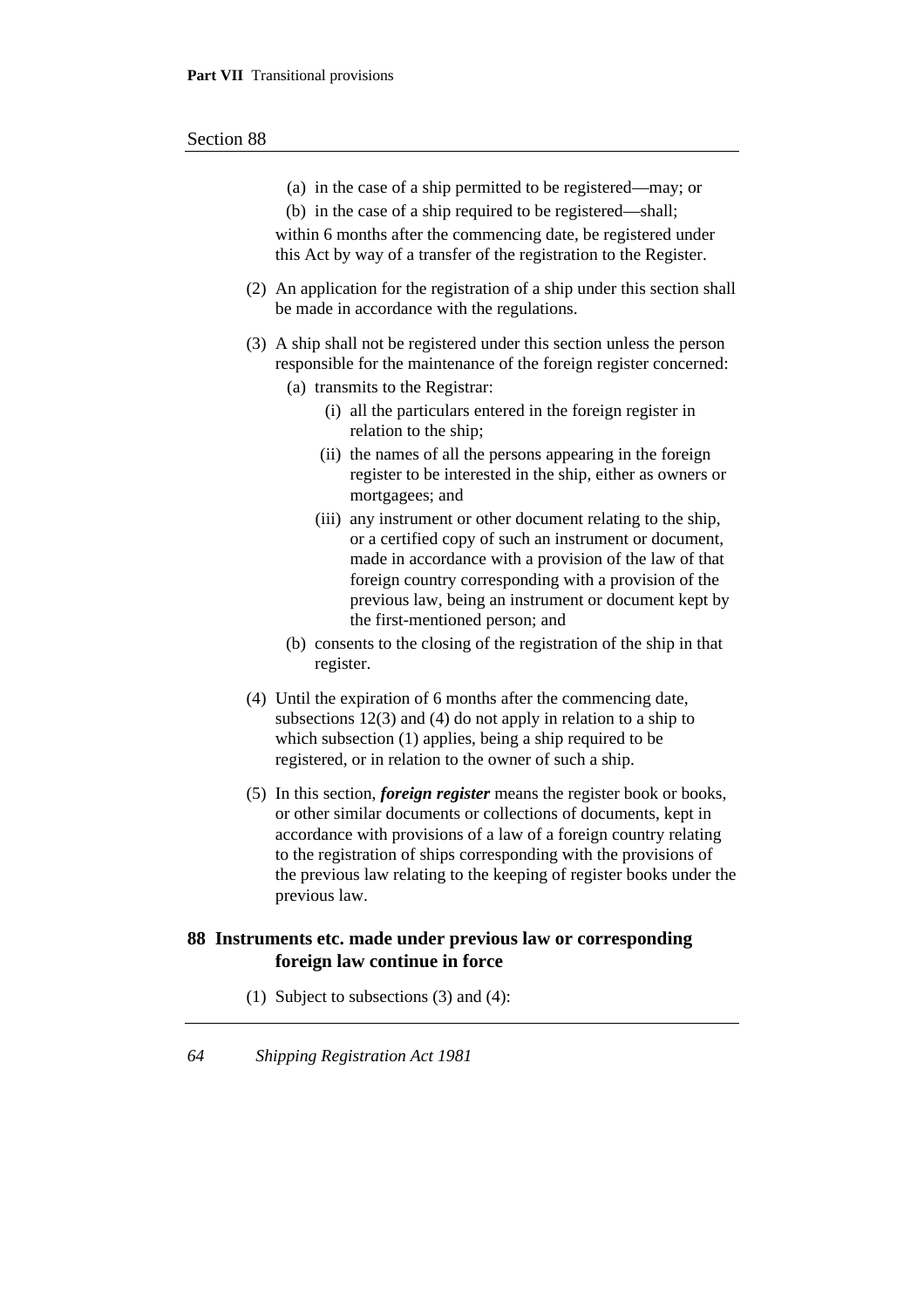- (a) any instrument or other document made in accordance with a provision of the previous law and in effect immediately before the commencing date; and
- (b) any endorsement, memorandum or other note made in accordance with a provision of the previous law on any such instrument or document and in effect immediately before the commencing date;

has effect on and after that date as if it had been made in accordance with the corresponding provision of this Act.

- (2) Subject to subsections (3) and (4):
	- (a) any instrument or other document:
		- (i) made in accordance with a provision of the law of a foreign country relating to the registration of ships in that country, being a provision that corresponds with a provision of the previous law;
		- (ii) made in respect of a ship application for the registration of which is made under section 14 or 87; and
		- (iii) in effect immediately before the commencing date; and
	- (b) any endorsement, memorandum or other note made, in accordance with a provision of the law of that foreign country that corresponds with a provision of the previous law, on any such instrument or document and in effect immediately before the commencing date;

has effect on and after that date as if it had been made in accordance with the corresponding provision of this Act.

- (3) Where any instrument or other document referred to in subsection (1) or (2) is lodged with, or received by, the Registrar for the purposes of this Act and the Registrar is of the opinion that:
	- (a) the instrument or document does not sufficiently comply with the requirements of this Act; or
	- (b) it would be inappropriate to accept the instrument or document for the purposes of this Act;

he or she may refuse to accept the instrument or document for the purposes of this Act.

(4) Subsections (1) and (2) do not apply to a certificate of mortgage or certificate of sale granted under section 39 of the previous law or under a corresponding provision of the law of a foreign country.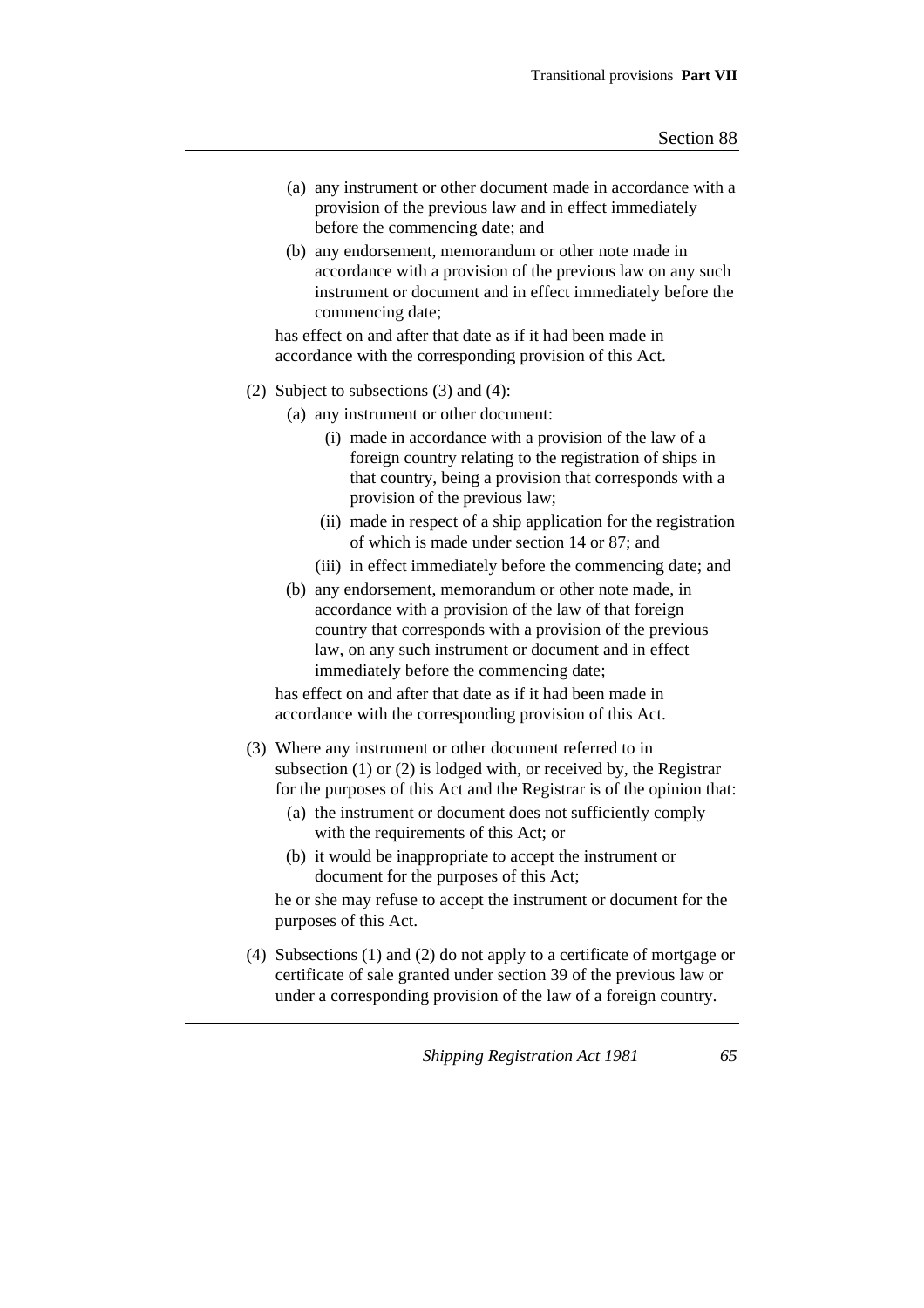#### **89 Applications under previous law**

Notwithstanding anything to the contrary in this Act, where:

- (a) before the commencing date, an application was made under the previous law, but not finally dealt with; and
- (b) the Registrar is satisfied that the requirements of this Act relating to an application of the same kind are substantially similar to the requirements of the previous law;

the Registrar shall treat that application as if it had been made under this Act.

#### **90 Certificates of registry may be recalled**

For the purpose of the issue of a registration certificate under this Act in respect of a ship deemed to be registered by virtue of section 86, the Registrar may recall the certificate of registry issued under the previous law in respect of the ship.

# **91 Registers kept under previous law in Australia incorporated with Register**

Each register book kept by a registrar of British ships at a port in Australia under the previous law shall be deemed to be part of the Register to be kept in pursuance of this Act, and any documents retained by such a registrar that are associated with the register book kept by him or her shall be retained by the Registrar and kept at the Registration Office.

# **92 Verification of particulars—Registers kept under previous law etc.**

- (1) The Registrar may, by notice in writing served on the registered agent of a ship deemed to be registered by virtue of section 86, or, if there is no registered agent entered in the register in relation to that ship, the registered owner of that ship require him or her:
	- (a) to verify, in such manner as is specified in the notice, any matter or particular appearing in the Register by virtue of section 91; or
	- (b) to furnish such information and documents relating to the ship and its owner as are specified in the notice, being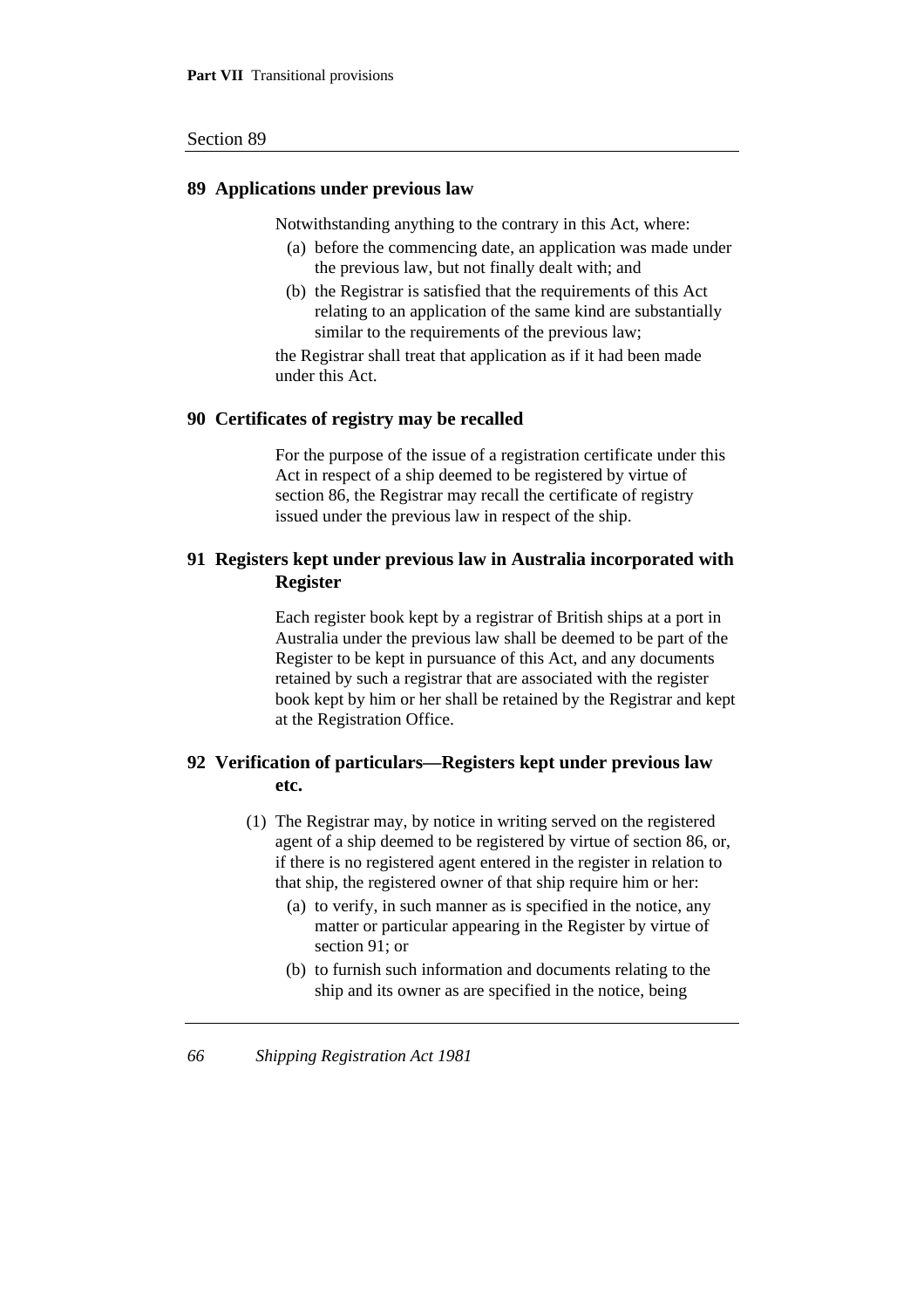information and documents of the kind required in connection with, or in support of, an application for registration;

or to do both, within a specified period (not being less than 30 days) after the date of the notice.

- (2) If the person on whom a notice in respect of a ship is served under subsection (1) fails to verify a matter or particular, or to furnish any information or documents, in accordance with the notice, the Authority may, by notice in writing given to the Registrar, unless it has information that leads it to believe that the ship may still be entitled to be registered, direct that the registration relating to the ship be closed and, upon receipt of such a notice by the Registrar, section 66 applies as if the ship had ceased to be entitled to be registered and the notice were a notice under subsection 66(1) stating that fact.
- (3) Where, in relation to a ship, no entry or amendment of an entry has been made in the Register for such period as is prescribed for the purposes of this subsection, the Registrar may, by notice published in the *Gazette* and specifying the name of the ship, the official number of the ship and the full name and address of the registered owner, state that, unless the Registrar is contacted within 30 days by the registered owner, by the registered agent (if any) or by another person having knowledge of the whereabouts of either the ship or of the registered owner or registered agent, the Registrar shall inform the Authority of the fact that a notice has been published under this subsection and that no such contact has been made.
- (4) Where the Registrar informs the Authority that he or she has published a notice under subsection (3) and that he or she has not been contacted as required by that notice, the Authority may, by notice given to the Registrar, unless it has other information that leads it to believe that the ship may still be entitled to be registered, direct that the registration relating to the ship be closed and, upon receipt of such a notice by the Registrar, section 66 applies as if the ship had ceased to be entitled to be registered and the notice given by the Authority were a notice under subsection 66(1) stating that fact.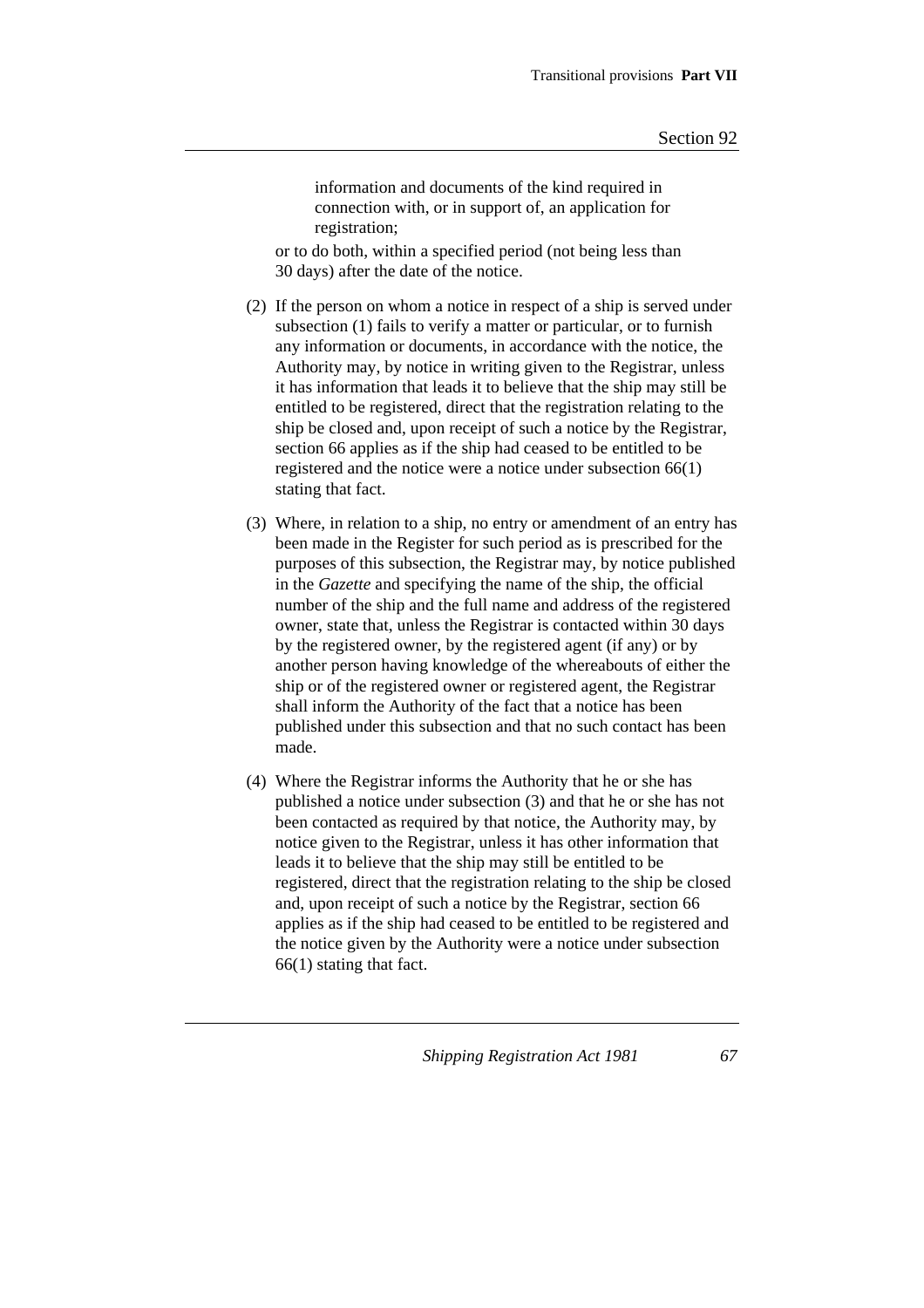#### Section 93

# **93 Ships deemed to be registered to cease to be registered if not entitled to be registered**

- (1) At any time after the expiration of the period of 6 months commencing on the commencing date, the Registrar shall, if he or she has reason to suspect that a ship deemed to be registered on the commencing date was not, on that date, entitled to be registered, serve notice of that fact on the owner and mortgagee or mortgagees (if any) of the ship, drawing attention to the provisions of this section.
- (2) If, within a period of 3 months commencing on the last day on which the notice was served, evidence to the satisfaction of the Registrar that the ship is entitled to be registered is not produced, the Registrar shall, on the expiration of that period, cause the registration of that ship to be closed.
- (3) In this section:

#### *last day on which the notice was served* means:

- (a) where notice is to be served on only one person—the day on which notice is served on that person; or
- (b) where notice is to be served on 2 or more persons:
	- (i) if notice is served on those persons on the same day that day; or
	- (ii) if notice is served on those persons on different days the later or latest of the days on which notice is so served;

*mortgagee* includes a mortgagee deemed to be registered by virtue of this Part.

### **94 Registrar may defer registration etc.**

- (1) Notwithstanding anything to the contrary contained in this Act, during the period of 14 days commencing on the commencing date, the Registrar may defer until the expiration of that period:
	- (a) the doing of any thing relating to documents lodged, or produced for lodgment;
	- (b) the making of any record or entry in the Register;
	- (c) the registration of any ship or of any matter; or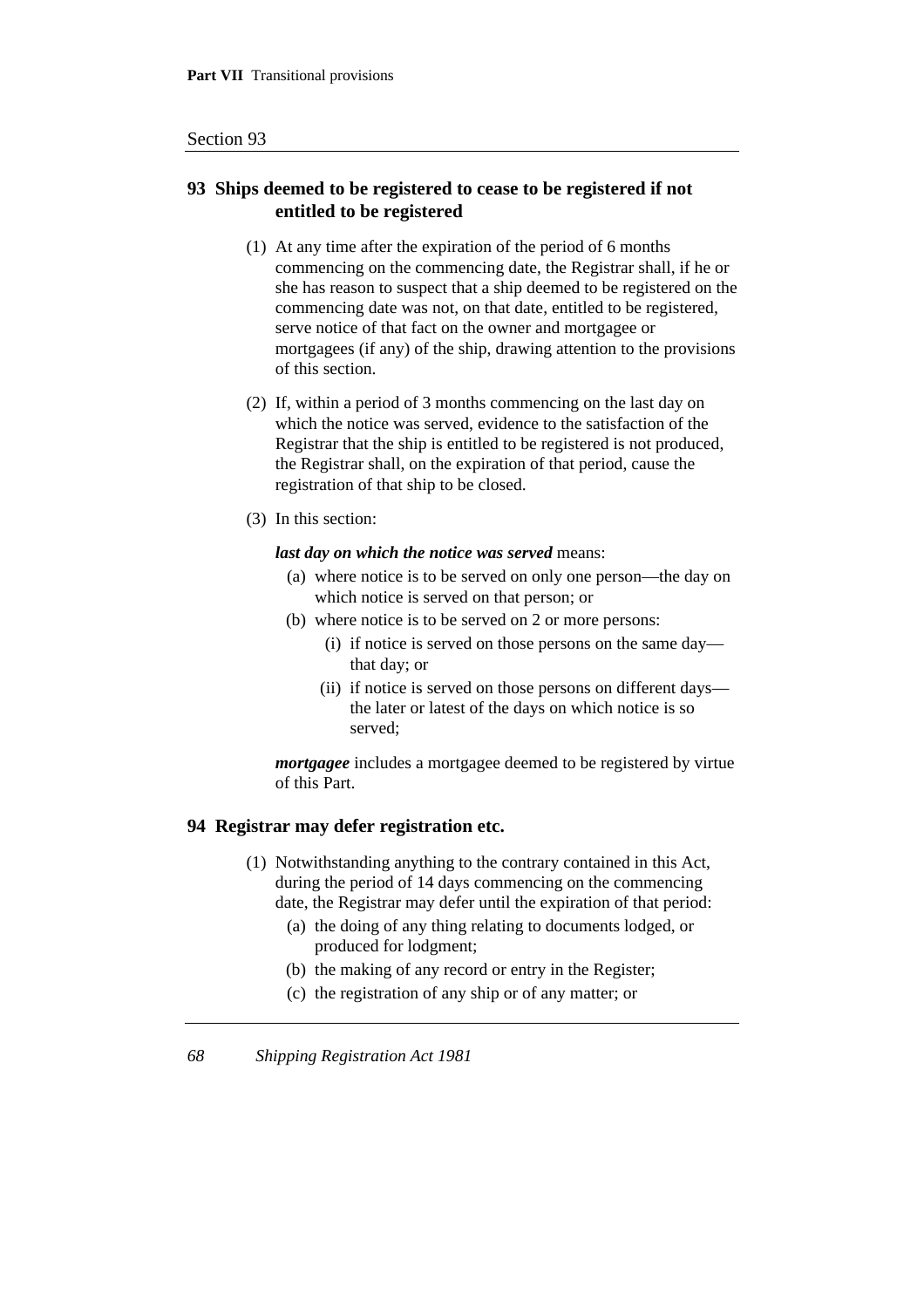- (d) the doing of any thing incidental to the registration of a ship or of any matter.
- (2) Documents produced for lodgment, or lodged, during the period referred to in subsection (1), in relation to which the Registrar has deferred the making of a record or entry in the Register, or the doing of any other thing, shall, after the expiration of that period, be dealt with in the order in which they were received by the Registrar.
- (3) Where, in relation to a ship, any document has been produced for lodgment, or lodged, during the period referred to in subsection (1), and the Registrar has deferred the making of a record or entry in the Register, or the doing of any other thing, relating to the document during that period, then, for the purpose of making a record or entry in the Register, or doing any other thing, relating to the document after the expiration of that period:
	- (a) in the case of a document produced for lodgment, if the Registrar considers that the document is in a form satisfactory for lodgment—the document shall be deemed to have been lodged on the date on which, and at the time when, it was so produced; and
	- (b) in the case of a document lodged—the record or entry made in the Register, or the thing done, relating to the document shall be deemed to have been made or done on the date on which, and at the time when, it was lodged.

## **95 Regulations for transitional purposes**

- (1) The regulations may make provision for and in relation to any matter arising from, consequential upon or otherwise connected with the operation of this Part.
- (2) The power to make regulations under subsection (1) extends to the making of regulations expressed to take effect on and from a date earlier than the date of the making of the regulations, not being a date earlier than the commencing date.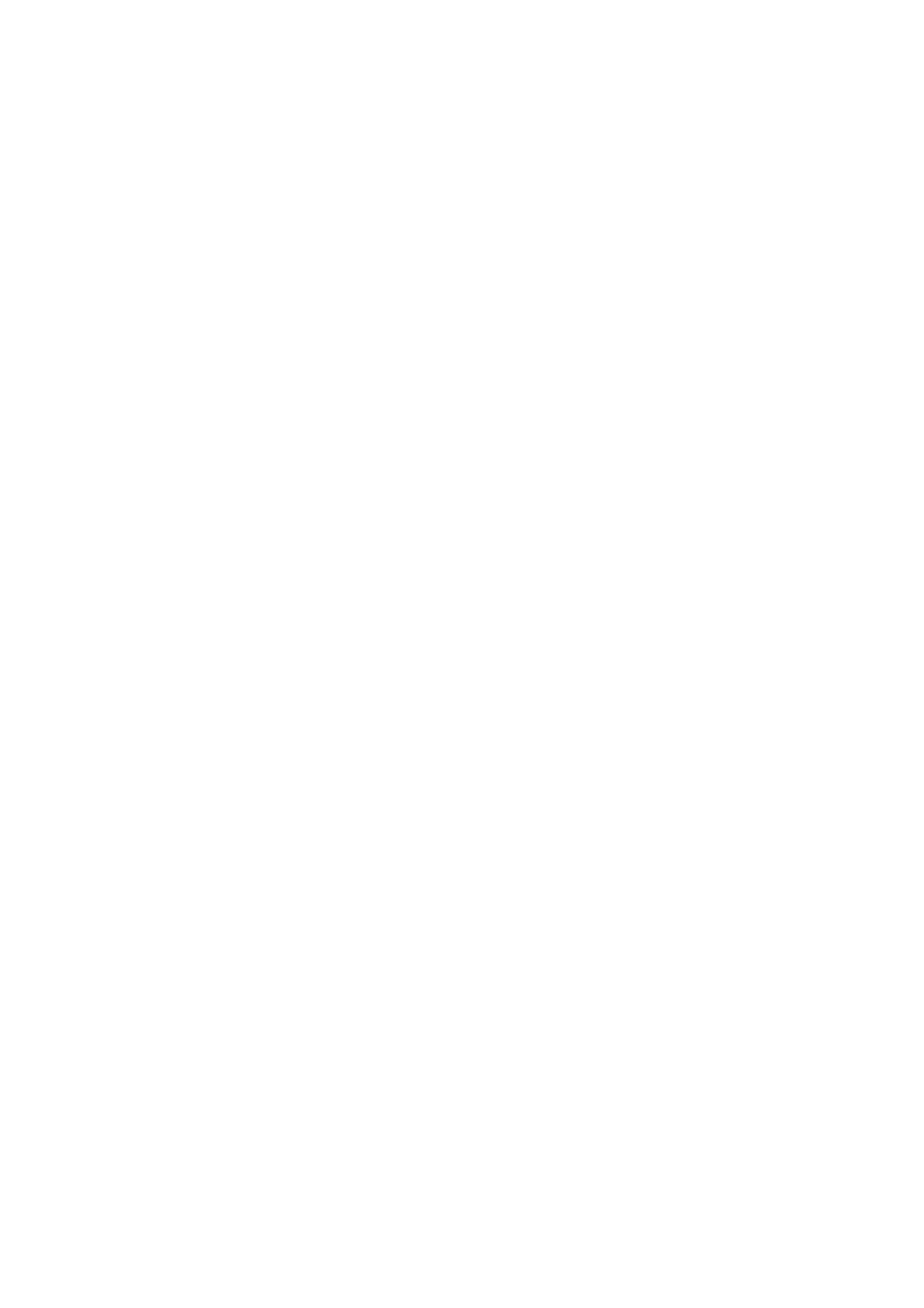# **Notes to the Shipping Registration Act 1981 Note 1**

The *Shipping Registration Act 1981* as shown in this compilation comprises Act No. 8, 1981 amended as indicated in the Tables below.

All relevant information pertaining to application, saving or transitional provisions prior to 1 October 2001 is not included in this compilation. For subsequent information *see* Table A.

| Act                                                                     | Number<br>and year | Date<br>of Assent | Date of<br>commencement                                                                                                                         | Application,<br>saving or<br>transitional<br>provisions |
|-------------------------------------------------------------------------|--------------------|-------------------|-------------------------------------------------------------------------------------------------------------------------------------------------|---------------------------------------------------------|
| <b>Shipping Registration Act</b><br>1981                                | 8, 1981            | 25 Mar 1981       | 26 Jan 1982 (see<br>Gazette 1981,<br>No. G51, p. 2)                                                                                             |                                                         |
| Statute Law (Miscellaneous<br>Provisions) Act (No. 1)<br>1983           | 39, 1983           | 20 June 1983      | S. 3: 18 July 1983<br>(a)                                                                                                                       | S. 7(1)                                                 |
| <b>Shipping Registration</b><br>Amendment Act 1984                      | 16, 1984           | 26 Apr 1984       | Ss. 1 and 2: Royal<br>Assent<br>S. 8: 1 Oct 1986<br>(see Gazette 1986,<br>No. S491)<br>Remainder: 1 Oct<br>1985 (see Gazette<br>1985, No. S394) | Ss. 9(2)<br>and 28                                      |
| as amended by                                                           |                    |                   |                                                                                                                                                 |                                                         |
| <b>Statute Law</b><br>(Miscellaneous<br>Provisions) Act (No. 2)<br>1984 | 165, 1984          | 25 Oct 1984       | S. 3: (b)                                                                                                                                       | S. 6(1)                                                 |
| <b>Public Service Reform Act</b><br>1984                                | 63, 1984           | 25 June 1984      | S. 151(1): 1 July<br>1984 (see Gazette<br>1984, No. S245) (c)                                                                                   | S. 151(9)                                               |
| Statute Law (Miscellaneous<br>Provisions) Act (No. 2)<br>1985           | 193, 1985          | 16 Dec 1985       | S. 3: (d)                                                                                                                                       | S. 16                                                   |
| Statute Law (Miscellaneous<br>Provisions) Act (No. 1)<br>1986           | 76, 1986           | 24 June 1986      | S. 3: (e)                                                                                                                                       | S.9                                                     |
| Statute Law (Miscellaneous<br>Provisions) Act 1987                      | 141, 1987          | 18 Dec 1987       | S. 3: Royal Assent<br>(f)                                                                                                                       | S. 5(1)                                                 |

# **Table of Acts**

*Shipping Registration Act 1981 71*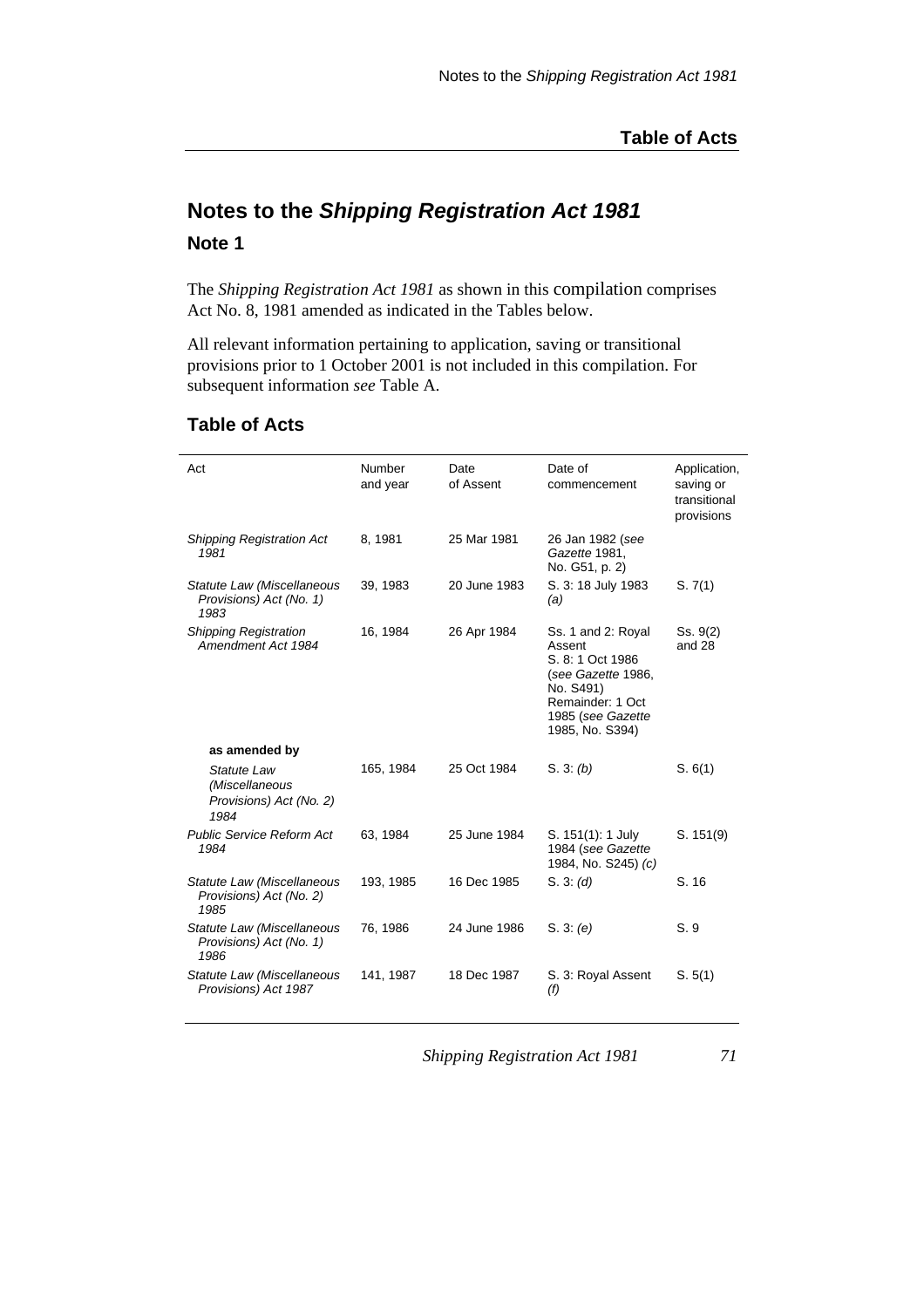| Act                                                                                                                     | Number<br>and year | Date<br>of Assent | Date of<br>commencement                                                                                                                                                                                                                                             | Application,<br>saving or<br>transitional<br>provisions |
|-------------------------------------------------------------------------------------------------------------------------|--------------------|-------------------|---------------------------------------------------------------------------------------------------------------------------------------------------------------------------------------------------------------------------------------------------------------------|---------------------------------------------------------|
| Admiralty Act 1988                                                                                                      | 34, 1988           | 22 May 1988       | 1 Jan 1989 (see<br>Gazette 1988.<br>No. S359)                                                                                                                                                                                                                       |                                                         |
| <b>Transport Legislation</b><br>Amendment Act 1988                                                                      | 57, 1988           | 15 June 1988      | Ss. 3(1), (2), 5, 6,<br>17 and 18: 1 July<br>1988 (see Gazette<br>1988, No. S193)<br>S. 7: 1 May 1989<br>(see Gazette 1989,<br>No. S150)<br>Ss. 10-12, 14 and<br>15: 13 June 1986<br>(see s. $2(2)$ and<br>Gazette 1986,<br>No. S269)<br>Remainder: Royal<br>Assent | S. 3(6)                                                 |
| <b>ANL (Conversion into Public</b><br>Company) Act 1988                                                                 | 127, 1988          | 14 Dec 1988       | S. 11: 1 July 1989<br>(see Gazette 1989,<br>No. $S210$ ) (g)                                                                                                                                                                                                        |                                                         |
| <b>Australian Maritime Safety</b><br>Authority Act 1990                                                                 | 78, 1990           | 22 Oct 1990       | Ss. 35, 48, 62 and<br>63: 1 Jan 1991<br>Remainder: Royal<br>Assent                                                                                                                                                                                                  | S. 63(1)<br>and $(2)$                                   |
| <b>Statute Law Revision Act</b><br>1996                                                                                 | 43, 1996           | 25 Oct 1996       | Schedule 5 (items<br>138-140): Royal<br>Assent (h)                                                                                                                                                                                                                  |                                                         |
| <b>Public Employment</b><br>(Consequential and<br><b>Transitional</b> ) Amendment<br>Act 1999                           | 146, 1999          | 11 Nov 1999       | Schedule 1 (items<br>815-817): 5 Dec<br>1999 (see Gazette<br>1999, No. S584) (i)                                                                                                                                                                                    |                                                         |
| <b>Transport and Regional</b><br>Services Legislation<br><b>Amendment (Application</b><br>of Criminal Code) Act<br>2001 | 143, 2001          | 1 Oct 2001        | 2 Oct 2001                                                                                                                                                                                                                                                          | $S.4$ [see<br>Table A]                                  |

# **Table of Acts**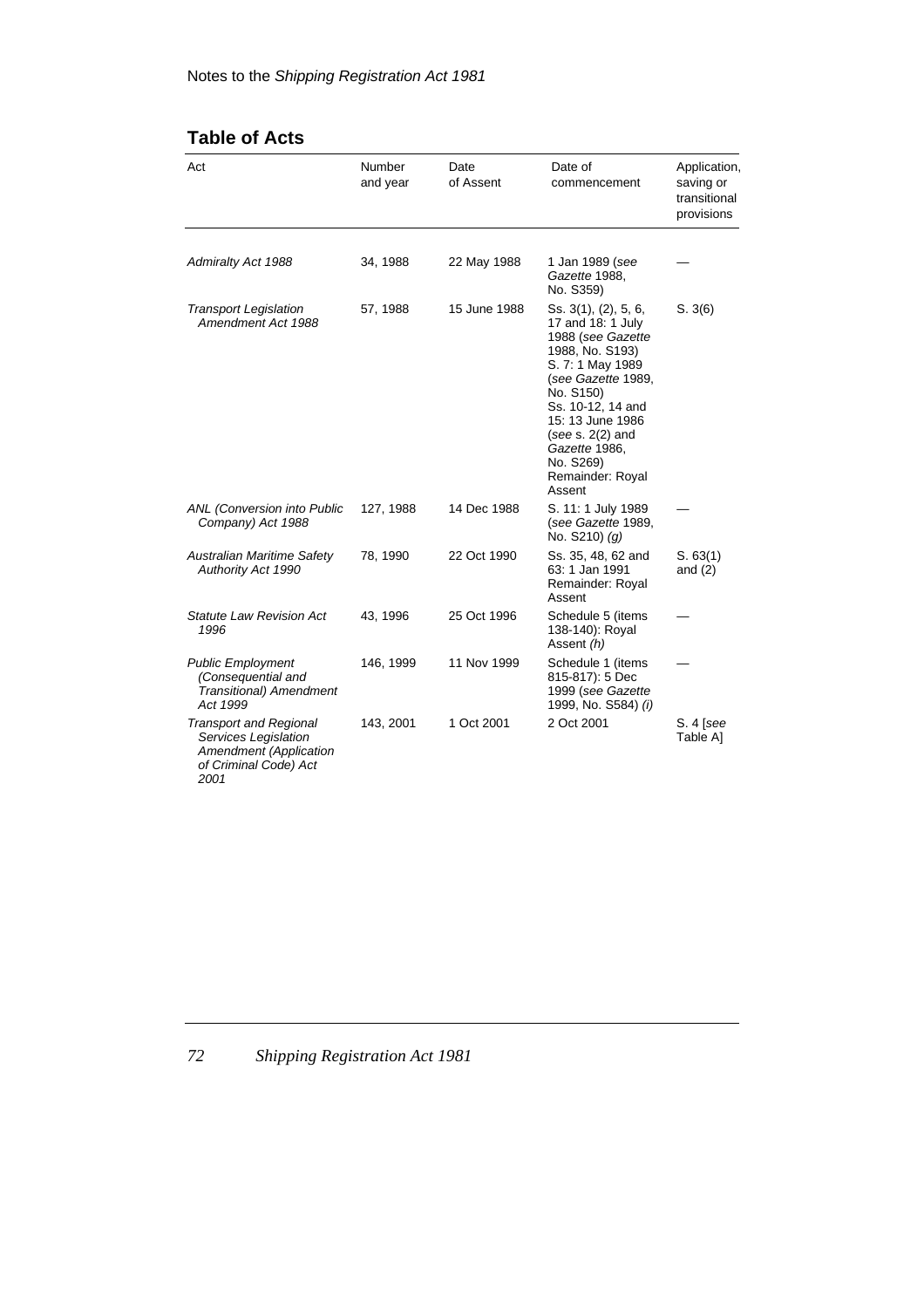#### **Act Notes**

- (a) The Shipping Registration Act 1981 was amended by section 3 only of the Statute Law (Miscellaneous Provisions) Act (No. 1) 1983, subsection 2(1) of which provides as follows:
	- (1) Subject to this section, this Act shall come into operation on the twenty-eighth day after the day on which it receives the Royal Assent.
- (b) The Shipping Registration Amendment Act 1984 was amended by section 3 only of the Statute Law (Miscellaneous Provisions) Act (No. 2) 1984, subsection 2(24) of which provides as follows:
	- (24) The amendments of the Shipping Registration Amendment Act 1984 made by this Act shall come into operation, or be deemed to have come into operation, as the case requires, on the commencement of section 20 of that Act.

Section 20 commenced on1 October 1985 (see Gazette 1985, No. S394).

- (c) The Shipping Registration Act 1981 was amended by subsection 151(1) only of the Public Service Reform Act 1984, subsection 2(4) of which provides as follows:
	- (4) The remaining provisions of this Act shall come into operation on such day as is, or on such respective days as are, fixed by Proclamation.
- (d) The Shipping Registration Act 1981 was amended by section 3 only of the Statute Law (Miscellaneous Provisions) Act (No. 2) 1985, subsections 2(12)-(14) of which provide as follows:
	- (12) The amendment of section 41 of the Shipping Registration Act 1981 made by this Act shall come into operation, or shall be deemed to have come into operation, as the case may be, immediately after the commencement of section 15 of the Shipping Registration Amendment Act 1984.
	- (13) The amendments of paragraphs 47C(a) and (b) of the Shipping Registration Act 1981 made by this Act shall come into operation, or shall be deemed to have come into operation, as the case may be, immediately after the commencement of section 18 of the Shipping Registration Amendment Act 1984.
	- (14) The amendments of subsections 74(1) and (2) of the Shipping Registration Act 1981 made by this Act shall come into operation, or shall be deemed to have come into operation, as the case may be, immediately after the commencement of section 23 of the Shipping Registration Amendment Act 1984.

Sections 15, 18 and 23 commenced on 1 October 1985 (see Gazette 1985, No. S394).

- (e) The Shipping Registration Act 1981 was amended by section 3 only of the Statute Law (Miscellaneous Provisions) Act (No. 1) 1986, subsections 2(1), (22) and (23) of which provide as follows:
	- (1) Subject to this section, this Act shall come into operation on the day on which it receives the Royal Assent.
	- (22) The amendment of section 22B of the Shipping Registration Act 1981 made by this Act shall come into operation, or shall be deemed to have come into operation, as the case may be, immediately after section 8 of the Shipping Registration Amendment Act 1984 came or comes into operation.
	- (23) The amendment of subsection 47A(1) of the Shipping Registration Act 1984 made by this Act shall be deemed to have come into operation immediately after section 18 of the Shipping Registration Amendment Act 1984 came into operation.

Section 8 commenced on 1 October 1986 (see Gazette 1986, No. S491).

Section 18 commenced on 1 October 1985 (see Gazette 1985, No. S394).

The Shipping Registration Act 1981 was amended by section 3 only of the Statute Law (Miscellaneous Provisions) Act 1987, subsection 2(1) of which provides as follows: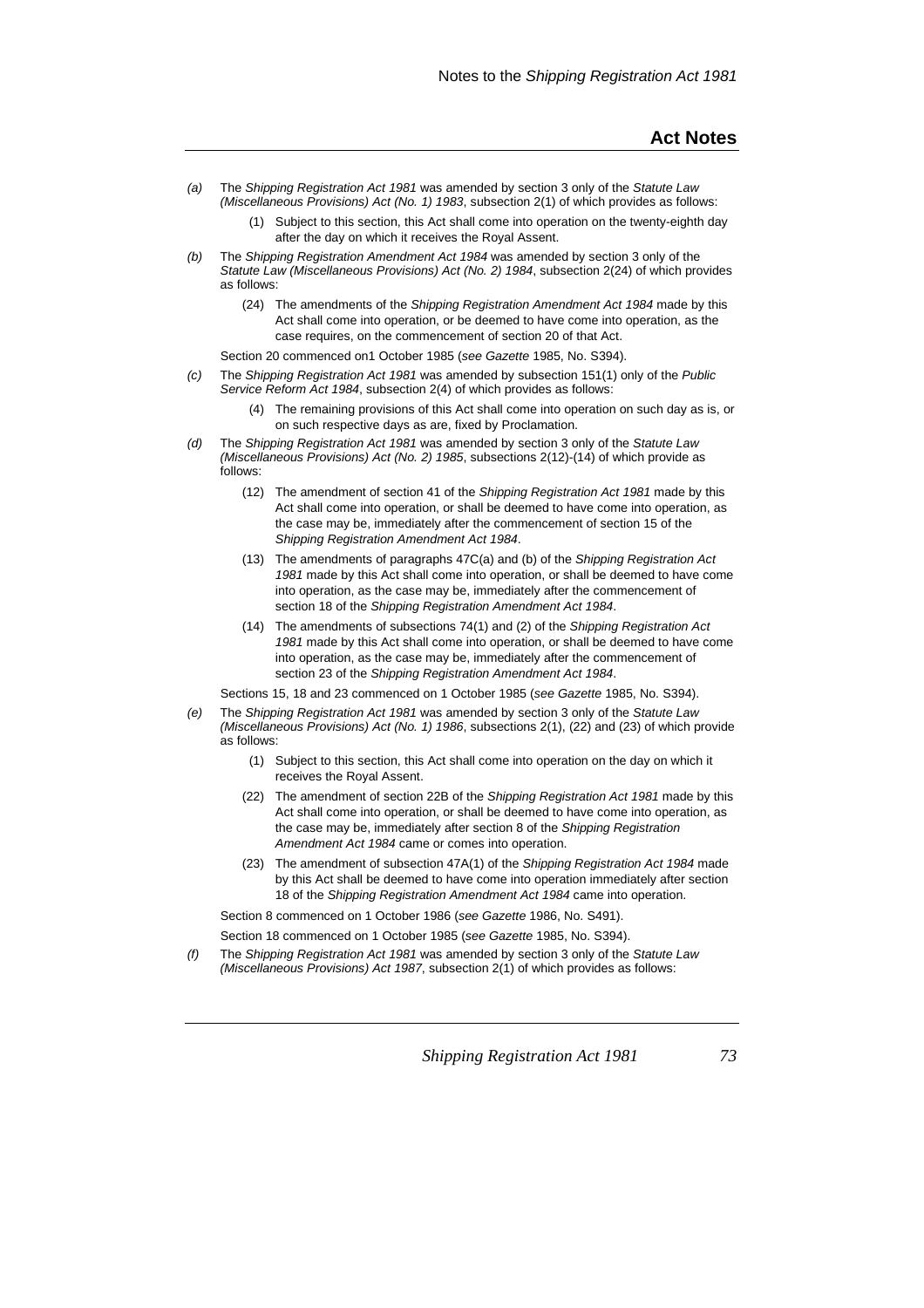### **Act Notes**

- (1) Subject to this section, this Act shall come into operation on the day on which it receives the Royal Assent.
- (g) The Shipping Registration Act 1981 was amended by section 11 only of the ANL (Conversion into Public Company) Act 1988, subsection 2(3) of which provides as follows:
	- (3) Section 6, subsection 7(2) and sections 9 and 11 commence on a day to be fixed by Proclamation.
- (h) The Shipping Registration Act 1981 was amended by Schedule 5 (items 138-140) only of the Statute Law Revision Act 1996, subsection 2(1) of which provides as follows:
	- (1) Subject to subsections (2) and (3), this Act commences on the day on which it receives the Royal Assent.
- (i) The Shipping Registration Act 1981 was amended by Schedule 1 (items 815-817) only of the Public Employment (Consequential and Transitional) Amendment Act 1999, subsections 2(1) and (2) of which provide as follows:
	- (1) In this Act, **commencing time** means the time when the Public Service Act 1999 commences.
	- (2) Subject to this section, this Act commences at the commencing time.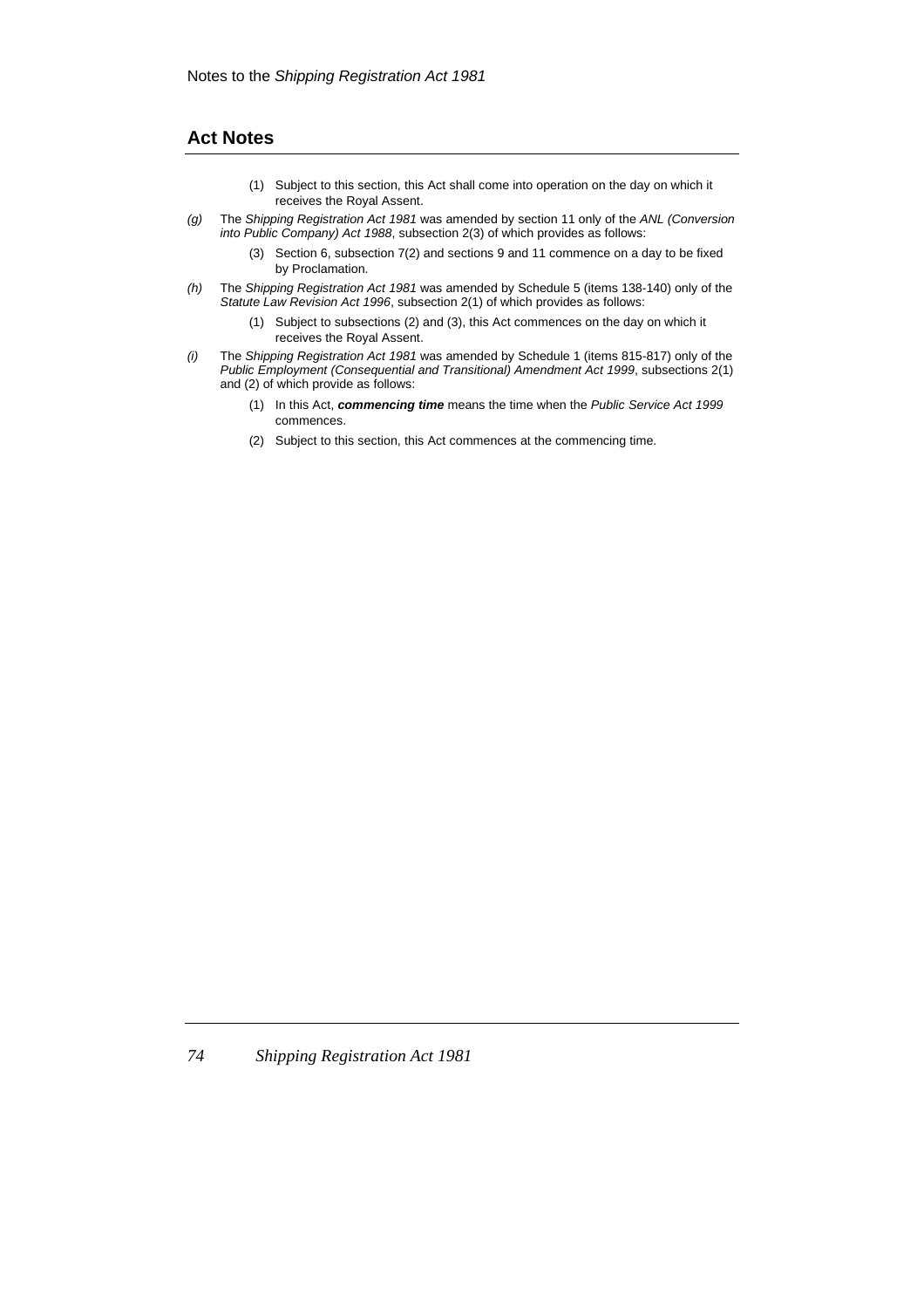# **Table of Amendments**

# **Table of Amendments**

| ad. = added or inserted        | $am = amended$                        | $rep. = rep.$                              | rs. = repealed and substituted |
|--------------------------------|---------------------------------------|--------------------------------------------|--------------------------------|
| Provision affected             | How affected                          |                                            |                                |
|                                |                                       | No. 43, 1996; No. 146, 1999; No. 143, 2001 |                                |
|                                |                                       |                                            |                                |
|                                |                                       |                                            |                                |
|                                |                                       |                                            |                                |
|                                |                                       |                                            |                                |
|                                |                                       |                                            |                                |
|                                |                                       |                                            |                                |
|                                |                                       |                                            |                                |
|                                |                                       |                                            |                                |
|                                | am. No. 43, 1996                      |                                            |                                |
|                                |                                       | am. No. 76, 1986; No. 43, 1996             |                                |
|                                |                                       |                                            |                                |
|                                |                                       |                                            |                                |
|                                |                                       |                                            |                                |
|                                |                                       |                                            |                                |
|                                |                                       |                                            |                                |
|                                |                                       |                                            |                                |
|                                |                                       |                                            |                                |
|                                |                                       |                                            |                                |
|                                | rs. No. 57, 1988<br>am. No. 143, 2001 |                                            |                                |
|                                |                                       |                                            |                                |
|                                |                                       |                                            |                                |
|                                |                                       |                                            |                                |
|                                |                                       |                                            |                                |
| Ss. 47A, 47B  ad. No. 16, 1984 |                                       | am. No. 76, 1986; No. 43, 1996             |                                |
|                                | am. No. 193, 1985                     |                                            |                                |
| Ss. 47D, 47E  ad. No. 16, 1984 |                                       |                                            |                                |
|                                |                                       |                                            |                                |
|                                |                                       |                                            |                                |
|                                |                                       |                                            |                                |
|                                |                                       |                                            |                                |
|                                |                                       |                                            |                                |
|                                |                                       |                                            |                                |
|                                |                                       |                                            |                                |

*Shipping Registration Act 1981 75*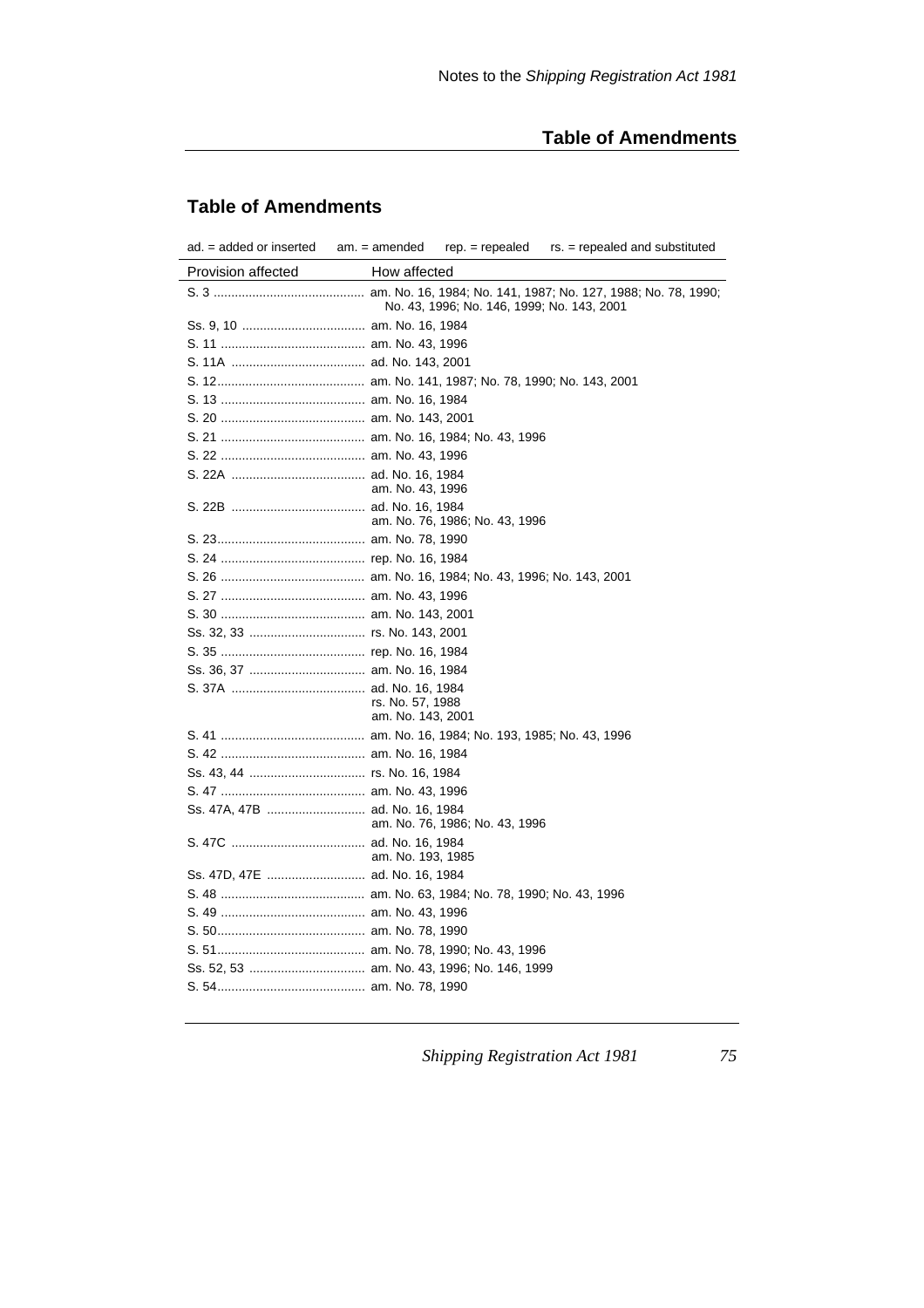# **Table of Amendments**

| $ad. = added$ or inserted | $am. = amended$   | $rep. = rep.$ | $rs = repcaled$ and substituted |
|---------------------------|-------------------|---------------|---------------------------------|
| Provision affected        | How affected      |               |                                 |
|                           |                   |               |                                 |
|                           |                   |               |                                 |
|                           |                   |               |                                 |
|                           |                   |               |                                 |
|                           |                   |               |                                 |
|                           |                   |               |                                 |
|                           |                   |               |                                 |
|                           |                   |               |                                 |
|                           |                   |               |                                 |
|                           |                   |               |                                 |
|                           |                   |               |                                 |
|                           |                   |               |                                 |
|                           |                   |               |                                 |
|                           | No. 143, 2001     |               |                                 |
|                           |                   |               |                                 |
|                           |                   |               |                                 |
|                           |                   |               |                                 |
|                           |                   |               |                                 |
|                           |                   |               |                                 |
|                           |                   |               |                                 |
|                           |                   |               |                                 |
|                           |                   |               |                                 |
|                           | rep. No. 34, 1988 |               |                                 |